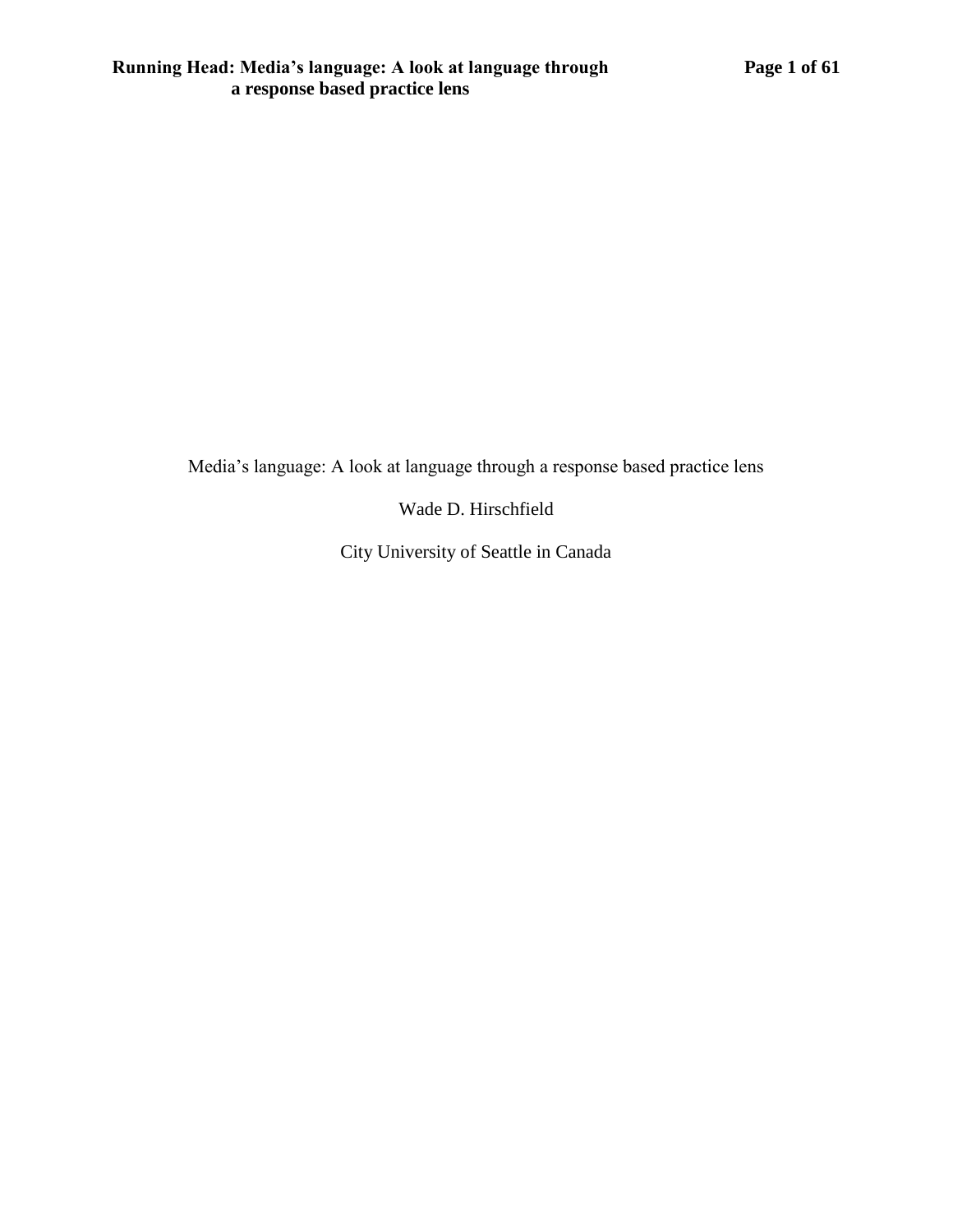# **Table of Contents**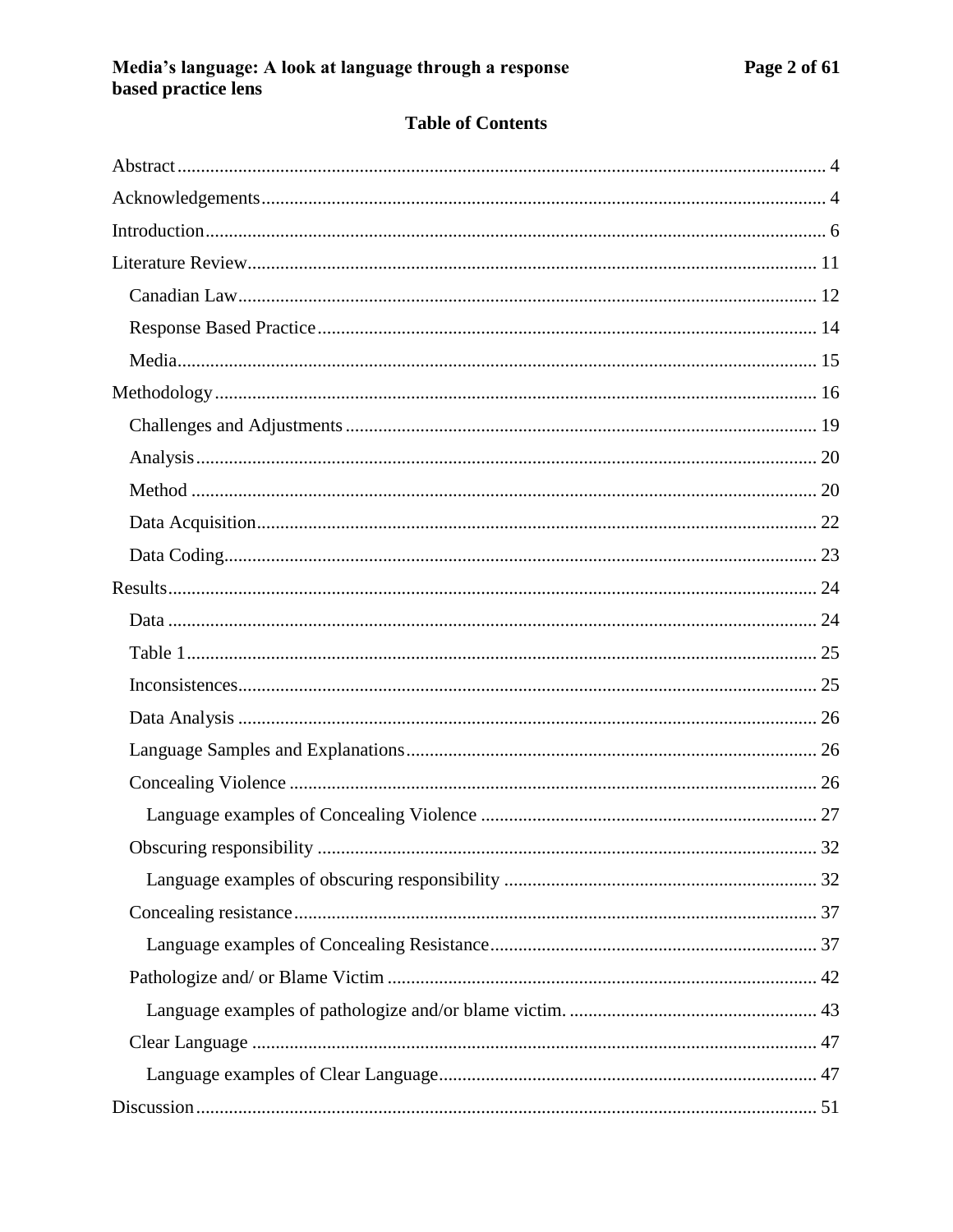| Media's language: A look at language through a response<br>based practice lens | Page 3 of 61 |
|--------------------------------------------------------------------------------|--------------|
|                                                                                |              |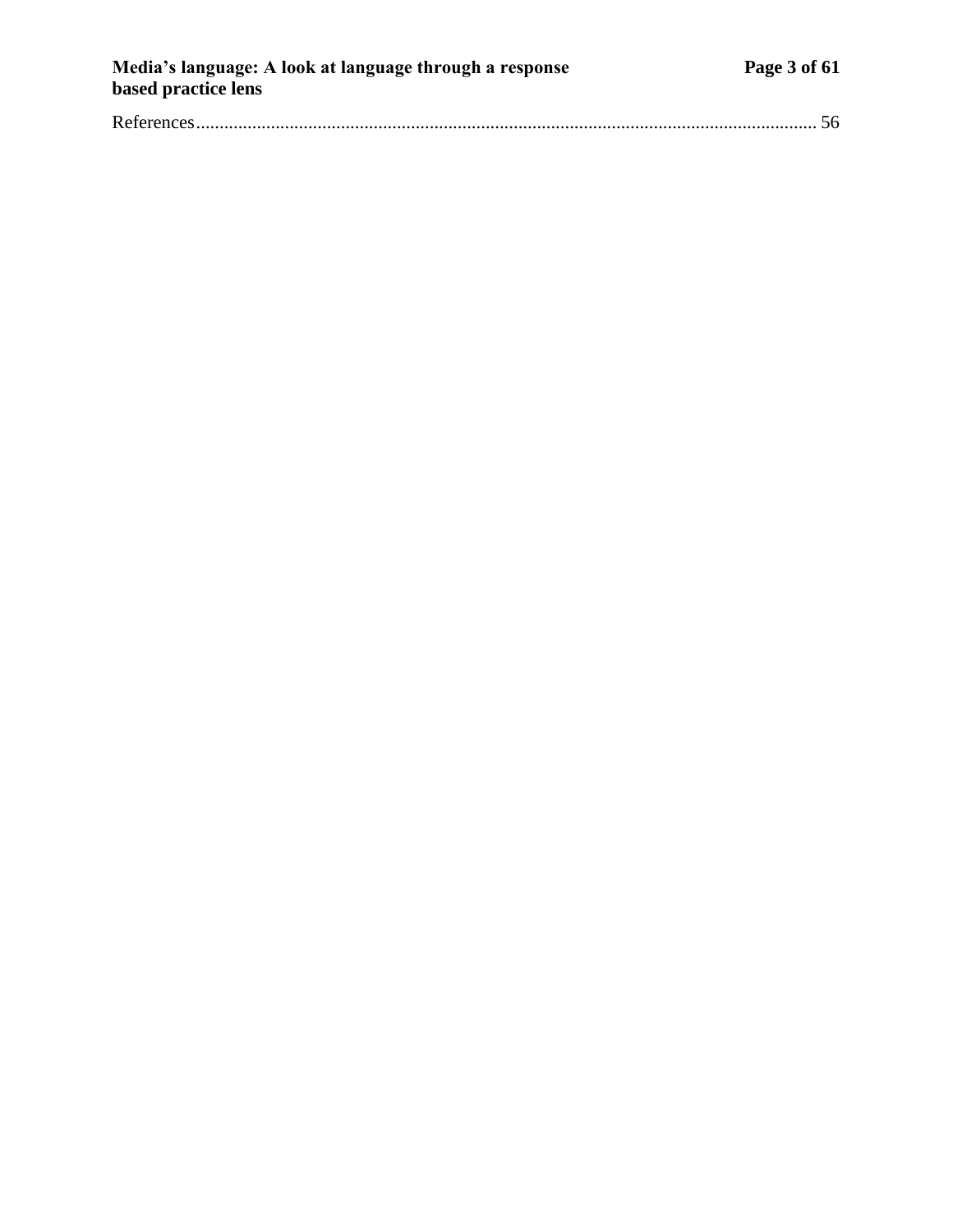#### **Abstract**

<span id="page-3-0"></span>In the social context that we live in many victims of sexualized violence do not report the violence and/or seek the services that can be provided to them to support them through the horrific violence that they endure at the hands of perpetrators. This is due to the fact that whether or not a victim of violence reports is incredibly complicated as it has major implications and is logically based on her perception of what will happen if she does report. This perception and/or understanding of how others will respond to her is based on both public discourse (the ideas and perceptions of the public in general) and her experience of how other victims were responded to in the past. In the minds of social constructionists, the language that we experience and use plays a key role in our social actions. In order to understand the state of the language, this thesis did a critical analysis of the language used in the media, specifically online news articles. It was found that through using a Response Based Practice lens on five different news sources, all with five articles per  $(N = 25)$ , obscured language was used 3.99 times more often than clear language. Some of these examples were then discussed which ultimately showed that the state of the language is problematic. The author of this thesis is not naive to the fact that even if we changed our language, many problems in reporting would still exist. Language is an important piece to address as it is a major contributor into public discourse, and therefore into our response to victims of sexualized violence.

#### **Acknowledgements**

<span id="page-3-1"></span>Just as it takes a village to raise a child so too does it take a village to raise a counsellor. There is no way that I could be who I am without the love and support from so many people. Because of their significance to who I am and how they have supported me in writing this thesis there are a couple of people I do want to take the time to thank. First and foremost, I want to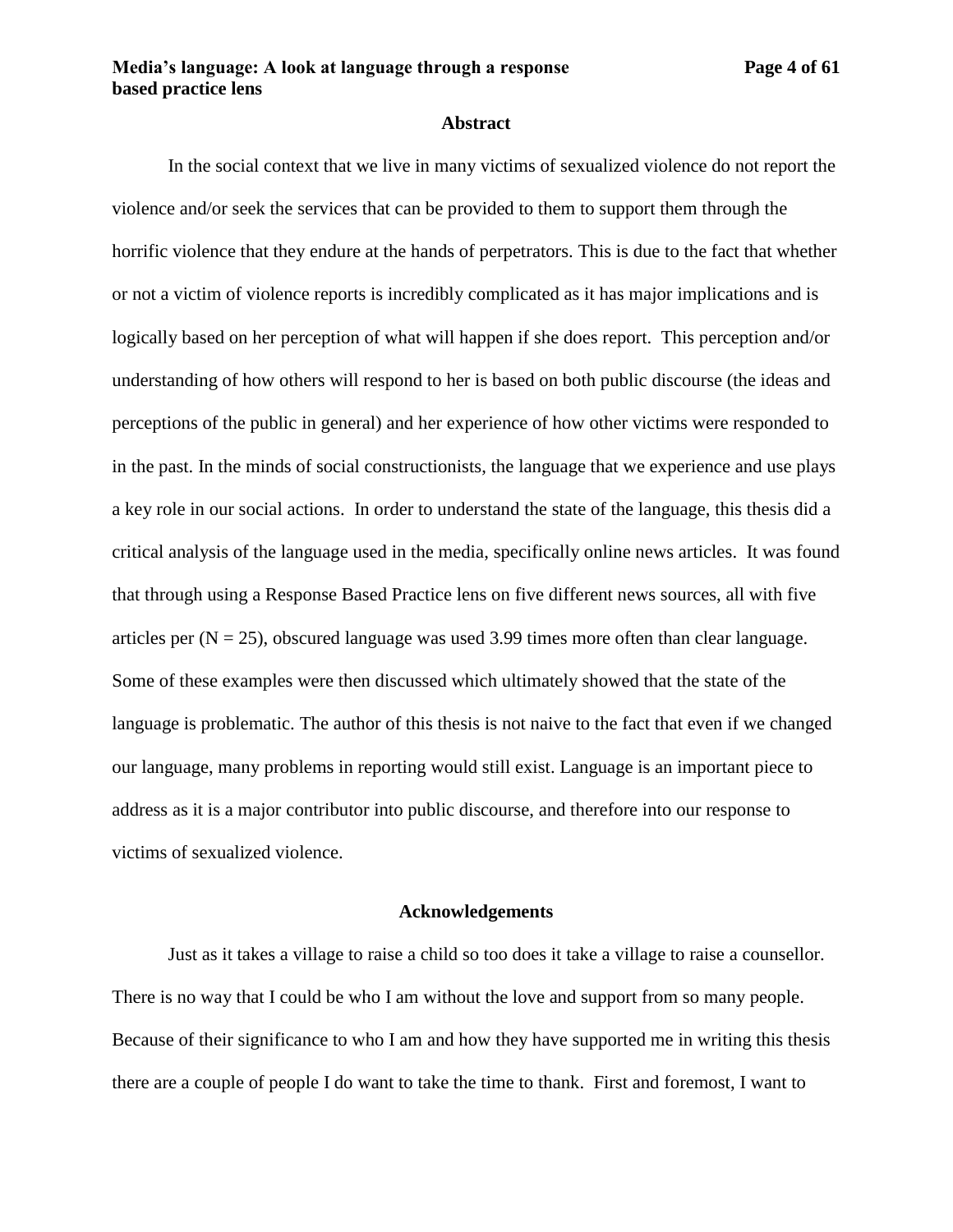## **Media's language:** A look at language through a response Page 5 of 61 **based practice lens**

acknowledge that all the knowledge gained through this thesis comes off the backs of victims of sexualized violence. Although their names do not show up in the references they are truly where this knowledge originates from. I want to thank my amazing wife for her continual patience and support for me during this process; you are a wonderful partner and my hope is that everything we do reflects who we are as partners. I want to thank my family for putting up with my continual conversation and passion about a topic that is hard to talk about. I want to thank my mentors in this field: Allan Wade, Linda Coates and Shelly Bonnah; you have all turned my world upside down many times and not only helped me see the world through a new lens, continually hold me accountable to a standard of excellence. I want to thank Carmen Anderson for her support along the way as we write our thesis together; without your continual pressure and race to be done I'm sure I would still be back at the proposal stage. Last and definitely not least I want to thank three teachers who didn't give up on me; Mrs. Stenson, Mrs. MacGregor and Mr. Stack. When other teachers said that I wasn't smart enough to graduate high school, you told me that they were wrong.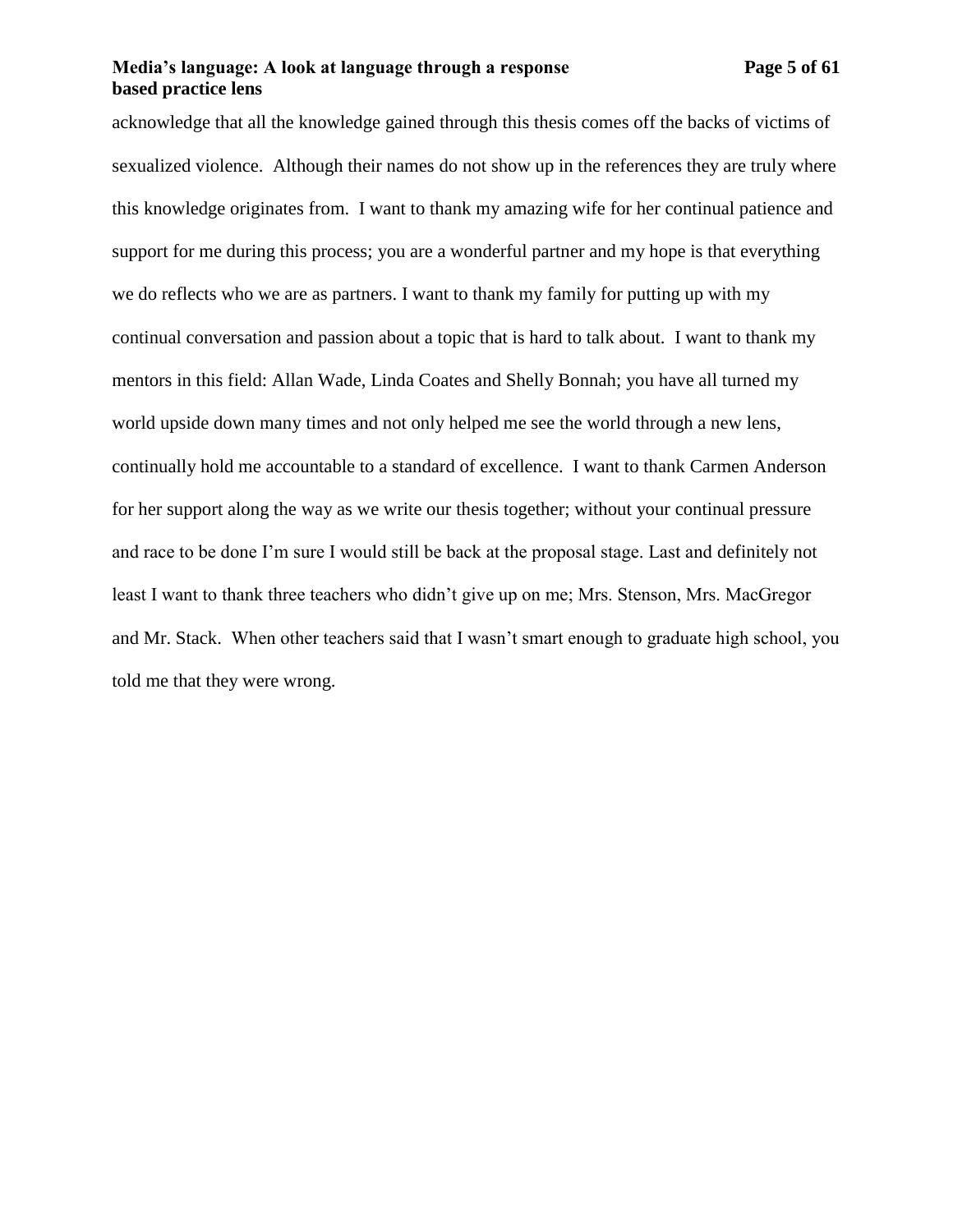#### **Introduction**

<span id="page-5-0"></span>In 1983 Canada passed Bill C-127. The purpose of the bill was to illustrate that violence is ubiquitous with sexualized assault. In doing so, the hope was that perpetrators would face tougher penalties and thus, more victims would report the offence. Yet thirty-two years later "Sexual assault is [still] among the crimes which are least likely to be reported to the police" (Statistics Canada, 2016). However, as Benoit et al. (2015) says, it is extremely challenging to get an accurate number of the reported percentage of sexualized assaults; many estimates are less than 10% (PEIRSAC, n.d.; SACHA, n.d; SexualAssaults.ca, 2015; Statistics Canada, 2013; WAVAW, n.d.). Therefore, we know that although tortured, humiliated, and dehumanized, many individuals who experience sexualized violence remain silent.

Before making a judgment about whether or not victims should report, it is important to look at the rationale ("Based on or in accordance with reason or logic" Rational, 2016) behind that statement. If we claim that being silent is irrational, we are stating that within the victims' context it is illogical not to report, that they should have chosen differently, and that it would have been beneficial for them to do so. These are all major assumptions which require an expert stance, meaning that the person judging the behavior has more understanding of the logic and ramifications of reporting than the victims themselves. It does not take into consideration that reporting sexualized violence is not the sanctuary many believe it is; "Victims of violence face the threat of further violence, from mild censure to extreme brutality, for any act of open defiance. Consequently, open defiance is the least common form of resistance" (Scott, 1990, as cited in Coates & Wade, 2007). Because reporting violence is itself an act of open defiance, it is logical for some victims not to choose to report as reporting could put them in more danger than staying silent. Additionally, many victims do not want the perpetrator to be punished for the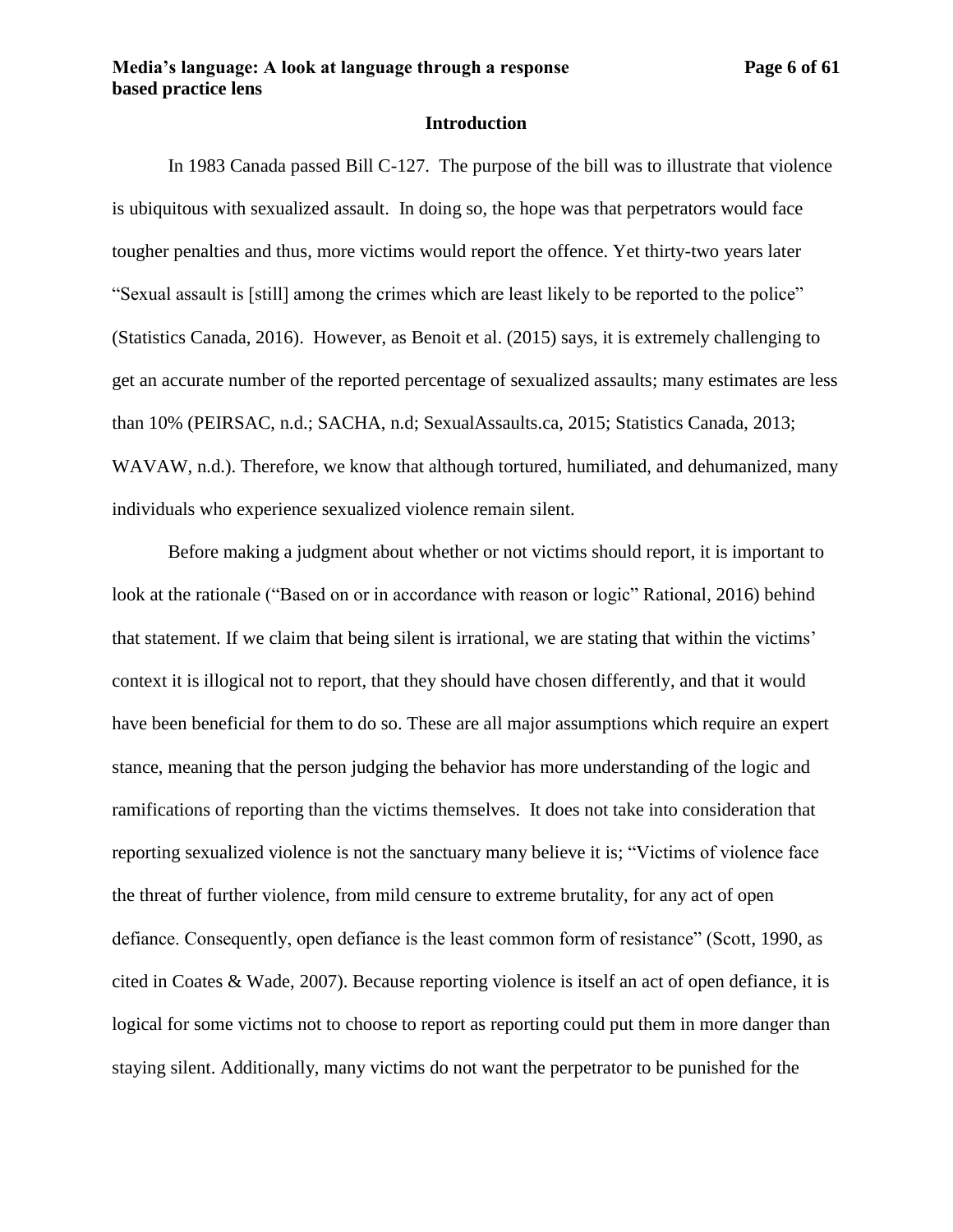assault; they just want the violence to stop (Wade, personal communication, July, 2016). Furthermore, judging victims' silence also does not take into consideration the shame, guilt, and embarrassment they may experience after reporting (Sable et al., 2006; Taylor & Gassner, 2010; Vidal & Petrak, 2007). Therefore, because there are so many obstacles facing victims of sexualized violence, we cannot conclude that staying silent is irrational.

The victim's reporting context ultimately boils down to the victim's evaluation of what will happen if the assault is reported. What will people do? Will they believe the victim? Will they, can they stop the violence? What will others think? Will the victim be humiliated? What will happen to the perpetrator? How her family, her community, and supportive organizations respond formulate what is known as a 'social response.' An individual's perception of the social response she may receive is a major factor in any behavior (Coates & Wade, 2007), which would include her reporting of a sexualized assault. When this is connected with the idea that "there is a link between knowledge and social action," (Phillips & Jorgensen, 2002, p. 5) what becomes clear is that our conceptualization of victims has major implications on our response to them, and therefore, in turn, victims' reporting rate of sexual assault.

It should be noted that I do not believe that "reporting" should always include the legal system. In many cases, the fear of the legal system prevents survivors from reporting. As mentioned earlier, many survivors do not wish the perpetrator to be punished, rather only that the violence will stop. To assume that the legal system should always be used when a sexualized assault occurs does not take into consideration the major financial implications that can happen, nor the response from other governmental organizations which may break apart the family. That being said, I do believe that the legal system can support the victim and must do so if either the victim wishes, or all other solutions have failed to keep the victim safe, in all aspects of the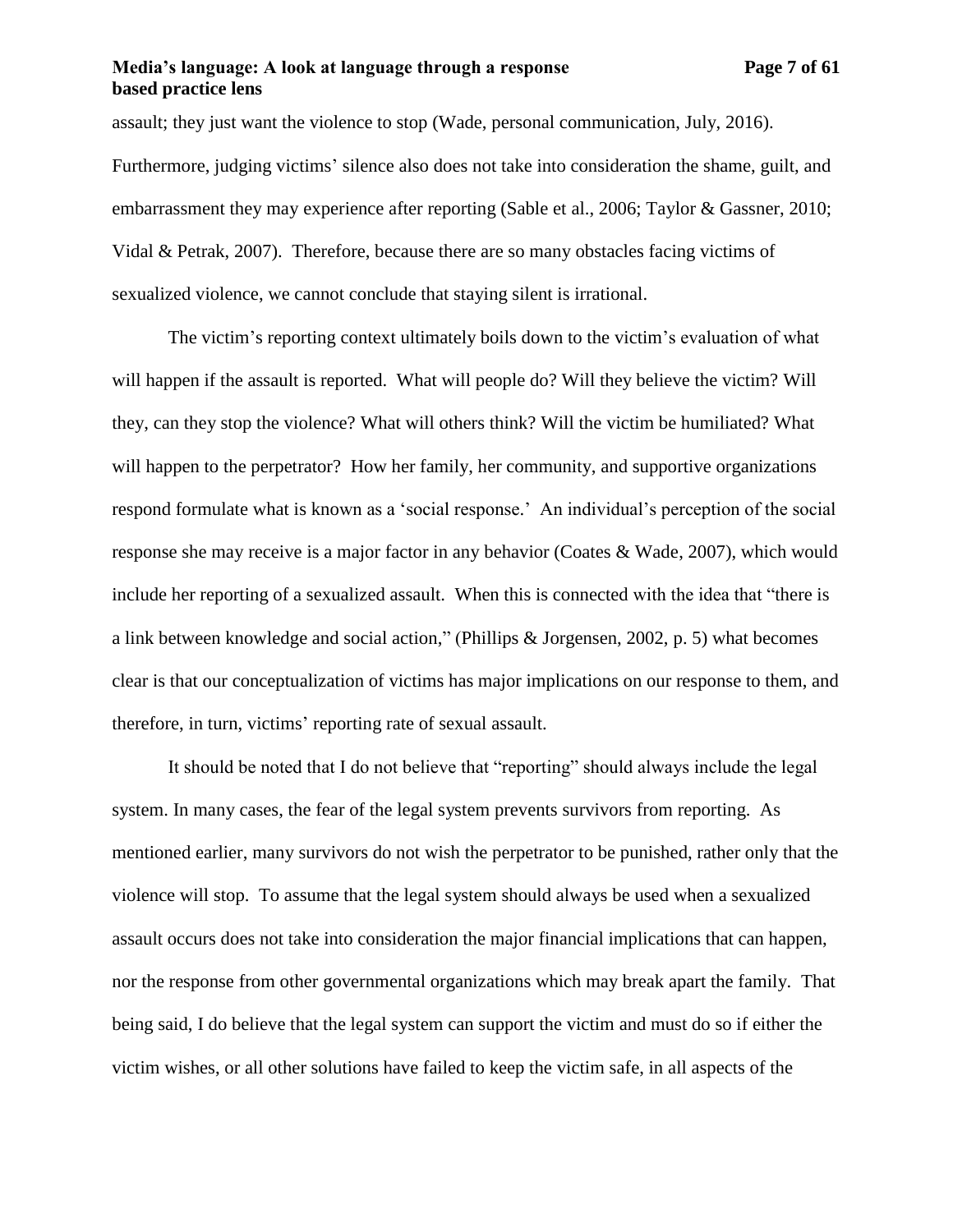## **Media's language: A look at language through a response Page 8 of 61 based practice lens**

word. It should also be noted that it is not just the legal system that is in place to support victims if they do wish to report. Many social services are available to support victims, and in all cases, they require that the victims themselves report the violence to at least the individual doing the intake in order to know whether or not the individual seeking services meets the requirement of intake, and will benefit from the services that are offered. Therefore, what is meant by this thesis when using the term reporting, is that individuals have the freedom and safety to seek the assistance of which ever system they believe will support them the best, and that that system will be able to support them through a positive social response.

Mass media plays a significant role in public discourse (Gerbner, 2013; Karameti, 2015; Wakefield et al., 2010). More pointedly, "Mass media has a significant influence on people's way of understanding life, the world and, thus, their existence in general. Due to this fact, it is considered one of the most significant centers of power." (Claudia, 2016, p.47). Thus, mass media is a major player in society's conceptualization of, and therefore, social response to victims of sexualized assault. In exploring the media, we can gain clues about how it conceptualizes victims; "Media contain various cues to opinions of others and therefore serve as an important source of information about the climate of opinion." (Zerback et al., 2015, p. 421).

The way in which language is used is critical, as it is the way in which we communicate ideas to each other. This is extremely important when it comes to violence; "language in itself reproduces again and again the violence it was supposed to reveal" (Liebsch, 2013). Although words and language can never describe every situation perfectly, Response Based Practice (RBP) and Leonard (2014) highlight the importance of word choice and how the words we use can affect others' perceptions. To the point, "Significant differences were found between the amount of victim blame when the language varied in the sexual situations read by the participants as well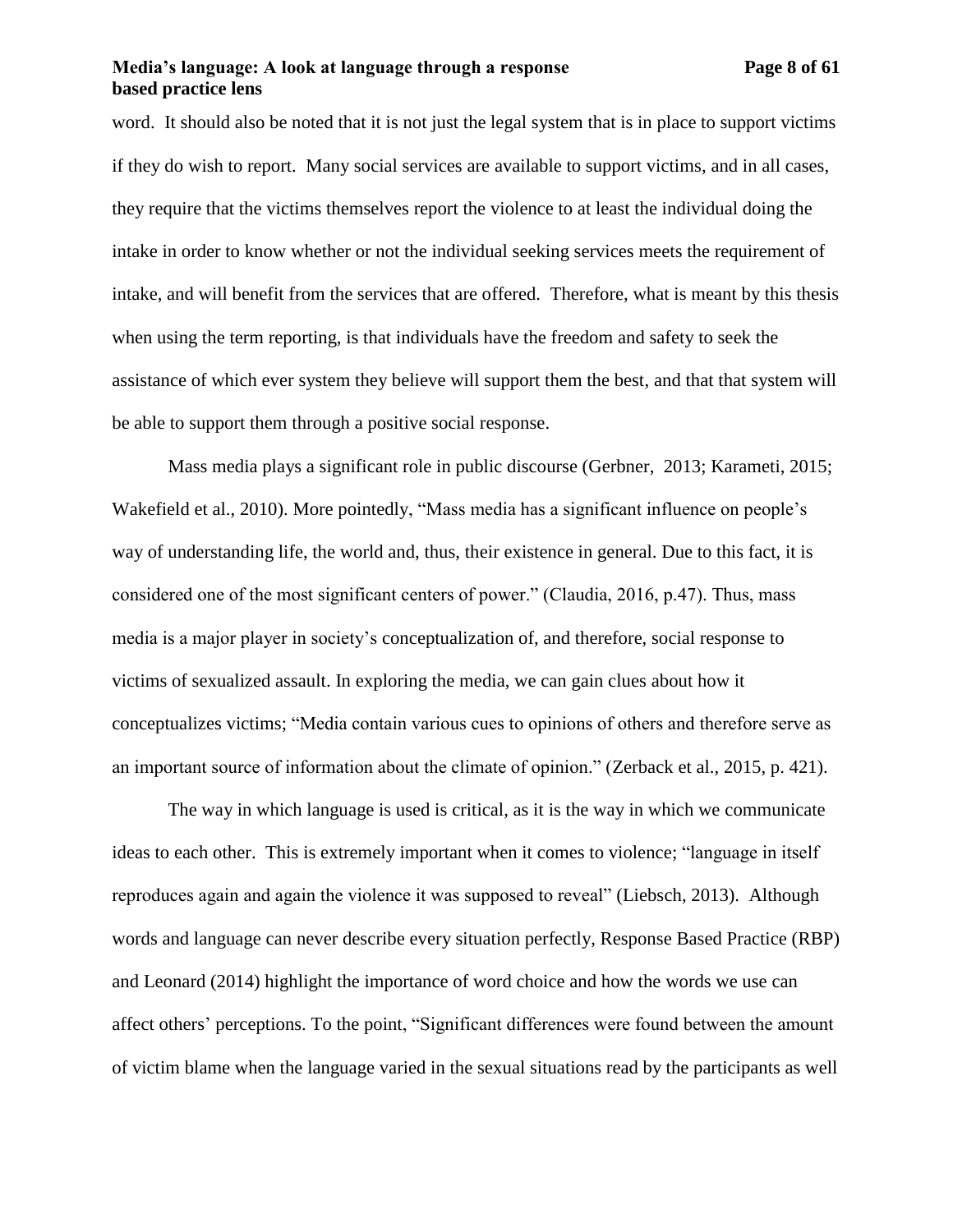## **Media's language: A look at language through a response Page 9 of 61 based practice lens**

as between the amount of perpetrator responsibility when the language varied in the sexual situations …" (Leonard, 2014).

Given the impact that media has on our lives and the importance of language, what is essential in knowing the context of sexual assault survivors is answering the question: How is language used in the media to describe both the acts and the survivors of sexualized assault? This thesis attempts to answer this question by doing a discourse analysis on the language of the media and critiquing it with a Response Based Practice (RBP) lens. It will first look at the prevalence of problematic language, then it will take examples of the problematic language and analyze them, and then provide an alternative example of language that more accurately depicts the experiences of sexualized assault victims. In doing so, this thesis will show the state of, the problematic nature of, and offer solutions to the language.

The aim of this thesis is to understand the current state of the language used by the media with respect to sexualized violence. This will be done by analyzing the language of online news articles through a RBP lens. My hypothesis is that there is a significant level of obscured language used in online news articles with respect to sexualized violence. I believe that I will find a significant level of language that obscures the magnitude of violence victims face, what the cause of the violence is, and what the victims of violence do in order to resist it. If this is the case, this thesis will then show how language leads to public discourses that are obscured, which has a significant effect on the way we respond to victims of violence, and which ultimately leads to victims making the choice not to report and seek help.

It should be noted that the members of the online media themselves are members of society, who have grown up hearing and using the common language surrounding sexualized violence. This would mean that these individuals would have a similar, if not the same, public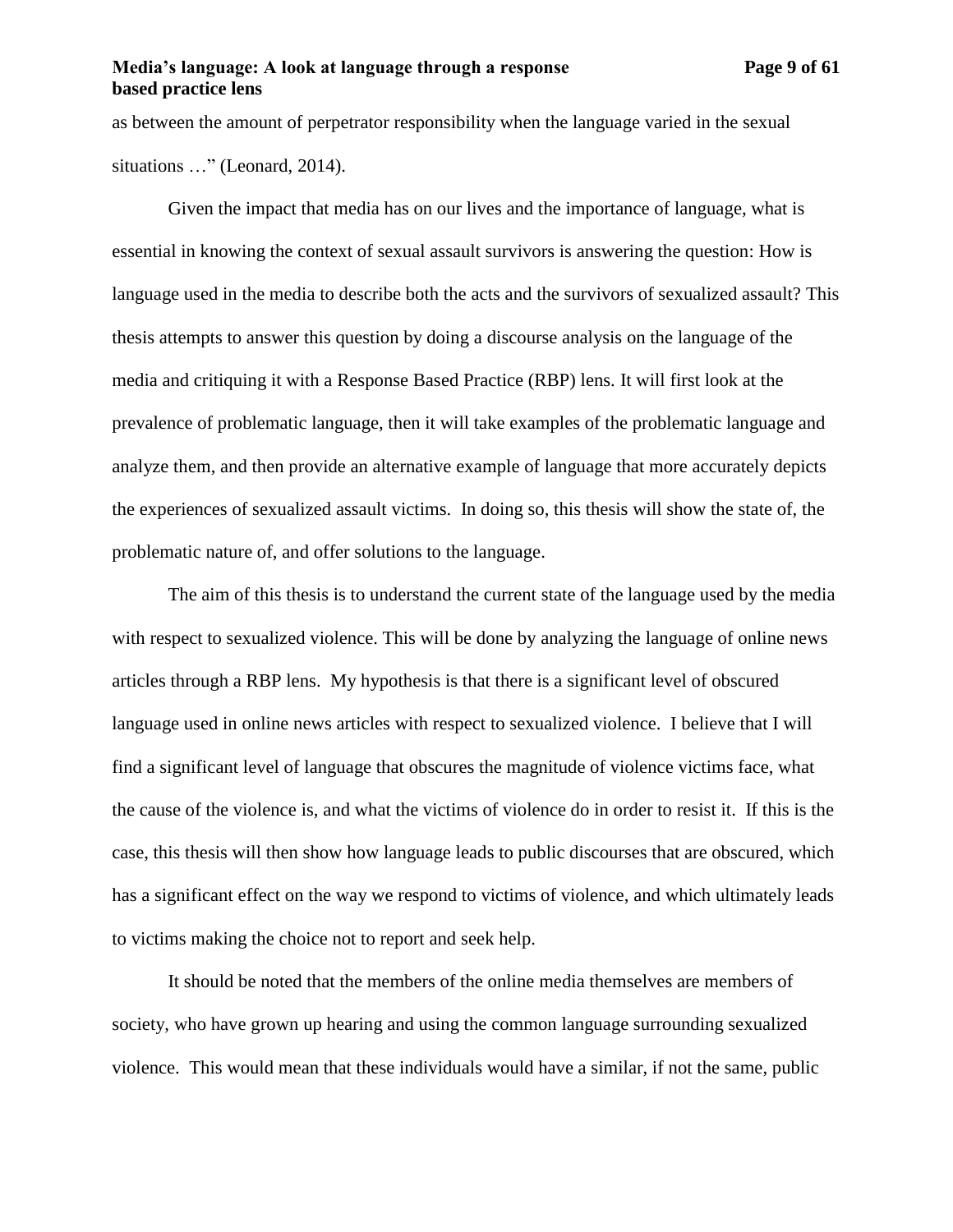## **Media's language: A look at language through a response Page 10 of 61 based practice lens**

discourse. Therefore, although these individuals could be a part of perpetuating the negative public discourse surrounding sexualized violence through problematic language, they did not initiate it. The reality is that this is an extremely complex system which is continually perpetuated by many individuals, in the majority of settings.

It should be noted that I am not the first person to do a critical analysis on the language surrounding sexualized assault. I have had the privilege of learning from many of the members of the Center of Response Based Practice. It is from their tutelage that I have begun to take a critical look at the usage of language within violence. The publications that I have examined pertaining to this way of thinking include, but are not limited to, Coates et al. (1994); Coates (1997); Coates & Wade, (2007); Wade (1997); Wade (2002). In studying this material, I went through a paradigm shift in the way that I look at language; these papers and the direct contact and teaching I have received from these authors have had a major impact on the way this thesis is written. Therefore, I cannot easily distinguish between my own thoughts and ideas directly taught to me, so even if not directly quoted, much of the work seen in this thesis should be credited to these papers and these mentors in my life.

If everyone entrusted in the support of victims comes together to use more accurate language for a realistic depiction of who victims of assault are and the horrific violence they endure at the hands of perpetrators, we can reformulate our toxic concepts of victims and create a united front to support them. We can become better social advocates, better at addressing the systemic and individualized oppression they are facing, and better at supporting them on their journey of healing. When our concepts of who sexualized assault victims are, and what they go through ultimately formulate a positive social response, we can collectively build a context where individuals may find sanctuary in reporting.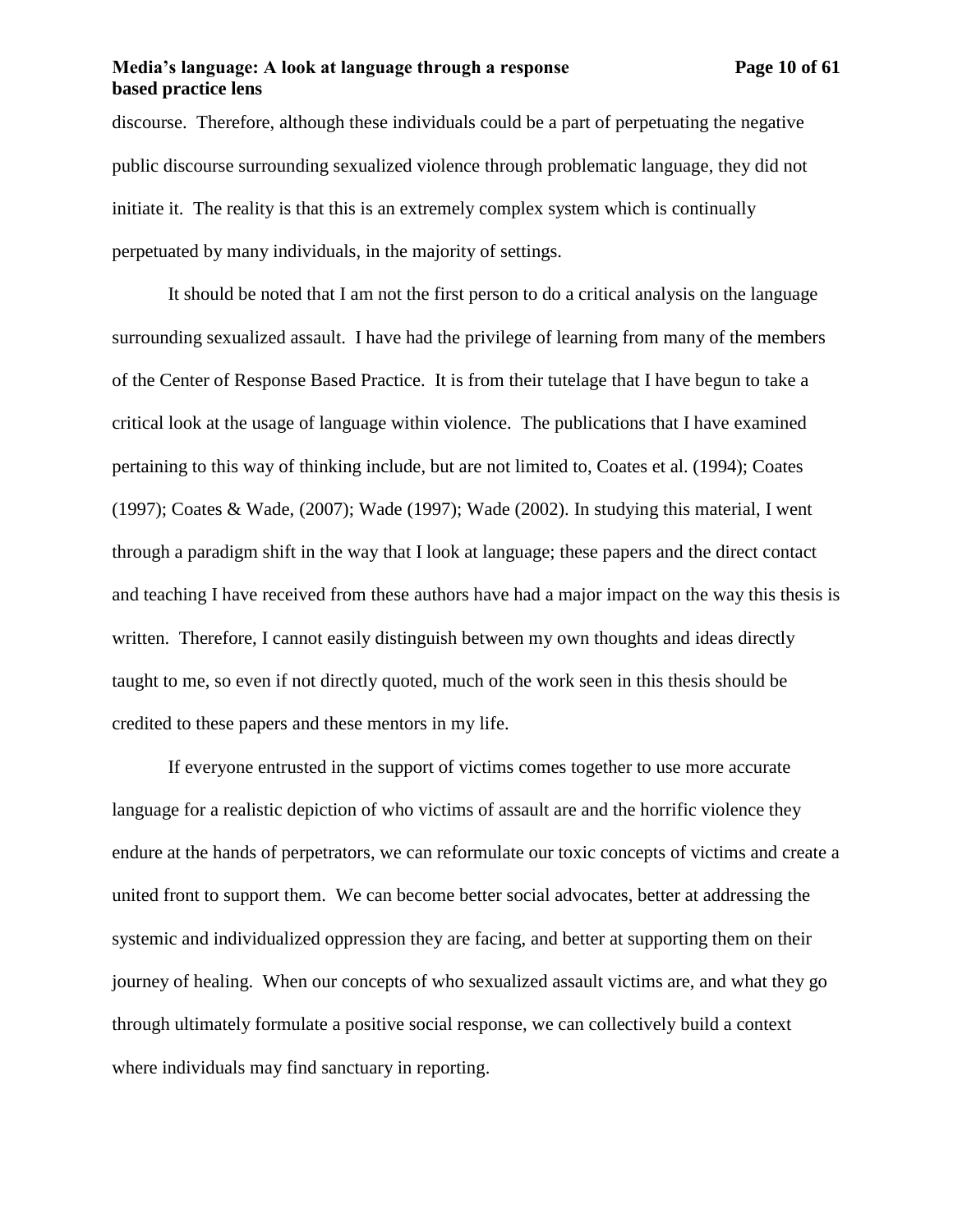#### **Literature Review**

<span id="page-10-0"></span>This thesis is, at least in part, a response to a call for action requested by other research:

- "…to assess the extent to which the four-discursive-operations (of language) appear in professional, academic and public discourse and to assess the influence of these operations where they do appear" (Coates & Wade, 2007, p. 521).
- "Should future researchers wish to explore this particular matter further, a broader data capture and mathematical analytic process that addresses these limitations may be enlightening. Such strategies may include noting the number of times certain words, quotes, phrases are used or eliminated comparatively across mediums" (Sovdi, 2016, p. 77).
- "We believe that in order to accomplish this [a world without violence], prevention and intervention must involve carefully considered use of language to represent the actions of perpetrators and victims in a more accurate and judicious manner" (Coates, Todd & Wade, 2003, p. 120).

There are many building blocks on which this thesis is built, and although a complete understanding of all of these building blocks is impossible to write within the scope of this piece of research, they are integral to it. These building blocks include the role that media plays in creating and maintaining public discourse, a current understanding of Canadian criminal code pertaining to sexualized assault code, feminist theory, and a RBP lens on language. An extensive amount of research was done in order to understand these topics. Researching these topics included searching through the online library, looking through the references made in other pieces of research, and countless conversations pertaining to these topics with professors.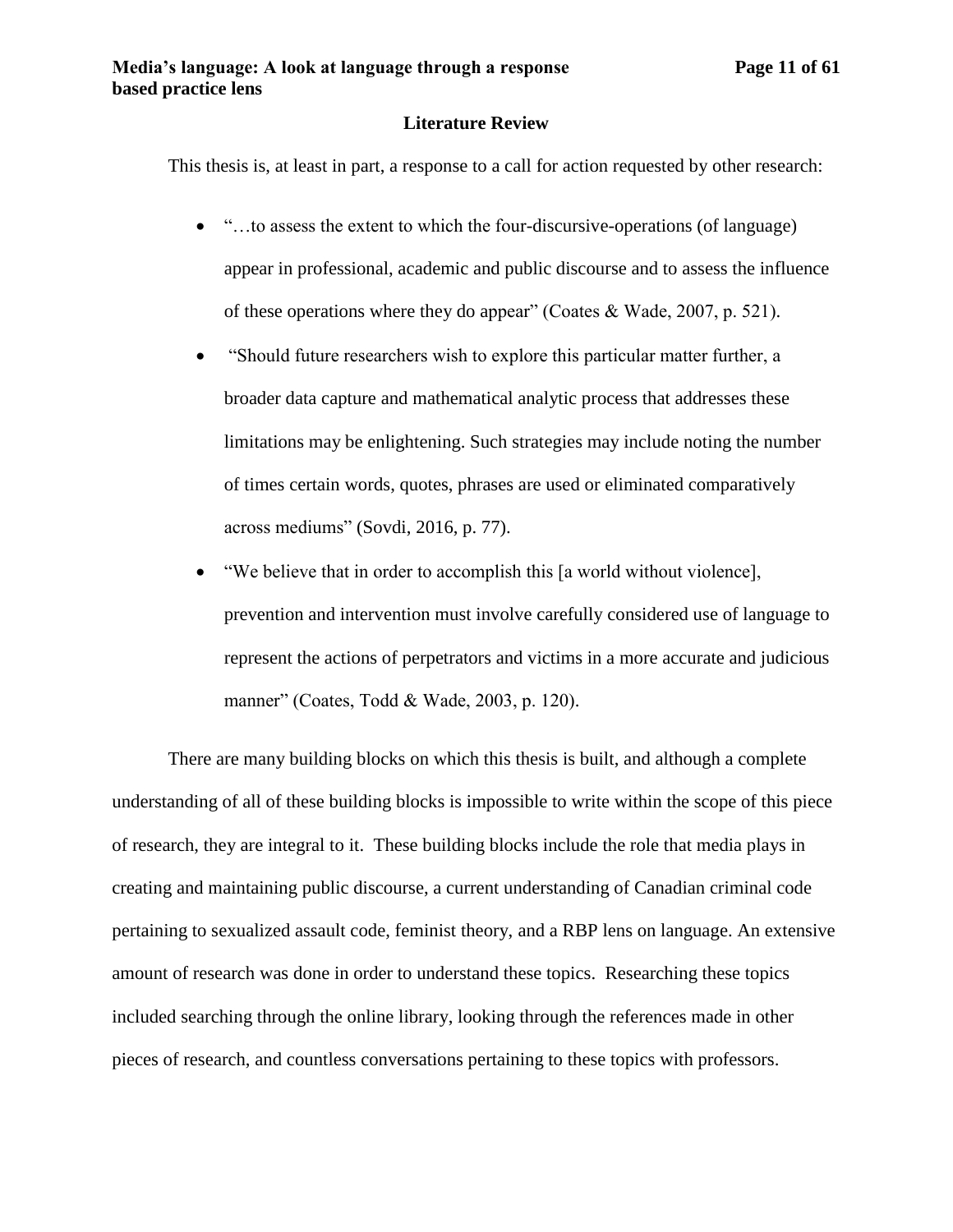# <span id="page-11-0"></span>**Canadian Law**

As previously stated in the introduction, in 1983 Canada adopted Bill C-127 illustrating that violence is ubiquitous with sexualized assault. It attempted to do this by placing everything previously called rape into the sections pertaining to all assaults. The law abolished the word rape from the Canadian criminal code and reframed the crimes of rape, attempted rape, and indecent assault to the now three-tiered system of sexual assault.

The three tiers include sexual assault, sexual assault with a weapon, and aggravated sexual assault, commonly known as levels 1, 2 and 3. Since levels 2 and 3 hinge on the understanding of level 1, it is integral to gain a solid understanding of the definition and practices of law surrounding the term *sexual assault*.

In searching through the Canadian Criminal Code, I was unable to find a working definition of sexual assault other than when a person commits an assault that is sexual in nature. That being said, Brennan, S., & Taylor-Butts, A., (2008) on the Statistics Canada website defined it as "sexual assault: A term used to refer to all incidents of unwanted sexual activity, including sexual attacks and sexual touching," and again as "An assault committed in circumstances of a sexual nature such that the sexual integrity of the victim is violated. Level 1 involves minor physical injuries or no injuries to the victim." I then searched through Martin et al. (2012), a commonly used legal text, and found that *R(Regina) v. Chase* (1987) defined it as "any act that violates the sexual integrity of another person, regardless of sexuality or sexual gratification." We live in a society that presumes innocence until proven guilty. Unlike any other law, the presumption is that there was consent for the violation and it must be proven that there was not. "Rape is the only crime in which the victim's actions are judged to demonstrate the lack of consent" (Carlen, 1994; MacKinnon, 1993; 1987, cited by Madriz, 1997, as cited in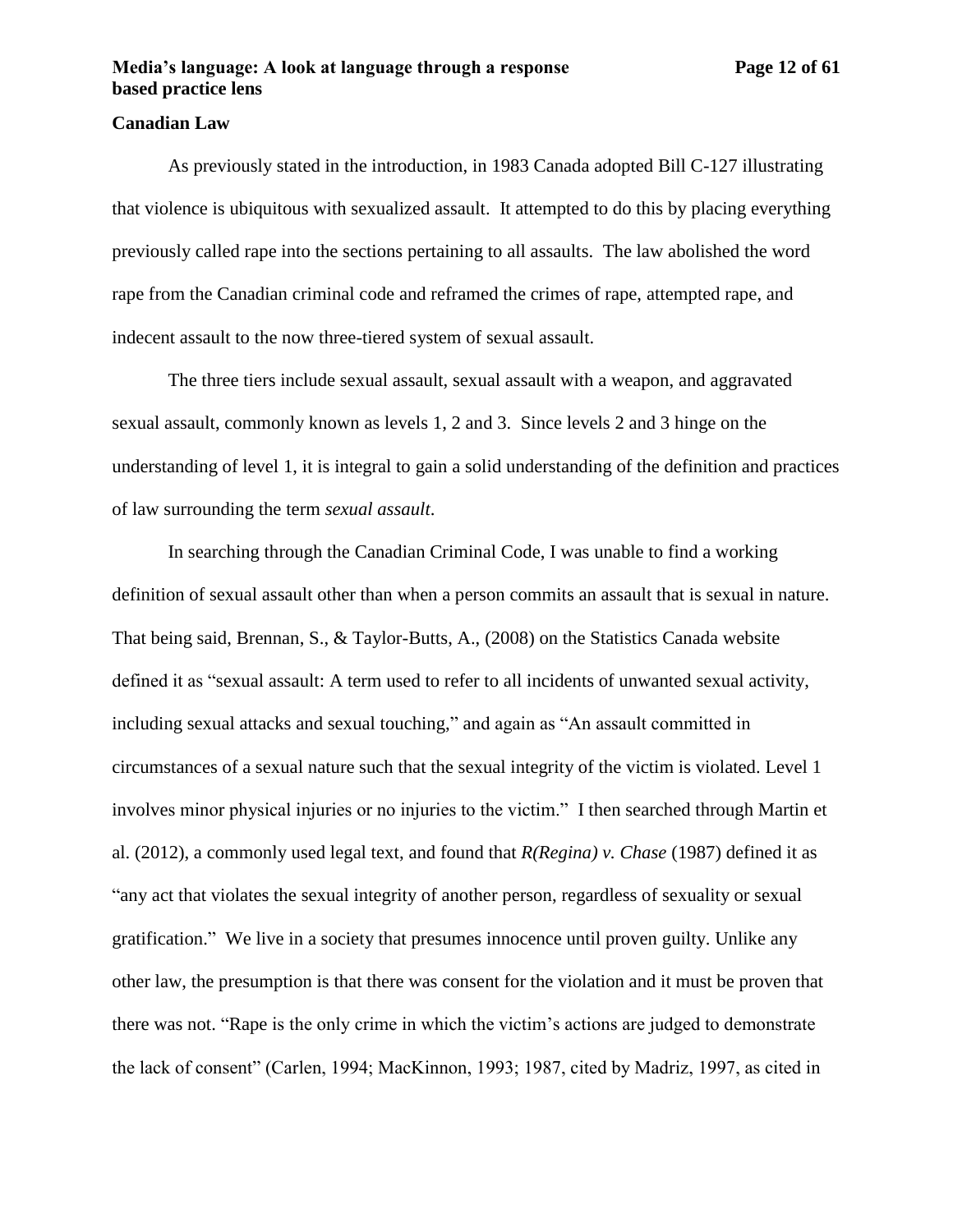## **Media's language: A look at language through a response Page 13 of 61 based practice lens**

Ardovini-Brooker & Caringella-MacDonald, 2002, p. 19). Therefore, to convict a person of sexualized assault, the task of the prosecutors is to prove that the victim did not consent to what happened and that their sexual integrity had been violated by the alleged perpetrator. The issue of consent is extremely complex when it comes to law; one piece that is critical to understand is that consent cannot be based on whether the victim uses open defiance. Although this seems to be logical, it does not take into consideration the immediate danger that many victims would face for openly defying the perpetrator, and therefore, their logical conclusions not to, in order to remain safe. Judgments in the legal system are based on the evidence that is shown in court and without open defiance it is challenging to find physical evidence. Where this becomes problematic is that it can build the public discourse that if there isn't evidence of physical resistance, the victim consented. This results in many cases either not proceeding to court, or ending in a not guilty verdict because victims do not have the physical evidence to prove they were raped, and therefore, cannot prove a lack of consent because they did not openly defy the perpetrator knowing that if they did so it would put them in more danger.

What is permissible in court changes the way we conceptualize what is important and therefore our conceptualization of the crime. For instance, one of the ways in which Bill C-127 attempted to change how we conceptualize victims was that it made past sexual history and marital status no longer an indicator for consent and in the case of sexual history impermissible in court. The idea is that past sexual history, or the fact that the individuals were married to each other, does not indicate whether consent was likely or not. This bill was famously upheld in the case *R(Regina) v. Darrach* (2000). The ruling concluded that

"To compel the complainant to be examined on her sexual history before the subject has been found to be relevant to the trial would invade the complainant's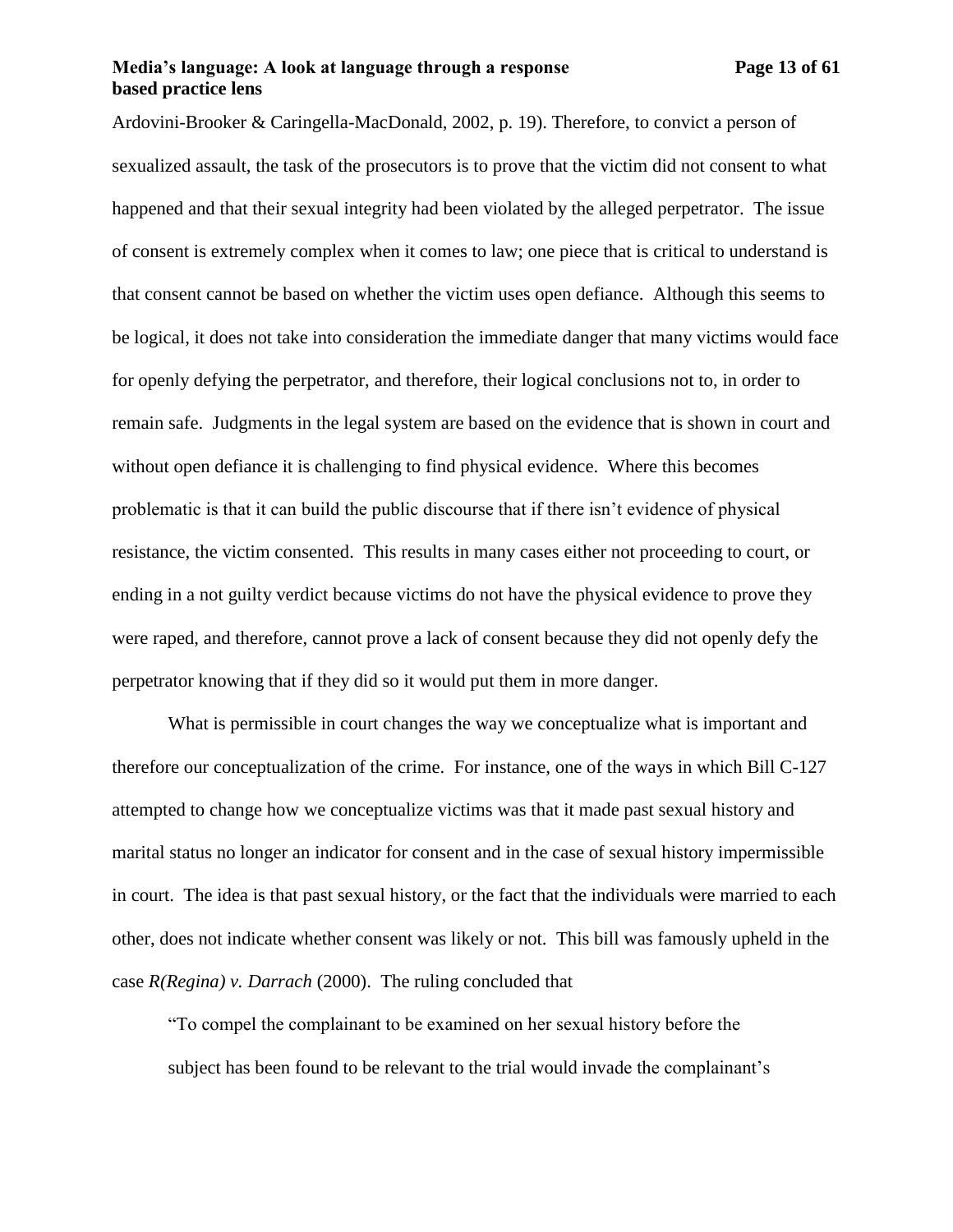privacy and discourage the reporting of crimes of sexual violence." (Supreme Court Judgments, 2000).

On May 17<sup>th</sup> 1997 Canada adopted Bill C-46. Prior to the adoption of Bill C-46, defense were subpoenaing the accused's professional records (i.e. doctors', therapists', counsellors' records) and bringing them as evidence within the trial. As you would expect, due to the personal exposure, many survivors chose not to report, or if they did, would choose not to seek any professional help knowing that all that information could and would be used against them. In the case *R(Regina) v Mills* (1999), Bill C-46 was upheld. The counsel of the accused obtained partial records of the complainant that were held within a counselling organization. Later the counsel of the accused used these records as defense. The judge then denied the use of the records in court and made a motion that that information not be saved within the records (Supreme Court Judgments, 1999). What is important here is that this then allows victims of sexualized assault to have the freedom to report sexualized violence to other professionals without fear that it could be used against them in court.

#### <span id="page-13-0"></span>**Response Based Practice**

RBP has three major principles surrounding violence: violence is social and unilateral, violence is deliberate, and resistance is ubiquitous. (Coates & Wade, 2007). RBP illustrates that language can be used to either violate or illuminate these principles:

"Language can be used to conceal violence, obscure and mitigate offenders' responsibility, conceal victims' resistance, and blame and pathologize victims. Alternatively, language can be used to expose violence, clarify offenders' responsibility, elucidate and honor victims' resistance, and contest the blaming and pathologizing of victims." (p. 513)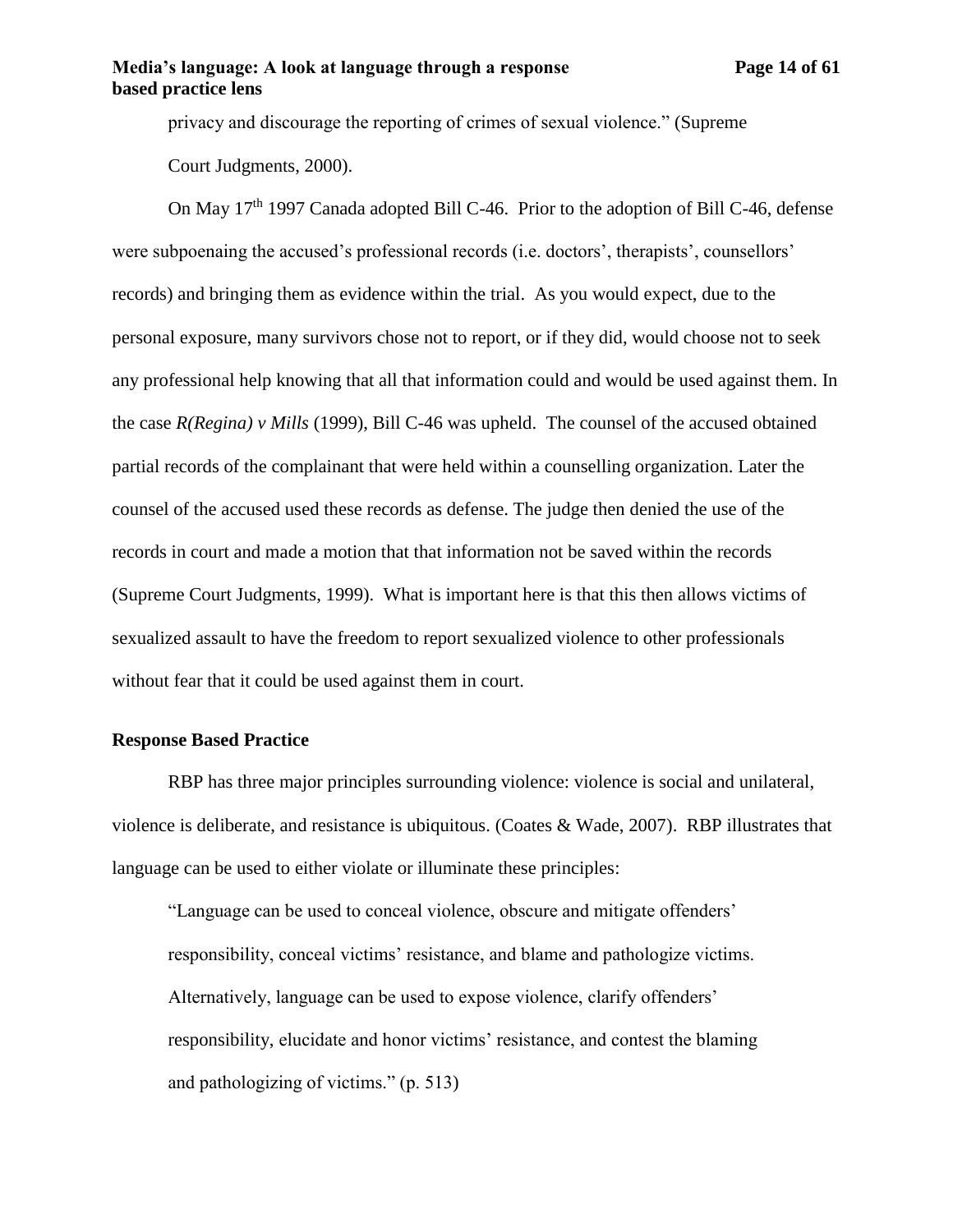## **Media's language: A look at language through a response Page 15 of 61 based practice lens**

Integral to the way in which we look at language within all forms of violence is the concept of 'language of affect' versus 'language of response' (Wade, 2002). Both forms of language make assumptions. The 'language of affect' implies that the verb affects the noun, whereas the language of response implies that subjects respond (p. 15). For example, the language of affect would say "Traumatized by violence she could no longer go out at night." By using such language, the victim becomes passive to the effects of trauma. The thought process that follows includes psychopathology and expert therapy, and/or the use of pharmaceuticals to heal her from this trauma. In contrast is the language of response, "Due to her perception of possible danger heightened by her previous violations that happened during the night, she makes the judgment to stay home during the night and gets what she needs to get done during the day." What becomes clear in this sentence is she is acting out logically by using her strengths in her limited options within her context to overcome the oppression that she is facing. This is a complete paradigm shift from psychopathology to understanding that the survivor is acting rationally within her context. Thus, our choice of language has major implications on how we conceptualize victims.

# <span id="page-14-0"></span>**Media**

"Media can have a very powerful role in defining, maintaining, and even transforming the way we see the world." (Kitzinger, 2015, p. 31). Important to this thesis is understanding the influence the media has on public discourse. Bjursell & Bäckvall (2011, p. 154) state that "Media, with its influence on our everyday discussions, has the potential to influence our standpoint and, thereby, our actions." Fraser et al. (2016) agrees with this when the authors state that "discourses within the media can influence public attitudes and support or discourage stereotypical portrayals" (p. 1023).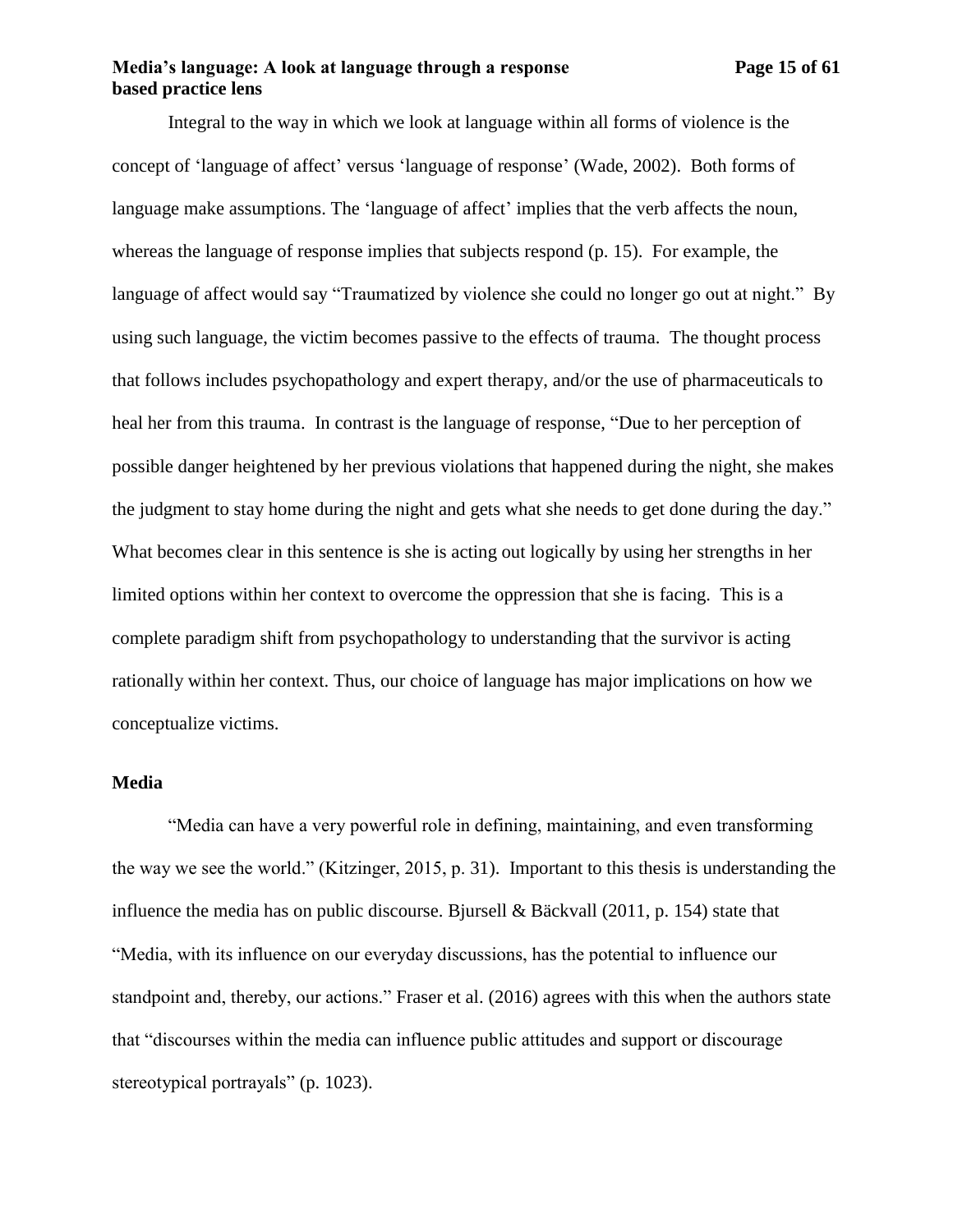## **Media's language: A look at language through a response Page 16 of 61 based practice lens**

The media's influence on public discourse pertaining to sexualized violence was directly studied in Kahlor & Morrison's article (2007) which shows that there was a positive correlation between media consumption and the beliefs of rape myths. Succinctly put by Ardovini-Brooker & Caringella-MacDonald (2002, p. 17): "The media exert a tremendous influence on our attitudes about what rape is, who the victim is, and who is to blame in rape cases."

When taking into consideration the law, RBP, and the importance of the language in the media many questions arise: How are we conceptualizing survivors of sexual assault? How does the law as well as society account for the differences seen in power and privilege when assessing whether a woman should report? How are we accounting for the survivor's resistance? and specifically for this thesis, How is this reflected in the language of the media?

## **Methodology**

<span id="page-15-0"></span>This thesis is a discourse analysis, in particular, a content analysis which uses an RBP lens. It will pay close attention to the language that is being used to describe the violent acts of the perpetrator, the acts of resistance of the victim, where the responsibility lies, and who is to blame. This thesis ultimately attempts to answer the question: How is language in news articles depicting and therefore formulating our concepts surrounding sexualized violence?

I have chosen a content analysis because it pays close attention to the usage of language, the underlying assumptions being made, the way in which it conceptualizes the subject of the sentence, and the historic and present use of language. It allows for the analysis of single words, phrases, sentences, and paragraphs, and shows how they all come together to form ideas which become public discourse.

For example, I and many individuals working in the field of sexualized violence have chosen to use the word *victim* rather than the word *survivor*. The reason behind this word choice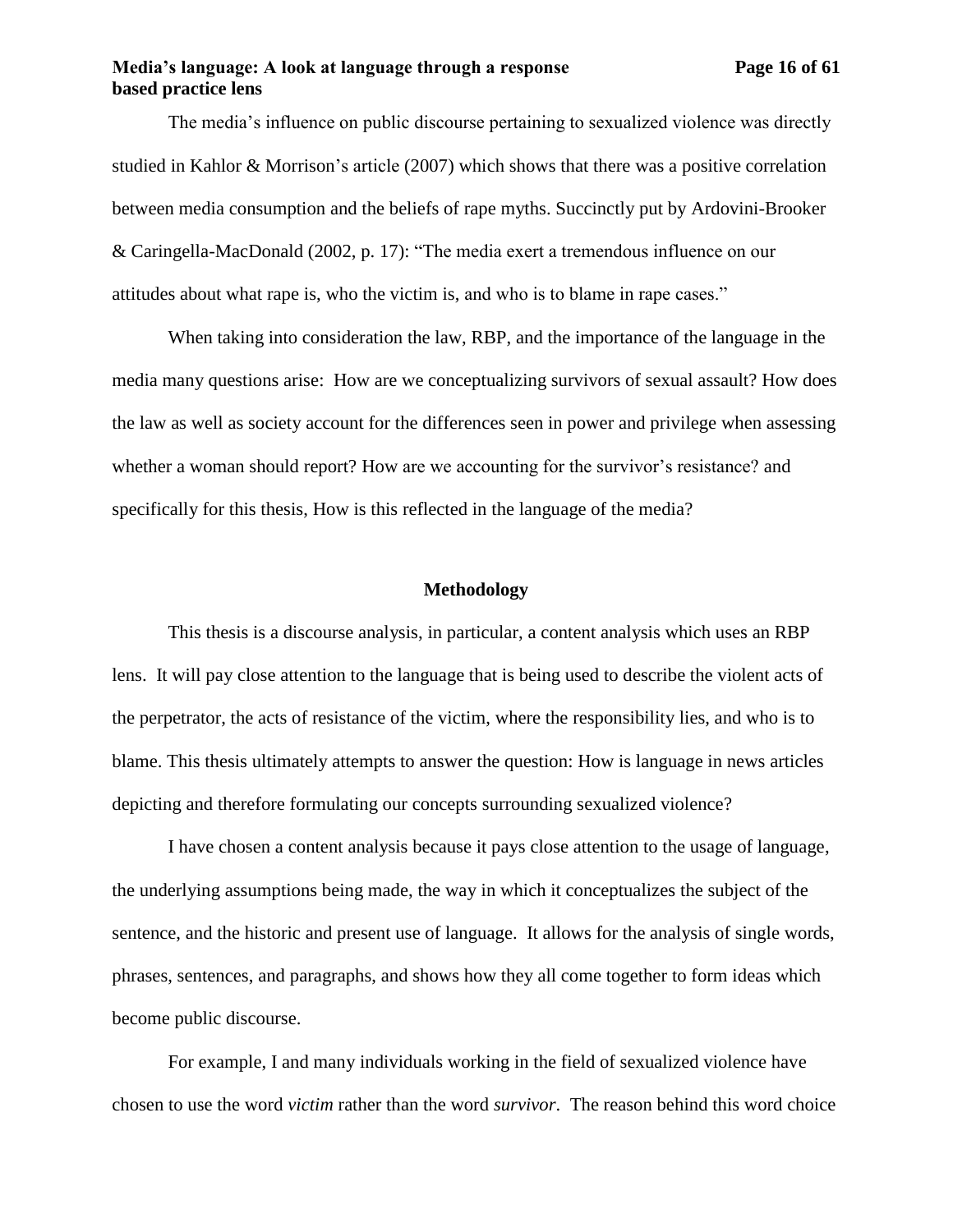## **Media's language: A look at language through a response Page 17 of 61 based practice lens**

is that it highlights the perpetrator's responsibility for the act of violence. It frames the act of violence in a way that, although we know that victims are never passive to violence, they did not have the power to stop it. In common vernacular, the word survivor is used in many cases where there is no person responsible for the violation, such as medical conditions (cancer, ALS, Parkinson's, etc.). The word survivor may also suggest that the violation is over, and may not acknowledge the ways that the victims are continually being violated by societal social responses. Therefore, using the word victim rather than survivor paints a clearer picture of who did what to whom. This illustrates that single words have the power to change the meaning of sentences and we must be careful in our word choices.

An example of an analysis of a sentence could be the question: What was she wearing? This question is inferring that her choice of clothing was a potential cause for the assault, thus blaming the victim and concealing the responsibility of the perpetrator. Also, it does not account for why every woman that wears similar clothing is not violated in the same way, nor why another person did not violate her. It is in this way that words, then phrases, then paragraphs, and then ideas are formed into social discourses that can further harm survivors of assault.

A critical aspect of a content analysis is understanding the difference between a structural and post-structural approach to language and agreeing, at least in part, with the post-structural perspective. A structural approach claims there are concrete meanings to all words which are universally understood and unquestioned. A post-structural approach to language claims that although there are some agreed upon ideas about language, it is much more dynamic. Phillips  $\&$ Jorgensen (2002) illustrate four founding principles of a post-structural approach to language: we must take a critical approach to taken-for-granted knowledge, language has historical and cultural specificity, there is a link between knowledge and social process, and there is a link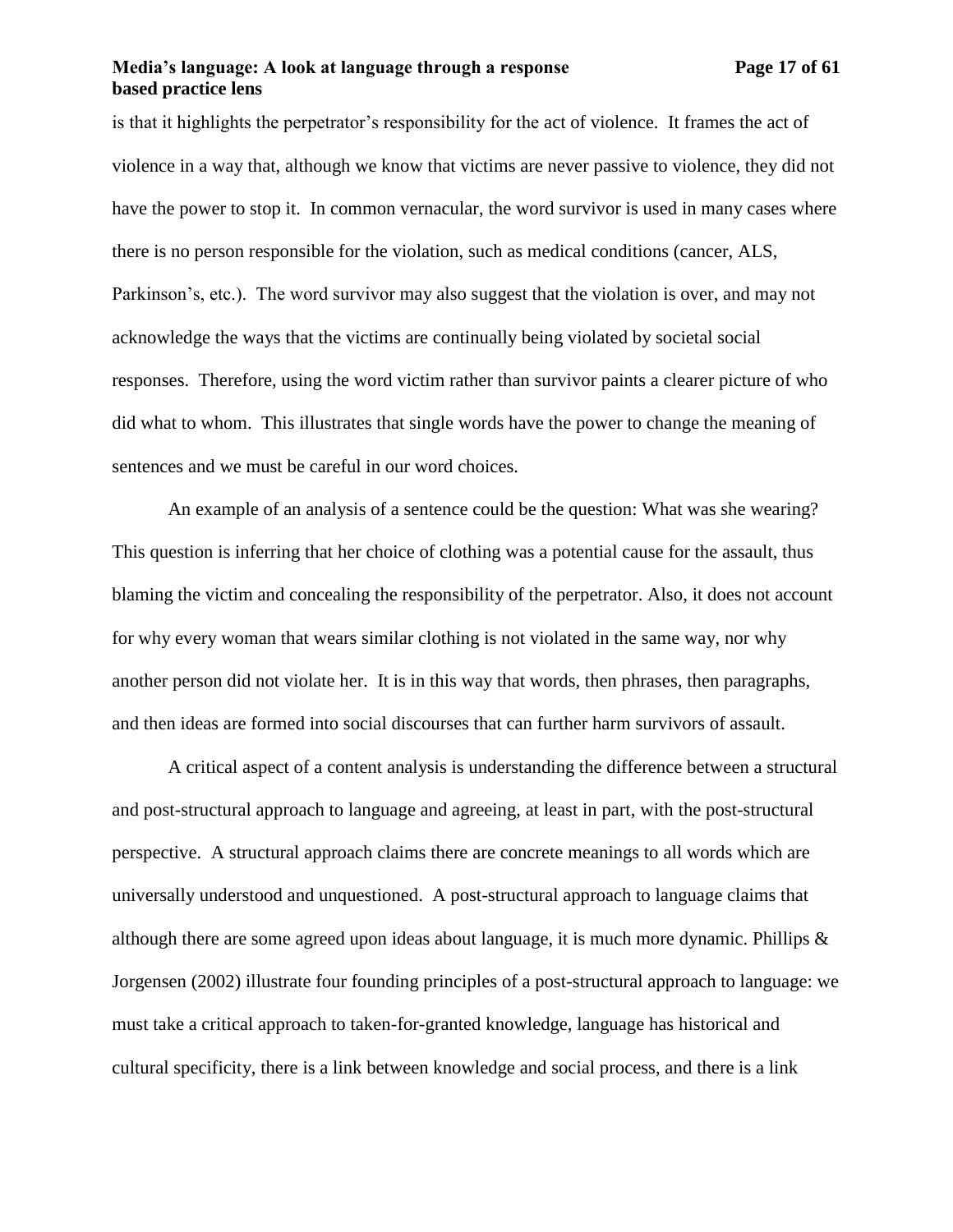between knowledge and social action (p. 5). More briefly, "language is a 'machine' that generates, and as a result constitutes, the social world" (p. 9).

A post-structural approach is important to understand as it highlights the way in which people generate their concepts of who victims are, what happens in violent encounters, who is responsible for the violence, what the victim could have done to prevent the violence, and many more concepts pertaining to violence. Therefore, if the language that is being used in a way to conceal violence, obscure responsibility, conceal resistance, and blame the victim, we will start to formulate our concepts about violence and response to victims in this way, which will ultimately lead to negative social responses, which will in turn discourage victims from reporting sexualized assaults.

A post-structural approach to language is systemic, meaning that many entities, such as those around us, the news media, academic and non-academic learning, come together in the creation of our personal understanding of language. With this in mind, it is also important to also bring in the feminist critique of systemic thinking, that is, the idea that those with more power have greater influence in the system than those with less power, and that many systems are created by those in power to allow them to remain in power. When this is taken into the idea of language, those in power alter and select the language that is being used to allow the system to remain.

Although a study on all forms of media would yield important information on the context of victims, this thesis specifically looks at the language of news reports and how they inadvertently or purposely (which does not matter for the purpose of this thesis) use language to depict the act, victims, and perpetrators of sexualized assault. I will use the internet to search through online news articles pertaining to the topic. I will then data code the language into five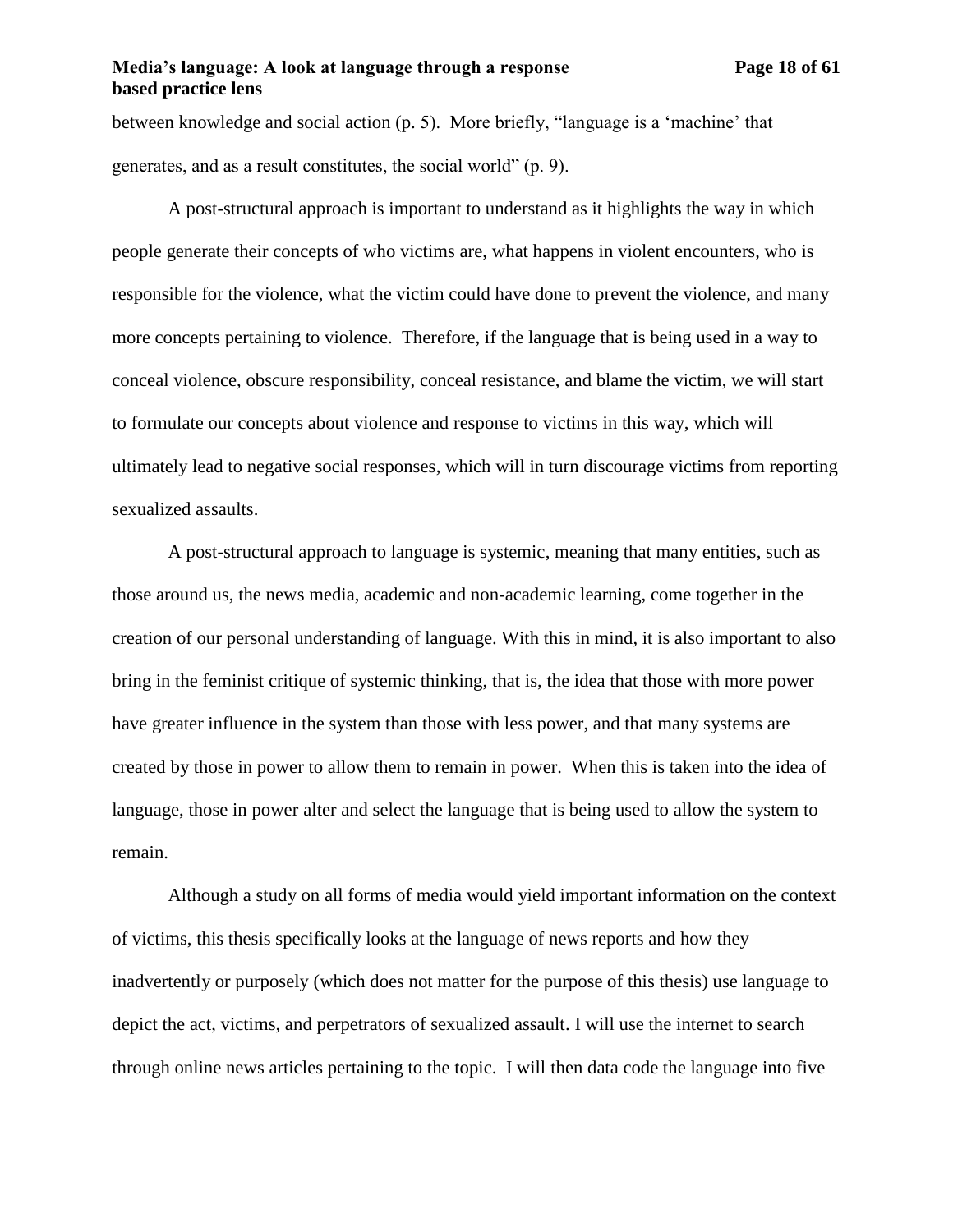## **Media's language: A look at language through a response Page 19 of 61 based practice lens**

different groupings as to whether they conceal the violence, obscure responsibility, conceal resistance, blame the victim, or whether they do the opposite. As illustrated, a discourse analysis gives us the opportunity to look at this and answer the question of how is language in news articles depicting and therefore formulating our concepts surrounding of sexualized violence.

# <span id="page-18-0"></span>**Challenges and Adjustments**

One clear and challenging aspect of this thesis was how to remain consistent throughout the analyses of all 25 online news articles. I took many actions to address this problem. I preread all the articles that were selected prior to analyzing any of them. I only analyzed one category at a time within an article to decrease the likelihood of distractions, and before I transferred the tallies from the articles themselves to the summary Excel sheet, I finished the first analyses of all the papers and re-evaluated them as I put the numbers in. This was done as a final review of the papers and gave the best opportunity to review all the information in a short time, in order to minimalize any hidden external factors that may affect the study.

Another challenging aspect of this thesis was whether or not to question the language of the victims themselves. The point of contention is that everyone is entitled to their own language. That being said, because this thesis takes a social constructionist view of language, the victims' language itself is an example for social language. Also, the way that one victim describes her experience is heard by other victims, and thus has an equal amount of influence, if not more, in how other victims conceptualize sexual violence. For those two reasons, the language of the victims is included in the study.

Another challenging aspect of the data collection was how to handle words such as *allegedly* and *supposedly*. These terms, in fact, are used to protect the perpetrator from ideas of guilt and place the victim in such a position that she is not believed prior to the judgment of the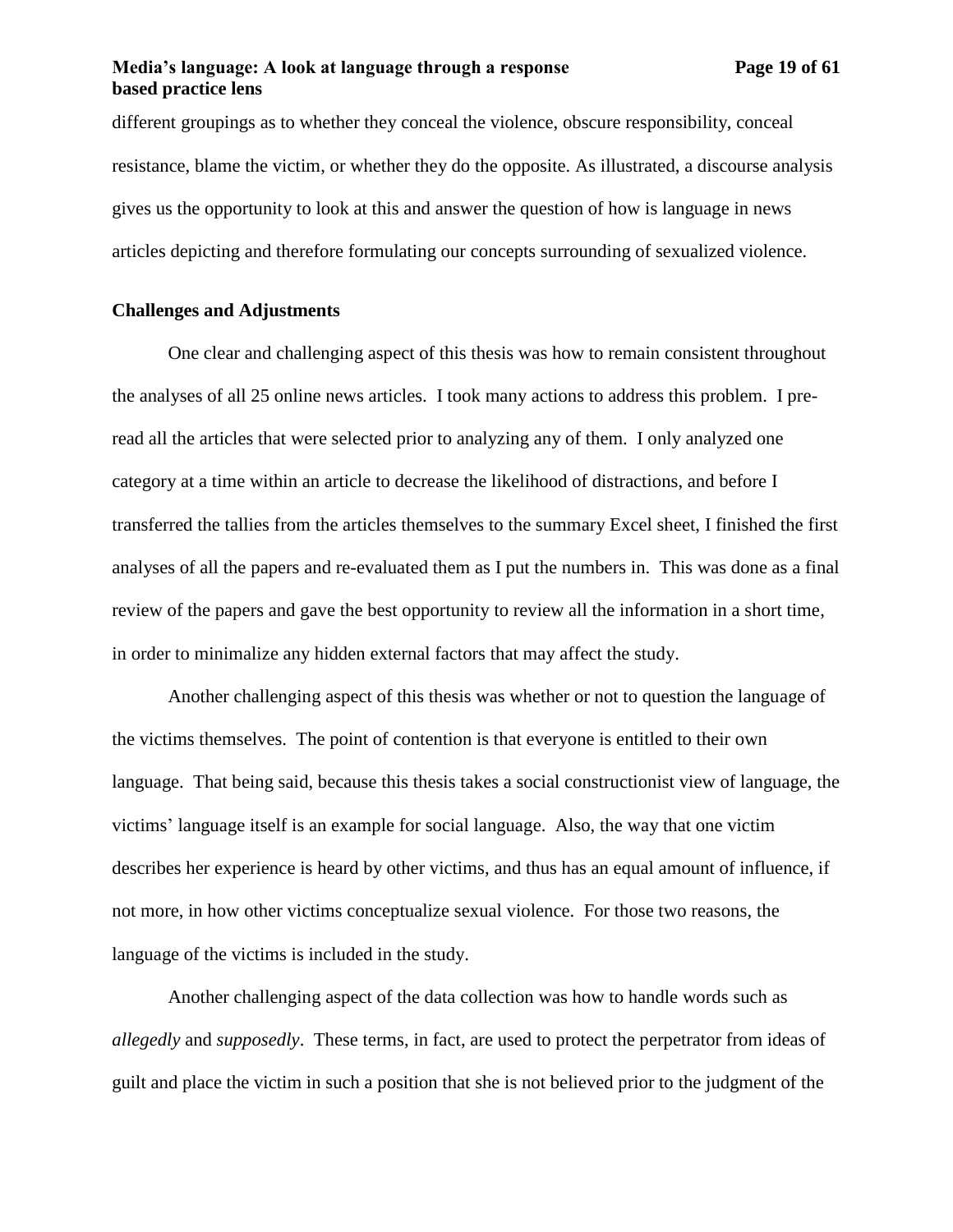#### **Media's language: A look at language through a response Page 20 of 61 based practice lens**

case. It is important to remember that in our society, *not guilty* is not the same as saying that the crime did not happen, only that there exists at least a shadow of a doubt that it did. That being said, to include this language completely negates the fact that the crime may have not happened and, although I choose to believe victims, to completely shut the door to the idea that it may have not is problematic. Therefore, it should be noted that I did not include these words in my data, and that if I had included such words as allegedly and supposedly, there would be higher occurrences of both concealing violence and obscuring responsibility in almost every article.

#### <span id="page-19-0"></span>**Analysis**

The analysis that I have chosen to use for the study is a simple frequency distribution. The question that this answers is: How often is the language obscured (as defined in the methods section) versus clear? This will be given out as a ratio, which will be the number of obscured examples of language divided by the number of clear language findings. The ratio number will be calculated for each of the news sources as well as calculated for the meta-analysis of all newspaper sources. I have chosen to use a ratio as it contextualizes the data by indicating how many occurrences of obscure language per clear piece of language is found.

#### <span id="page-19-1"></span>**Method**

In order to do this content analysis, I engaged in both quantitative and qualitative aspects of research. The quantitative aspect of this research (statistical analysis) analyzed the frequency of the obscured language used by the media in online news articles pertaining to sexualized assault. To obtain a broad picture of the current state of language in the news, and for the reasons explained in each section, I selected news articles from the following five major news sources across Canada: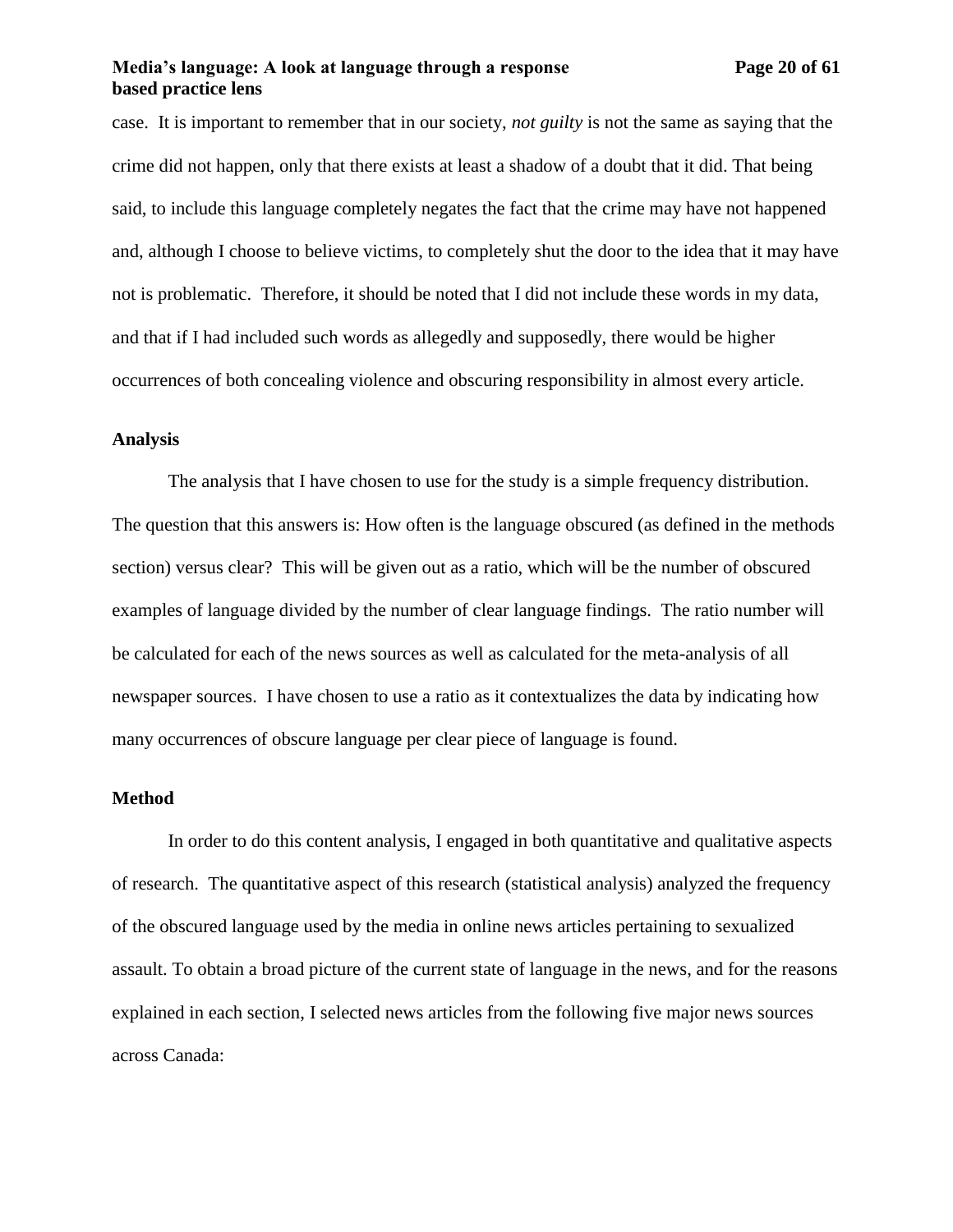- 1. The Canadian Broadcast Corporation (CBC). CBC was selected because is the government owned and operated news source in Canada. Although CBC has radio, television and online components, it was only the online component that was studied.
- 2. The Toronto Star. The Toronto Star was selected because it has the largest circulation of news in the private sector and the largest circulation of any local newspaper in Canada with a viewership in 2015 of 2.2 million readers (Newspapers Canada, 2015).
- 3. The Globe and Mail was selected because it is the second largest private news source in Canada with a circulation of 2.018 million (Newspapers Canada, 2015).
- 4. The Vancouver Sun. Although the number of readers of this newspaper pales in comparison to the other papers that were selected (820,000), it was selected in order to observe whether or not the same language is used in news articles in a completely different part of the country. The Vancouver Sun is based in Vancouver, British Columbia, which is located in western Canada rather than in central or eastern Canada.
- 5. The Toronto Sun. This news source was added to my selection based on an error that I made. In doing my research, I made the mistake of first looking at the Toronto Sun thinking it was the Toronto Star. It was only after I had finished my analysis of the five articles that I realized my confusion. That being said, the more data that is collected the clearer the broader picture is, therefore, I have chosen to keep the data in the study. It is also important to note that the paper also has a circulation of 850,000 readers.

The news articles were published between October 16, 2016 and March 23, 2017. This data range was selected based on the desire to have the most recent articles for the study and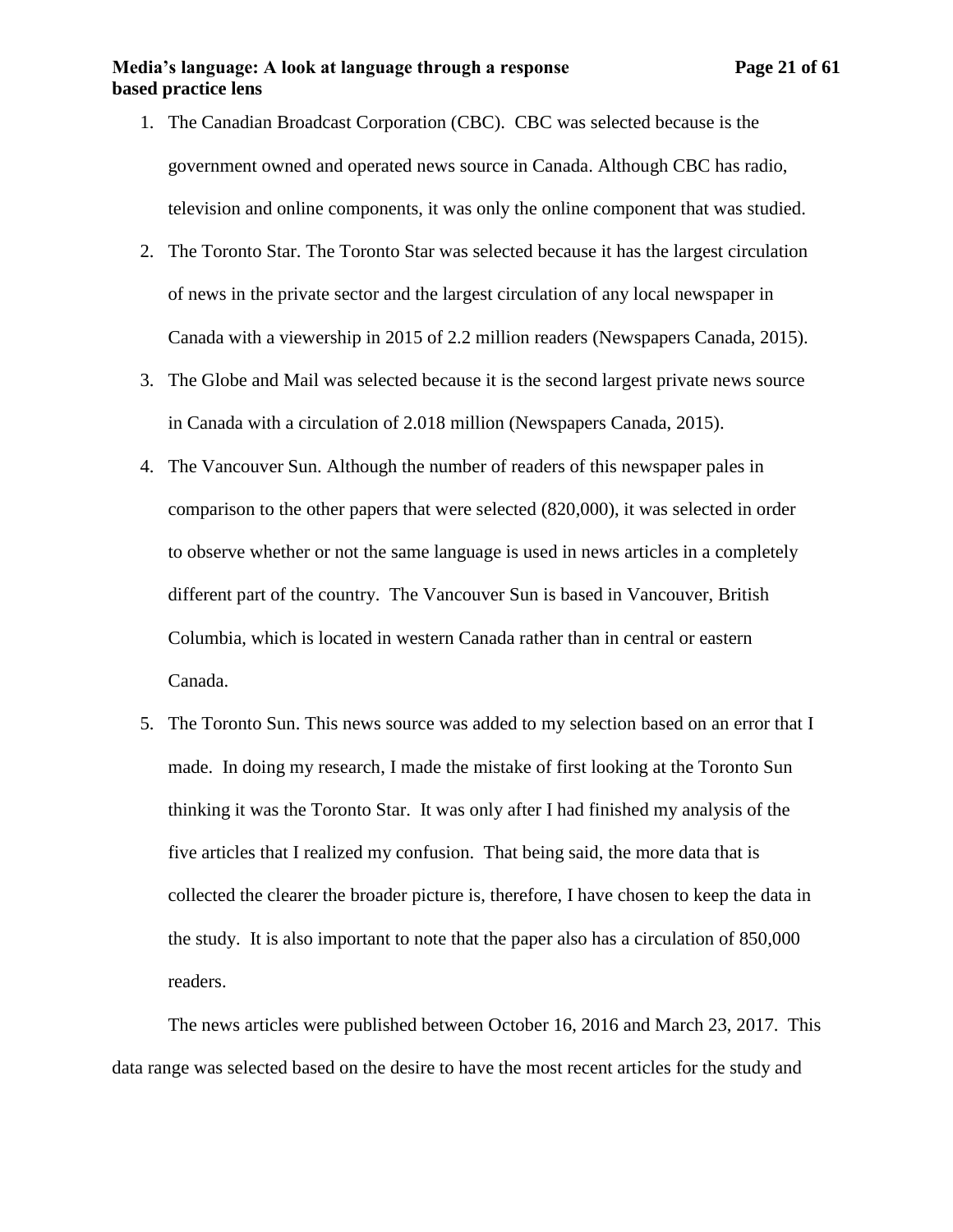# **Media's language: A look at language through a response Page 22 of 61 based practice lens**

capped off on March 23 as that was the date in which the data collection was completed.

Once the statistical analysis was completed I engaged in the qualitative aspect of this study. After finding the examples of obscured, I analyzed the true nature of the ways that they obscured language, and then selected examples that give a broad view of the problem. The selected examples were then discussed in full in the following results section in order to shed light on the potential problematic ramifications. By using both a quantitative and qualitative aspect to this research, both the extent and nature of the problem are analyzed.

#### <span id="page-21-0"></span>**Data Acquisition**

The articles were collected using the online search engine Google. The searches were conducted using the title of the source to be studied paired with the phrase "sexual assault," i.e. "Toronto Star sexual assault." Although I personally see the phrase "sexual assault" as problematic, it is the legal term, common vernacular, and therefore, the greatest number of search results were returned. Once the search engines returned the results, I read through the articles making sure that they met criteria for the paper. The criteria included:

- 1. It must talk about a single or multiple sexualized violent act(s).
- 2. The articles are directly from the new sources themselves.
- 3. The sexualized violent act is the primary focus of the article.

There were copious amounts of articles found using that criteria, and the final selection decisions were made by choosing more recent articles over older articles. This selection process ultimately selected these five articles for each of the sources.

1. The Canadian Broadcast Corporation: (CBC News, 2017), (CBC News, 2017b), (CBC News, 2017c), (CBC News, 2017d), (CBC News, 2017e).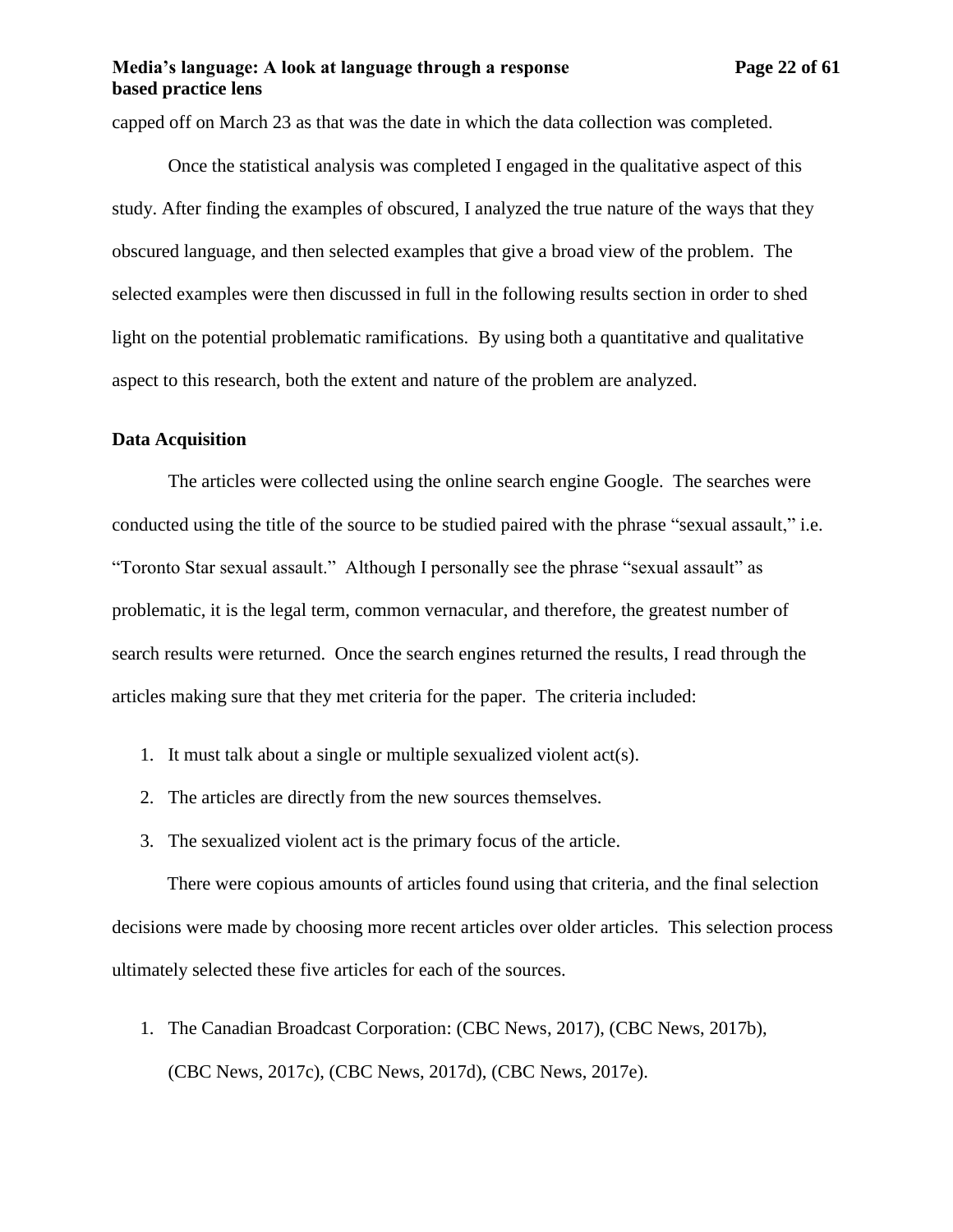- 2. The Globe and Mail: (Globe and Mail 2016), (Globe and Mail 2017), (Globe and Mail, 2017b), (Globe and Mail 2017c), (Globe and Mail, 2017d).
- 3. Toronto Sun: (Toronto Sun, 2017), (Toronto Sun, 2017b), (Toronto Sun, 2017c), (Toronto Sun, 2017d), (Toronto Sun, 2017e).
- 4. Toronto Star: (Toronto Star, 2017), (Toronto Star, 2017b), (Toronto Star, 2017c), (Toronto Star, 2017d), (Toronto Star, 2017e).
- 5. Vancouver Sun: (Vancouver Sun, 2016), (Vancouver Sun, 2017), (Vancouver Sun, 2017b), (Vancouver Sun, 2017c), (Vancouver Sun, 2017d).

# <span id="page-22-0"></span>**Data Coding**

Once the 25 articles were selected, they were copied into a Word document. This was done to catalog, and to standardize the information, as well as to keep a record of the whole article in order that it was not lost in the volatile environment of the Internet.

Once the Word documents were created, content coding was done based on five categories of language: language that conceals the violence, obscures responsibility, conceals resistance, pathologizes victims, and clear language. This was done to reflect the RBP lens.

Language can be used to conceal violence, obscure and mitigate offenders' responsibility, conceal victims' resistance, and blame or pathologize victims. Alternatively, language can be used to expose violence, clarify offenders' responsibility, elucidate and honor victims' resistance, and contest the blaming and pathologizing of victims (Coates and Wade 2007, p. 513).

The level of significance in this study to a ratio as 1. This is chosen because it represents that individuals who read online news articles read an equal amount of obscured language to clear language which would represent at least some level of confusion about the topic.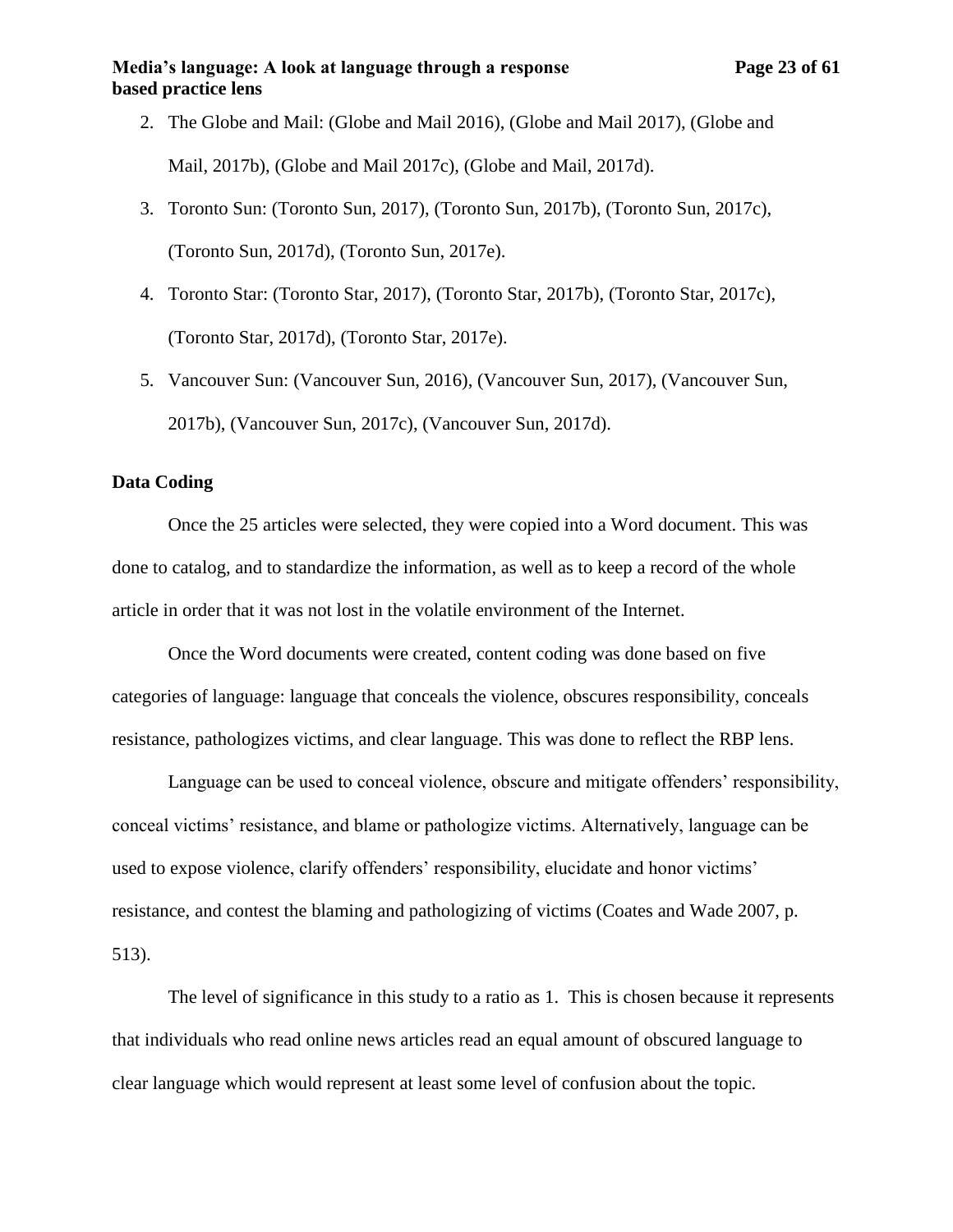#### **Results**

<span id="page-23-0"></span>As I originally stated, the question that this thesis is attempting to answer is: How is language depicting sexualized violence within online news articles? and I hypothesized that there is a significant level of obscured language used.

# <span id="page-23-1"></span>**Data**

The following table represents the findings of this study. The numbers in the sections entitled CV (Conceal Violence), OR (Obscure Responsibility), CR (Conceal Resistance), PBV (Pathologize and Blame Victims), and CL (Clear Language) represent the number of times examples were found in the five articles that represent the specific news source. The numbers from the sections CV, OR, CR, and PBV were added together into the category OL (Obscured Language), as they collectively make up all the examples of obscured language found. The section NE (Number of examples) represents the number of examples of language that were found in reading the articles (Obscured Language plus Clear Language). The last section entitled Ratio was created by dividing the number of obscured examples by the number of clear language which mathematically represents a ratio of how many times obscured language is seen per example of clear language. Therefore a ratio of 9.2 (as seen in the table representing CBC) means that for every example of clear language seen, 9.2 examples of obscured language are also seen.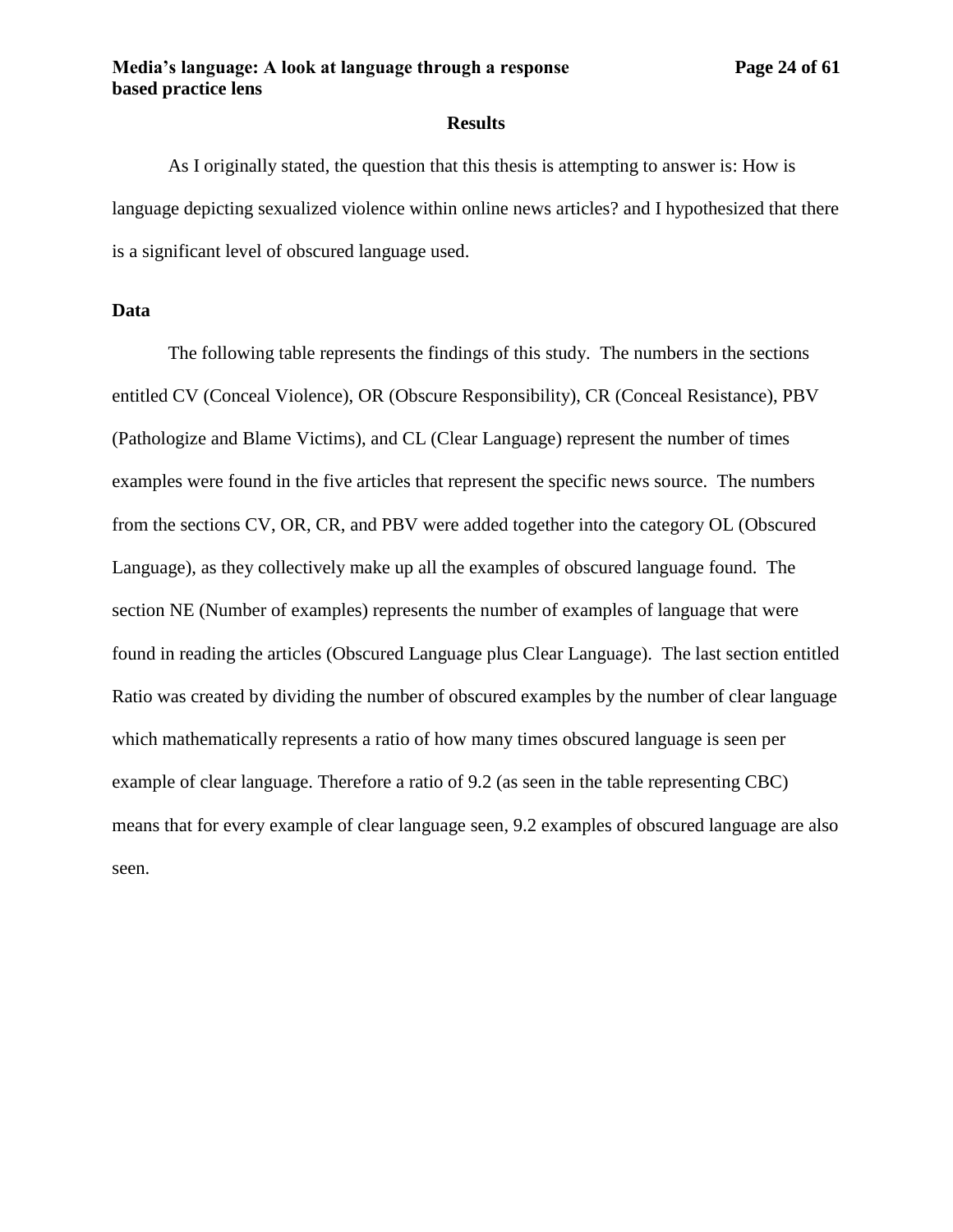<span id="page-24-0"></span>

| <b>Table 1</b>      |                        |     |                |            |           |           |           |       |  |  |
|---------------------|------------------------|-----|----------------|------------|-----------|-----------|-----------|-------|--|--|
| Ratios              |                        |     |                |            |           |           |           |       |  |  |
| Source              | $\overline{\text{CV}}$ | OR  | $CR$           | <b>PBV</b> | <b>OL</b> | <b>CL</b> | <b>NE</b> | Ratio |  |  |
| <b>CBC</b>          | 41                     | 68  | $\overline{4}$ | 16         | 129       | 14        | 143       | 9.2   |  |  |
| Vancouver           | 51                     | 11  | $\overline{2}$ | 5          | 69        | 28        | 97        | 2.46  |  |  |
| Sun                 |                        |     |                |            |           |           |           |       |  |  |
| <b>Toronto Sun</b>  | 34                     | 32  |                | 34         | 101       | 40        | 141       | 2.52  |  |  |
| Globe and           | 57                     | 48  | $\overline{0}$ | 15         | 120       | 29        | 149       | 4.14  |  |  |
| Mail                |                        |     |                |            |           |           |           |       |  |  |
| <b>Toronto Star</b> | 73                     | 50  | $\overline{0}$ | 41         | 164       | 35        | 199       | 4.68  |  |  |
| Totals              | 256                    | 209 | 7              | 111        | 583       | 146       | 729       | 3.99  |  |  |

# <span id="page-24-1"></span>**Inconsistences**

When we look at the data in Table 1, there were only seven examples that were counted as concealing resistance. In doing the analysis of the articles, what was clear is that the articles themselves concealed resistance. By not including victims' acts of resistance in the news articles, the conclusion is that the news sources either assumed that there were no acts of resistance, or that resistance was not important enough to write about. This presented a challenge for this thesis as not writing about resistance made it a challenge to find either clear or obscured examples of language surrounding resistance. Therefore, although the table shows a low number in the column under concealing resistance, what this represents is that resistance was not discussed, not that it was discussed clearly.

It should be noted that although there seems to be major differences in the ratios among the different news sources (the Vancouver Sun having a ratio of 2.46 compared to CBC having a ratio of 9.2), because of the low sample size  $(N = 5)$  per news source, there may be many different external factors that play into the difference, and that it may not represent the true differences in the language, and that further and more in-depth research would be required to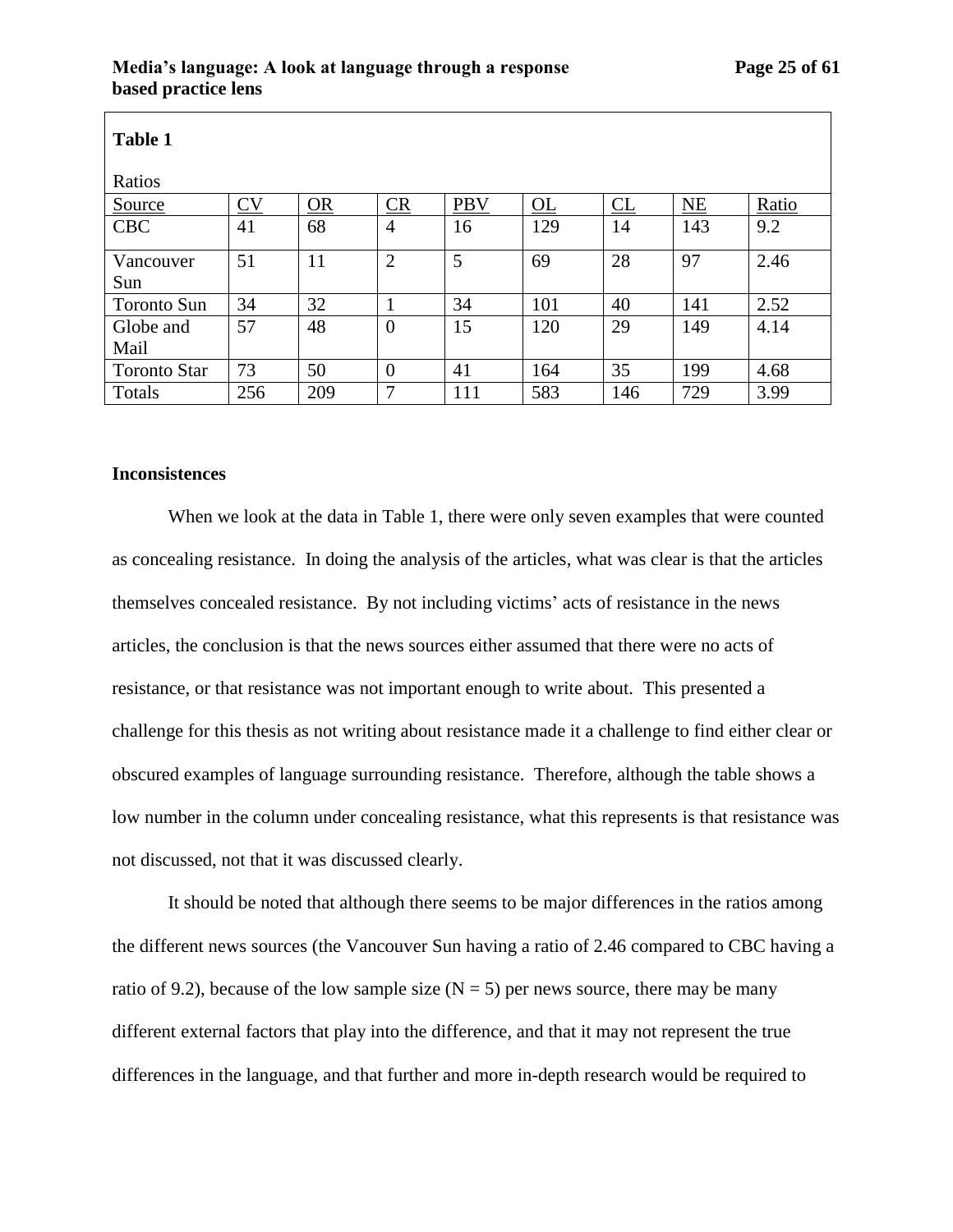## **Media's language: A look at language through a response Page 26 of 61 based practice lens**

make an accurate statement about this. This could possibly be an area of interest for another research project.

#### <span id="page-25-0"></span>**Data Analysis**

As noted in the previous section, the level of significance for the study is a ratio of 1, as that would represent a reader reading an equal number of examples of obscure language to examples of clear language. When we look at Table 1, we see that the ratios for every news source exceeded this level (ranging from 2.46 to 9.20) which corresponded to an overall ratio of 3.99. Therefore, I can conclude that my hypothesis that there is a significant level of obscured language used is substantiated.

# <span id="page-25-1"></span>**Language Samples and Explanations**

As we move forward in our understanding of the way that language creates conceptualizations of sexualized violence, it is important to clearly define each category used in the study and show examples of how the language met and didn't meet the criteria for each category. It should be noted that the examples themselves may meet criteria for multiple categories and, in such cases, are coded in both. In this section, I will also show the example of languages' potential danger to public discourse and will suggest less problematic language.

# <span id="page-25-2"></span>**Concealing Violence**

Simply put, this category surrounds the question of "what happened." To meet criteria for this category, the language used left the reader confused by hiding the reality of the extent of the violence.

Throughout the articles what became clear is that acts of violence were often characterized as having sex and or to do with sex. Although some may choose to use such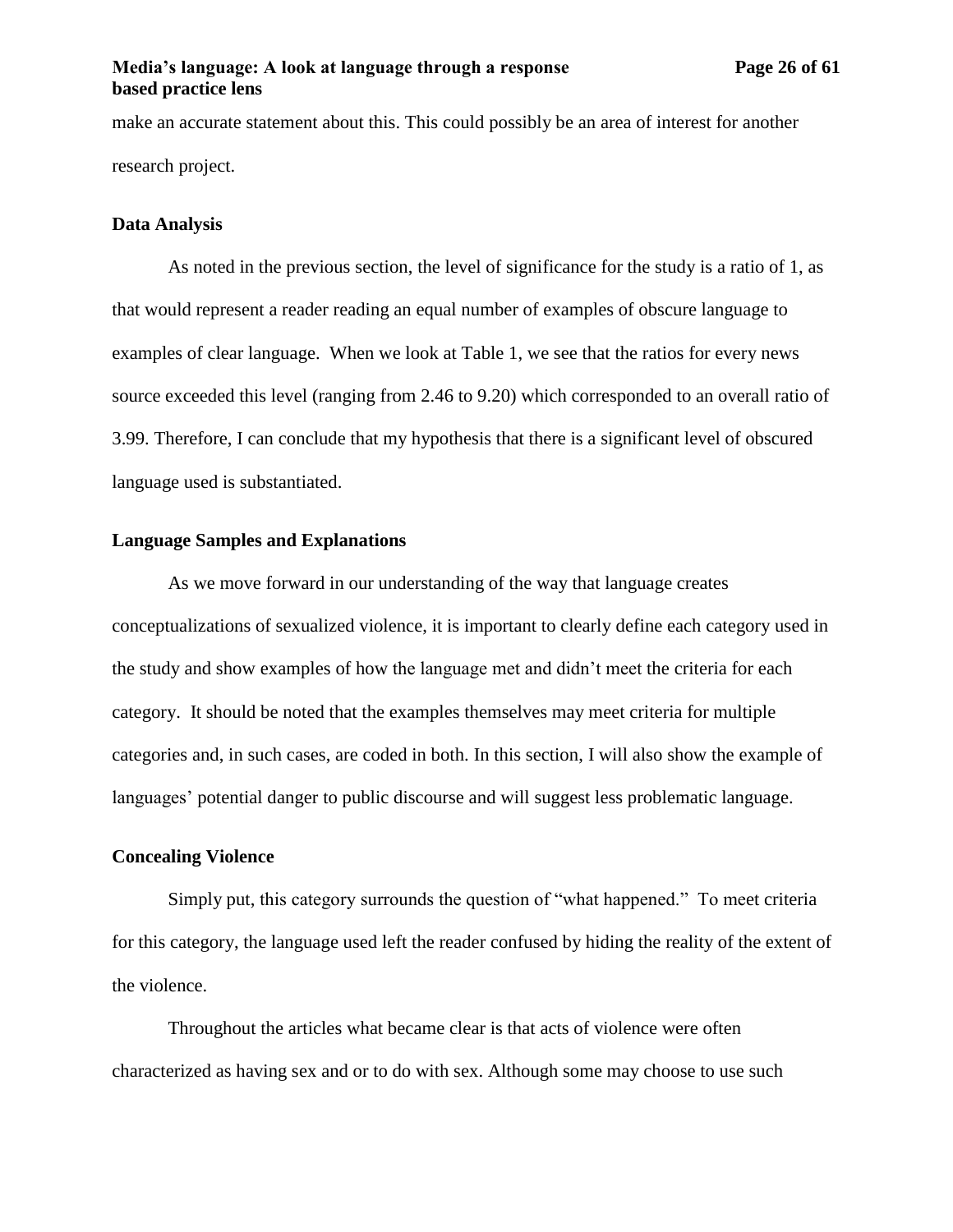## **Media's language: A look at language through a response Page 27 of 61 based practice lens**

language, this is problematic. "Hitting someone over the head is not cooking, in the same way forcing one's lips on another is not kissing, in the same way assaulting someone with your genitals is not sex." (L. Coates, personal conversation, March 2017). Sex is a dynamic process between two people which involves consent and therefore, if a person does not consent they are not having sex, even if the actions in the context of consent are considered sex. Such actions are best described by saying what is exactly happening or at least by using the word rape rather than sex as it illuminates the violence.

# <span id="page-26-0"></span>**Language examples of Concealing Violence**

"…and then gave her a surprise kiss on the mouth." (CBC News, 2017c)

The first example of concealing violence in this example is the use of the word "gave" which is synonymous with the idea of a gift and something that a person wants. It is also synonymous with the idea that it was offered and then accepted by the person. Therefore, by using it within this context, "gave" creates the idea that the actions were consensual in nature and that, in fact, no violence occurred. After that, the writer of the article uses the word "surprise." This word fundamentally erases the idea that he chose to do this in a way in which he thought he had the least opportunity to be caught by other people who would have prevented it or punished him for doing it. Presumably because the other female skiers did not know these assaults were happening to each other, this did not happen as a random surprise, but more at a time when no other skiers, officials, or anyone else was present. The next way in which language is used to conceal violence in this sentence is the idea of a "kiss". A kiss is a dynamic consensual process between two people in which many different aspects are negotiated throughout the process. These include, but are not limited to duration, pressure, with or without tongue, who is going to turn their head in what direction, how to end. Taking this into account, a kiss is fundamentally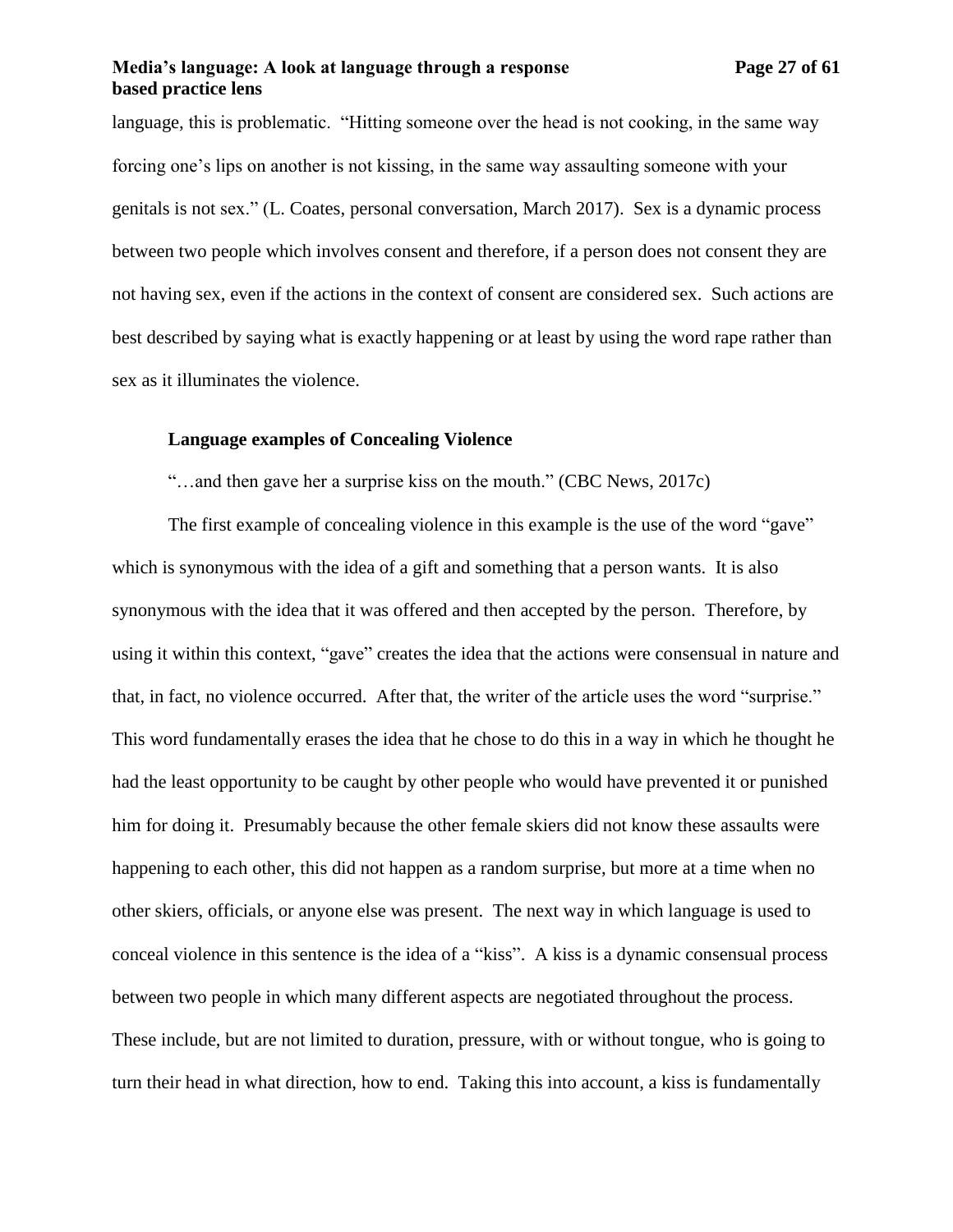different than a person forcefully and non-consensually putting their mouth on another person's mouth.

An example of language that would more accurately describe the violation would be "In a moment and place where he thought that he wouldn't get caught, he forcefully placed his lips on hers." This would be followed by what she did at the time to resist it, which will be discussed in the later sections.

"I want to assure the public that we do not tolerate inappropriate and unprofessional behaviour by our officers" (Globe and Mail, 2017)

I am assuming that the point that Chief William Janes is trying to explain is that the police force does not condone having sex while on duty. They are taking the "not guilty" judgement as "there was consent" which is a fundamental error because not guilty only assumes that there was reasonable doubt about consent. They make this assumption of internally conceptualizing this as sex and using this opportunity to show that as an organization, the police have high professional and moral standards because they do not allow officers to have sex on duty. This completely conceals the violence as sex and the actions of their officer as being "inappropriate" and "unprofessional." Although these actions are inappropriate and unprofessional, the extent of the violation is completely understated and the order of magnitude is missed. When we look up the definition of these words, inappropriate is defined as "Not suitable or proper in the circumstances" (inappropriate, 2017), and unprofessional is defined as "Below or contrary to the standards expected in a particular profession" (unprofessional, 2017). Both of these words use context to justify whether or not a particular act is justified or not. This does not take into consideration that there is no circumstance, regardless of profession or social situation, in which vaginally and anally penetrating a person without their consent is justified.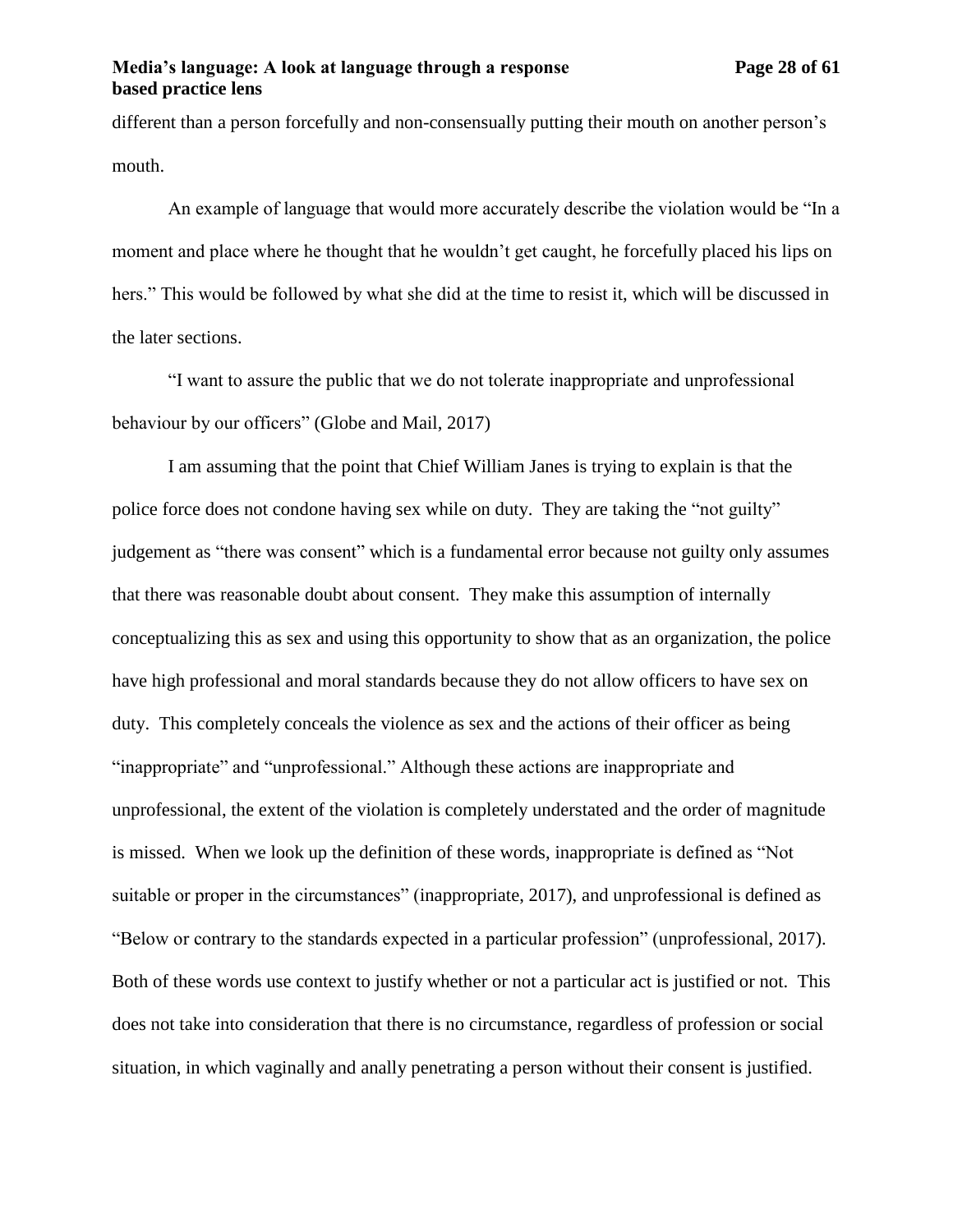## **Media's language: A look at language through a response Page 29 of 61 based practice lens**

Instead, I would suggest that Chief William Janes be clear in his statement as to the organization's position on sexualized violence and its position of sex on duty by saying something along the lines of "There is no circumstance in which sexualized violence can be accepted by society. We, as an organization and society, must do everything in our power to support victims". In this case, the court ruled that Constable Carl Douglas Snelgrove was innocent and that there was a reasonable doubt that this was in fact sexualized violence. "For us as an organization even with the presence of consent we do not allow officers to have sex on duty and we have taken the following actions to discipline him…"

"…some of the women had been fondled and kissed, others had been forced to perform fellatio or manual masturbation during operations that spanned 2006 to 2010." (Toronto Sun, 2017c)

In the above example, there are many words that conceal the true nature of the violent acts. First, there is the idea that using the phrase "some women did X and others did Y" in such a sentence structure does not allow for the fact that women could have been and probably were forced to do a number of different acts, meaning that they are not mutually exclusive. Second, there is the use of the word fondled; in searching through the Oxford dictionary as to the usage of the word, it was contrasted with the word groped. Fondled was defined as "Stroke or caress lovingly or erotically," (fondled, 2017) and groped was defined as "to fondle (someone) for sexual pleasure roughly or clumsily, or without the person's consent" (groped, 2017). This means that the two words are actually contrasted by consent or lack thereof. Therefore, because a person who is unconscious cannot give consent, they cannot be fondled because by its very definition that is being groped. Third, there is the idea that one could kiss an unconscious patient. As shown in a previous example, if there is no consent, you cannot actually kiss someone and it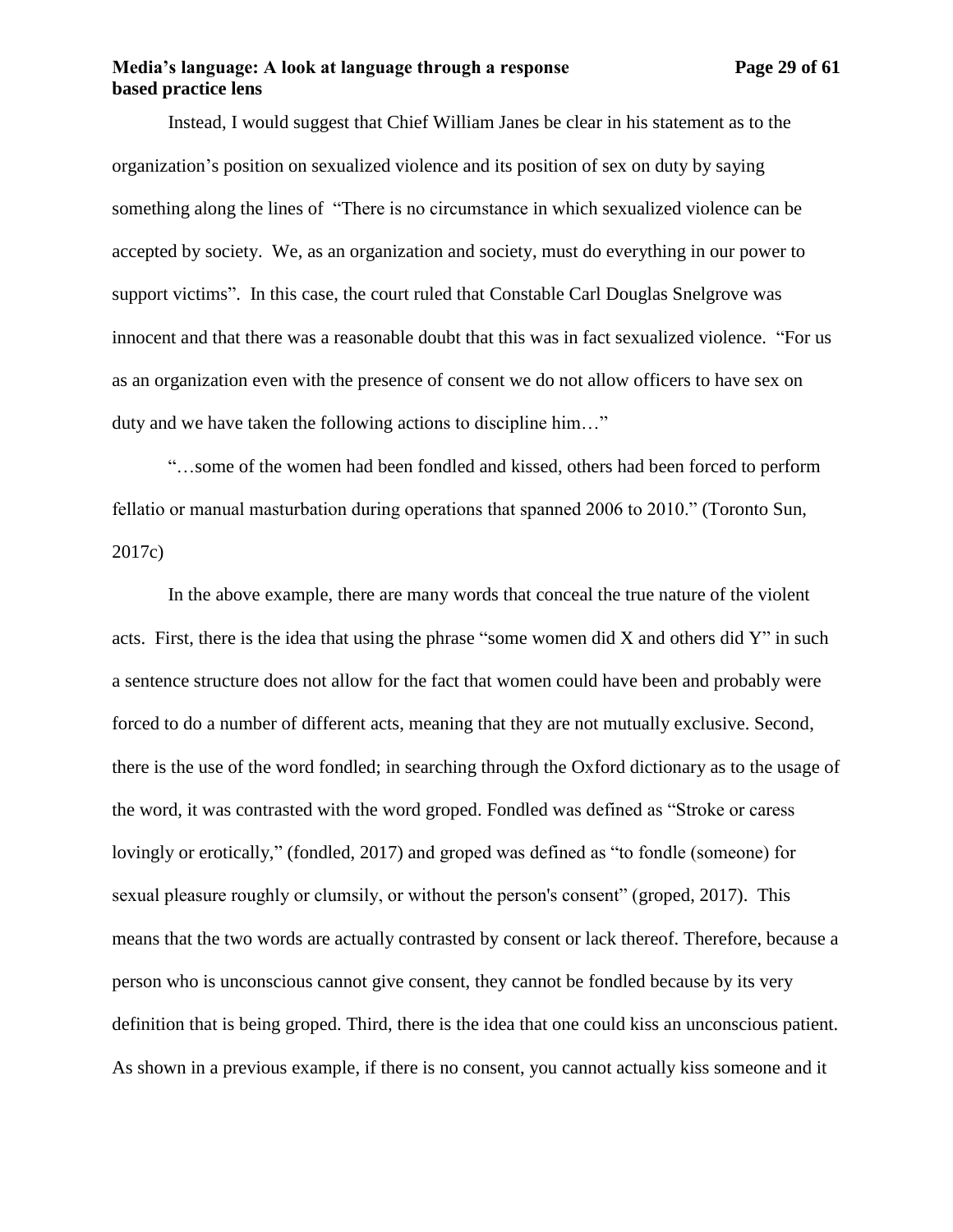## **Media's language: A look at language through a response Page 30 of 61 based practice lens**

is better defined as forcibly placing your lips on another person. Fourth, there are the words "perform fellatio"; such an idea would conceal the fact that the perpetrator, without the consent of the victim, inserted his penis in the victim's mouth. Fifth, there is the word "masturbation". I do not know if he inserting his fingers into her vagina, or if he made a fist with her hand and gyrated with the victim's hand on his penis. For the reasons above, I am still unclear about who did what to whom.

Instead of the above sentence, I would suggest the following: "The doctor used his position of power and privilege to grope, force his mouth on the lips of, insert his penis in the mouth of, and force his fingers into the vagina of female patients, spanning 2006 to 2010."

"A Toronto private school teacher pleaded guilty Thursday to sex offences involving minors and making child pornography" (Toronto Star, 2017e)

As I have previously discussed, the use of the word sex here is completely concealing the violence. Under Canadian law these minors could not consent to sex, therefore, sex cannot happen and is best described as rape. Along those lines is the completely problematic phrase "child pornography." By using the word pornography, the phrase includes a questionable moral, but legal, word; this blurs the idea around legality. The word pornography also hides the fact that what is actually happening is that a perpetrator is using their power to make a child display their genitalia, do certain sexualized acts, and/or is raping them on film. Therefore, in order to reveal what is actually happening, such recordings would best be described as child rape pictures or child rape films. It should also be noted that it did not discuss this any further in the article, and therefore, who did what to whom is completely obscured.

Instead of the above sentence, I would suggest the following: "A private school teacher used his position of power to force his mouth upon the lips and genitals of, grope the hips,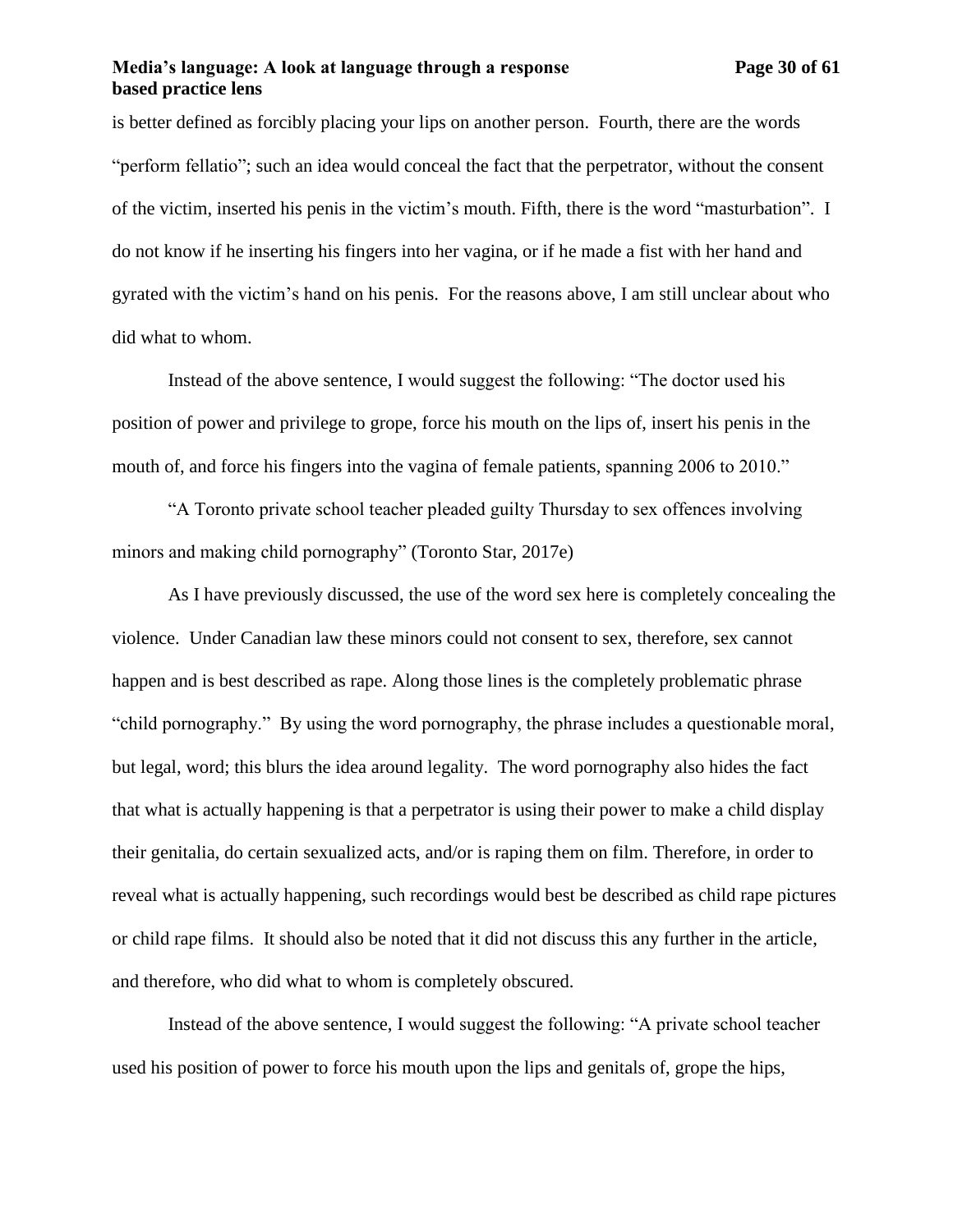buttocks, and breasts of, and inserted his finger in the vagina of female minor students who went to the school he taught at."

"…children were removed from this individual's care and the contract with the caregiver terminated. Each of the children in care who were victims in this case has been offered and provided counselling" (Vancouver Sun, 2017)

In this example, we see the word *care* being used to describe the idea of control over the children in the way in which guardians are lawfully bound to. In this case, it is using the legal definition of care which is "protective custody or guardianship provided by a local authority for children whose parents are dead or unable to look after them properly" (Care, 2017). The problem with using the word care is that it hides the reality that the children were continually being raped. That is because the idea of rape and the non-legal definition of care cannot coexist. The non-legal definitions of care are "The provision of what is necessary for the health, welfare, maintenance, and protection of someone or something" (Care, 2017) and "Serious attention or consideration applied to doing something correctly or to avoid damage or risk." Therefore, by using care within the context of rape, we are combining the ideas of doing what is in the best interest of, which is avoiding harming the children, with raping them. This is also problematic when the perpetrator is described as a caregiver. Such term would suggest that he is giving care to the children. Which we know is not true because he is raping them. Using this language again conceals the violence and obscures what was happening

Instead of the above sentence, I would suggest the following: "The children were rescued from him and contract with the perpetrator terminated. The victims in this case have been offered and provided counselling"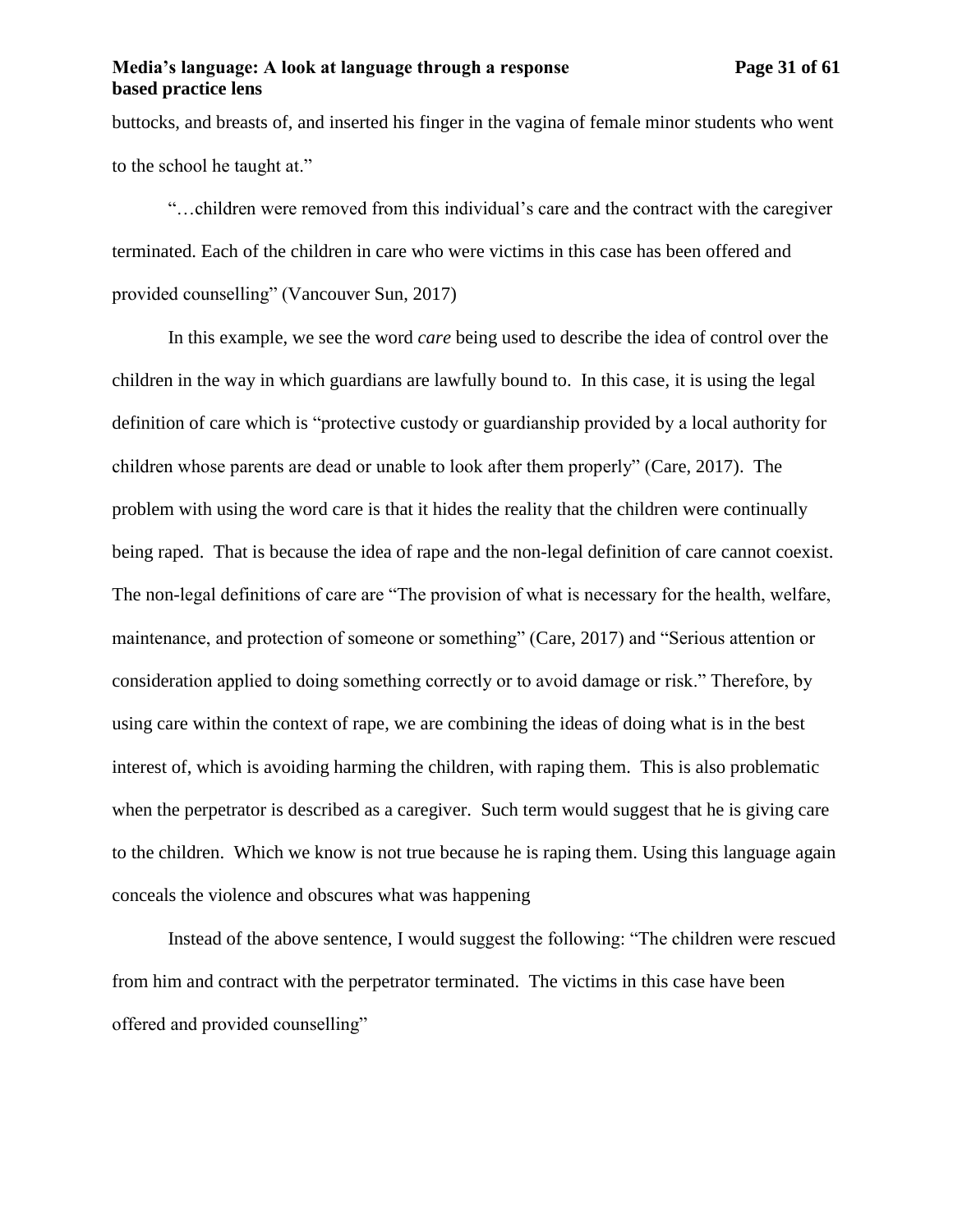#### <span id="page-31-0"></span>**Obscuring responsibility**

The simple and yet vitally important question this category tries to answer is What and who caused the violence? To meet criteria for this category, the language used leaves the reader ultimately confused as to who is responsible for the fact that violence is unilateral. "Perpetrators often try to conceal or avoid responsibility for their actions by obscuring the distinction between victim and perpetrator, for instance, by portraying their unilateral, violent actions as mutual" (Coates and Wade, 2007, p. 513).

As I wrote in the previous section, using the word "sex" or framing the actions around that idea conceals the extent of the violence, and another problematic piece is that it also obscures the responsibility. As I previously wrote, sex is a dynamic process involving consent which is mutually understood and accepted by both or all parties. Therefore, to use the word sex, what happens is unilateral actions of violence become blurred with mutually agreed upon ideas. This is clearly shown by looking at the language surrounding the word sex versus the word rape: you have sex "with" a person or people versus you rape "a" person or people. By adding the word "with," it becomes mutual rather than being unilateral and when it is mutual the responsibility is shared or obscured.

#### **Language examples of obscuring responsibility**

<span id="page-31-1"></span>"Allegations are that the man was soliciting sex from residents, minors and adults." (CBC News, 2017)

In this example, the two words "soliciting sex" frame the unilateral actions of the landlord into a mutually agreed upon verbal contract. This comes from both words. Soliciting is the verb "to solicit" which is defined as to "ask (someone) for something" (Soliciting, 2017). As discussed earlier, the word sex does this as well. This then means that the two parties can agree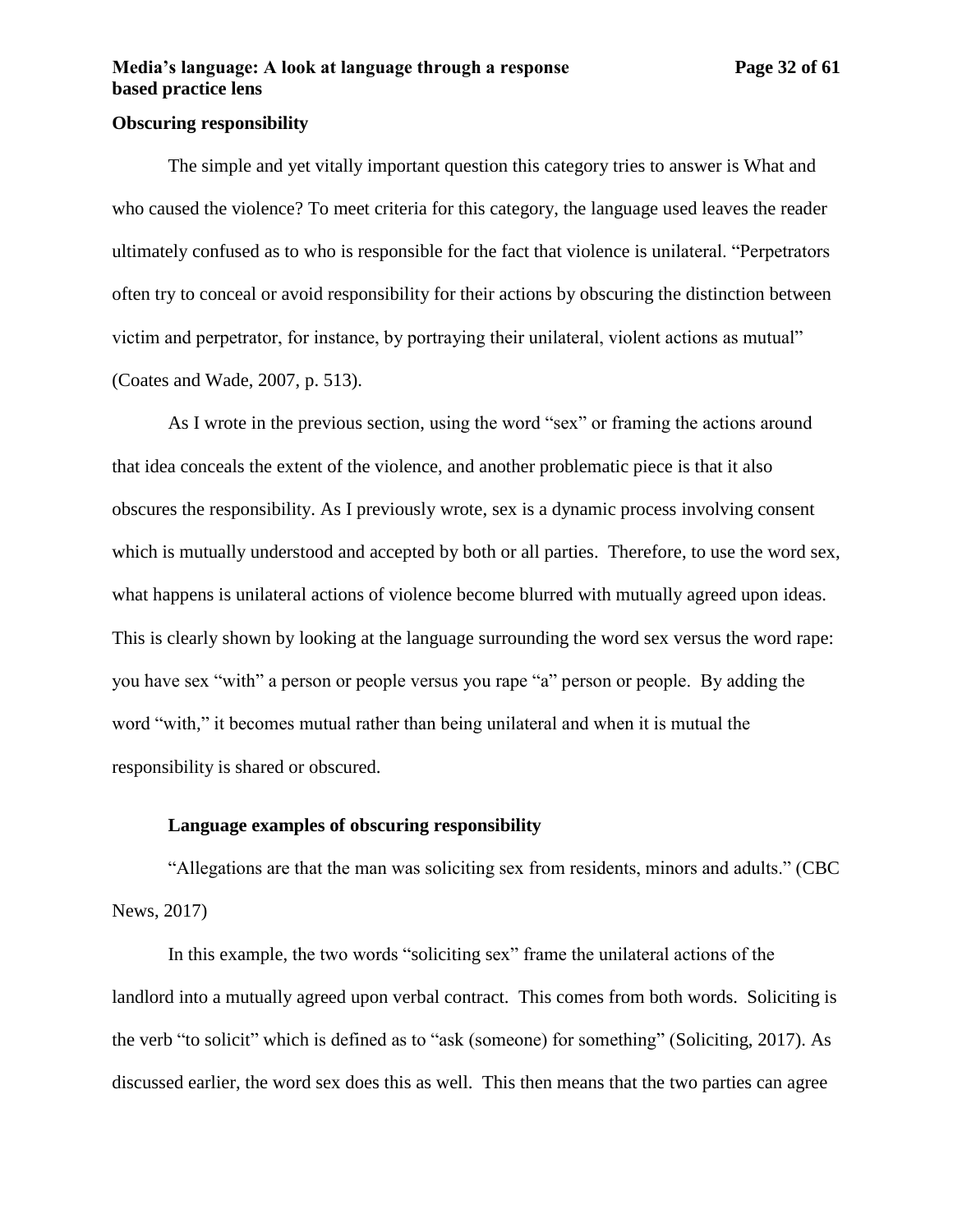#### **Media's language: A look at language through a response Page 33 of 61 based practice lens**

or disagree as to whether or not something will happen. Presumably, then if it happens, then both parties consented. The first indication that this is not true is that there are minors involved. Minors, as discussed earlier, cannot consent and if they cannot consent they cannot have sex and furthermore, they then cannot be solicited for sex. The other indication that this is incorrect is that the victims brought this forward to seek justice. This would indicate that it was not solicited or asked for. An important distinction is that there is a fundamental difference between asking for and coercion; asking is defined as "say something in order to obtain an answer or some information" (Coercion, 2017), whereas coercion is defined as "the action or practice of persuading someone to do something by using force or threats." The difference between the two is that the person responding to the request has the freedom to say no. Because the perpetrator was in a power position over the victim, such as being the landlord, or in some cases, as adult over a minor, it would be logical to think that the victims did not have the freedom to say no, thus it was either completely forced upon them, or at the very least, he used coercion to get what he wanted.

Instead of the above sentence, I would suggest the following: "The landlord used his position of power to coerce and rape the victims which included both adults and minors." As always, I would prefer to use more detailed language as to what happened, but this was not detailed in the story.

"Defence lawyer Steven Keesic told court Wednesday the man experienced sexual abuse and neglect as a child, suffers from a fetal alcohol spectrum disorder and has a low IQ" (Globe and Mail, 2017b)

In this example, causation is being blurred, essentially stating that what caused the brutal sexualized assault of two women was the perpetrator's challenging context, rather than the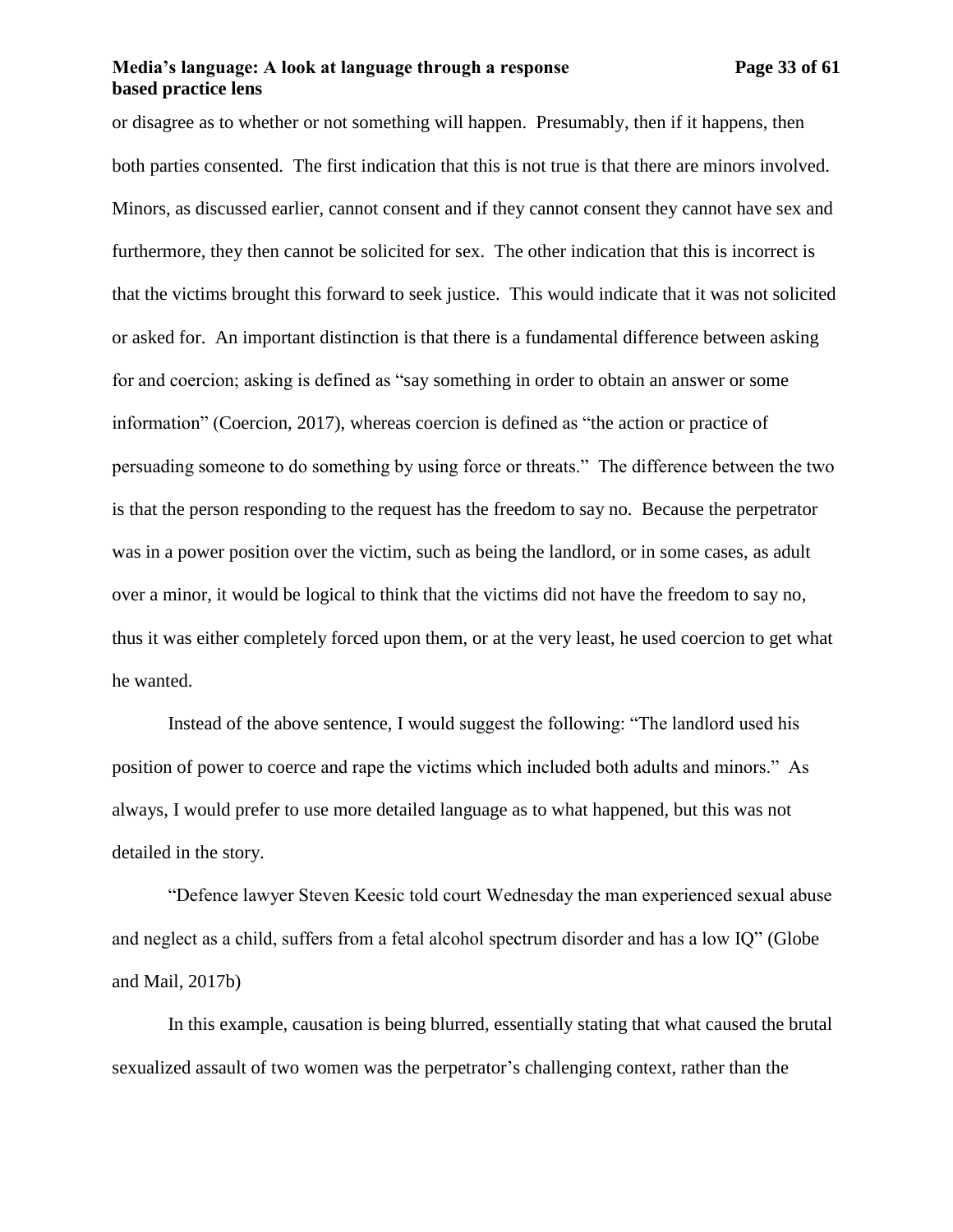#### **Media's language: A look at language through a response Page 34 of 61 based practice lens**

perpetrator's choice. I am not arguing that the perpetrator's context is not challenging, but the ramifications of such language are problematic. If we suggest that a person's context negates their ability to make choices, we essentially claim that an individual with such challenges can never change and should be imprisoned for their entire life. Also, this does not explain why other individuals who have similar contexts do not act in such a way. It also doesn't explain how these perpetrators selected the specific time and place for the sexualized assault. Although argued in the article that this was "random," the reality is, it wasn't. We know that if we change the context and increase the likelihood of being stopped or being caught, the perpetrators wouldn't have perpetrated. For example, if a police officer was with the victims at the time of the assault or instead of it being in a remote location, it was in a courtroom, we can be fairly certain the sexualized assaults wouldn't happen. Essentially, by saying that the assaults are caused by anything other than a perpetrators choice made by their rational, we lose the ability to explain why perpetrators choose specific contexts and victims. When we do this, we prevent perpetrators from taking responsibility for their choices which ultimately says perpetrators cannot change because they have no choice, and therefore, cannot choose to act differently.

This sentence requires a major rework in order to make this statement clarify responsibility because essentially the whole idea is problematic. I would suggest something along the lines of "Although the perpetrator grew up in a challenging context which included being a victim of sexualized assault by the hands of his uncle, being diagnosed with fetal alcohol spectrum disorder, and scoring low on standardized IQ tests, he ultimately made the choice to repeatedly use sexualized violence that night."

"As we all know, asylum-seekers don't have the best image here in Austria." (Toronto Sun, 2017e)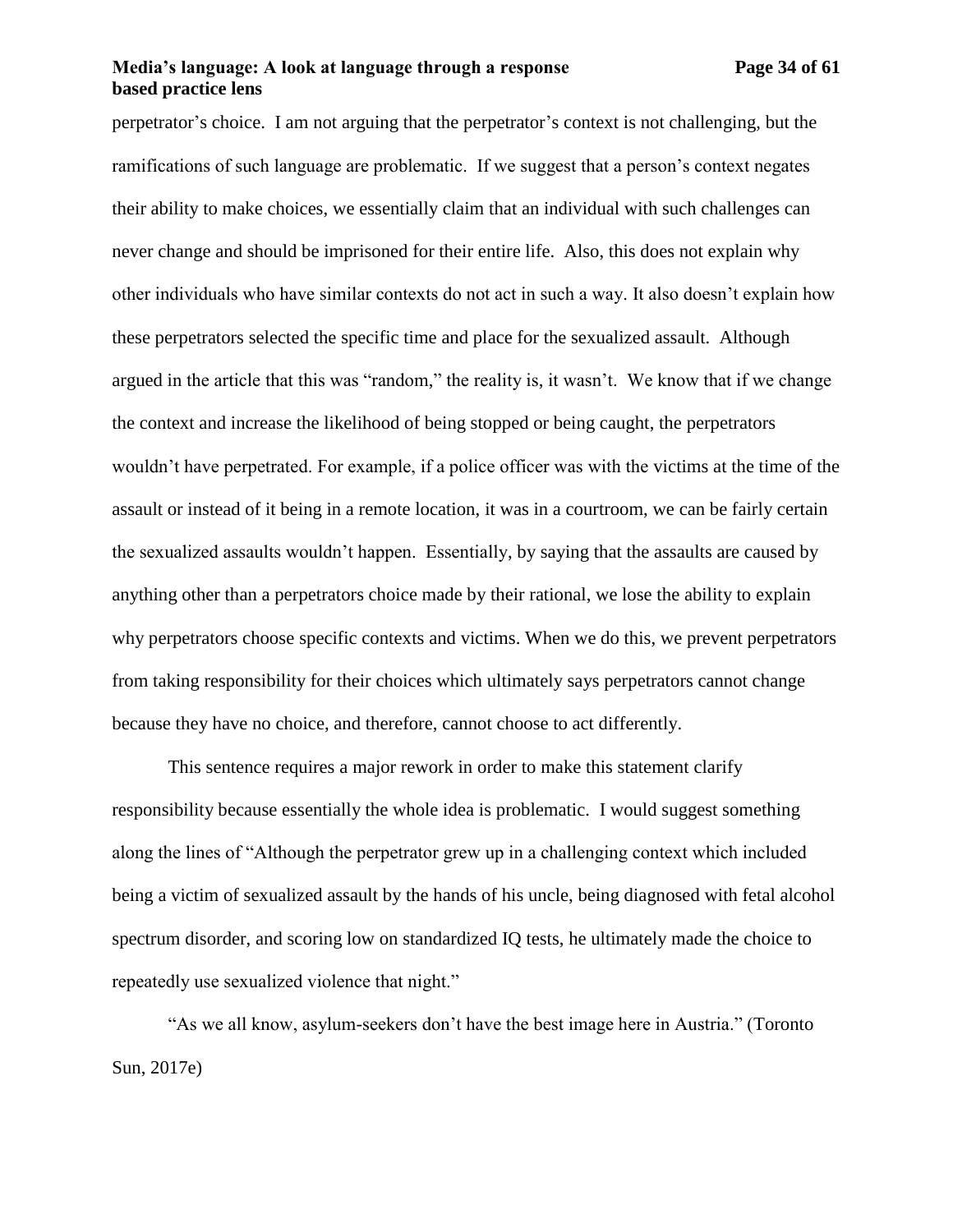## **Media's language: A look at language through a response Page 35 of 61 based practice lens**

I understand that what the defense, in this case, is trying to do is eliminate the possibility of political oppression against their clients. It is important to understand the macro environment within violence as it can illustrate power differentials within a society, and show political oppression and resistance which ultimately can show groups of individuals who need more support. That being said, what can easily become lost in doing so, is the fact that individuals themselves make choices to be violent. By grouping the individuals as asylum-seekers rather than individuals, as is being done in the above statement, what is happening is that a political status is, at least in part, being held responsible for the violence rather than the individuals themselves, which in turn obscures their responsibility. What quickly becomes lost by taking this lens is why some, and presumably the majority of, individuals who are asylum-seekers do not choose to use violence, and why these particular individuals chose to use violence in this particular situation, and what the victim did to resist it.

As alternative clear language, I would suggest "It is important that these individuals be held responsible for their choices to be violent, not as asylum-seekers, but as individuals."

"Dr. Rodion Andrew Kunynetz was found guilty of professional misconduct and sexual abuse." (Toronto Star, 2017d)

It is important to note, as I have previously written, that the words "professional misconduct" are problematic because they conceal the extent of the violence. That being said, what I want to illustrate in this example is that the author chooses to use the phrase "sexual abuse." This term is also problematic. The root of the word "abuse" is "to use" and when the prefix "ab," meaning "away" or "wrongly" the word is defined as "[to] Use (something) to bad effect or for a bad purpose; misuse." (Abuse, 2017). What needs to be highlighted is that when looking at the definition, we see the word *something* rather than *someone.* This means that the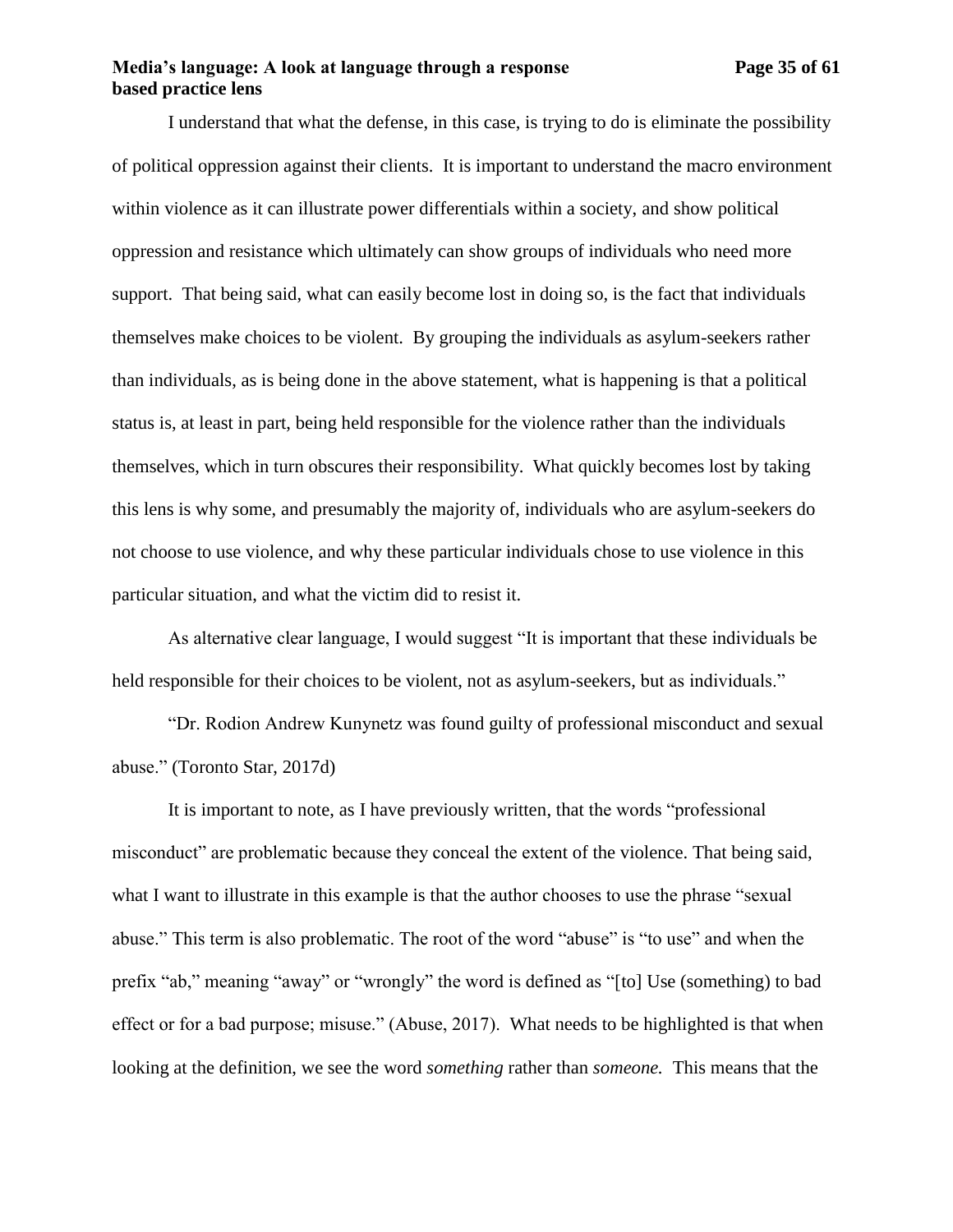#### **Media's language: A look at language through a response Page 36 of 61 based practice lens**

words "use" and "abuse" are appropriate when we are talking about unilateral actions a subject has on an object or objects. For example, a person can use a hammer to hit a nail. When we then use this word within the phrase "sexual abuse," we objectify the victim and obscure responsibility by placing the unilateral word abuse alongside the mutual term sex, or as in this case, sexual. Also, the word "use" and or "abuse" takes on the idea that subjects have the right(s) to use the object. Objects do not have rights, their consent is not necessary, and most importantly they are not living. In contrast, people have rights. To further underscore this idea, people are not "used," they are either asked and consent to the request, or they are "violated." It should also be noted that the term sexual abuse is not a legal term for the reasons given above, as well as for the fact that it is also a vague concept.

My suggested alternative sentence would be "Dr. Rodion Andrew Kunynetz was found guilty of violating multiple female patients by pinning them against his examination table and forcibly pressing his groin against them."

"But the sexual assaults then resumed when she would visit her family" (Vancouver Sun 4)

When the phrase "sexual assaults resumed" is used in this example, it completely erases the fact that every assault is a choice made by a perpetrator and completely removes the perpetrator as the subject of the sentence, and thus, the responsibility of the actions are obscured. What we are left with in this sentence is that visiting the family causes the violation, not the father. The reality is that the father is deliberately and continually making the choice to violate his daughter and strategically doing it in a way that he is least likely to be stopped and or punished for his actions, not the fact that she visits her family.

As an alternative to the sentence I would suggest; "The father continually chose to violate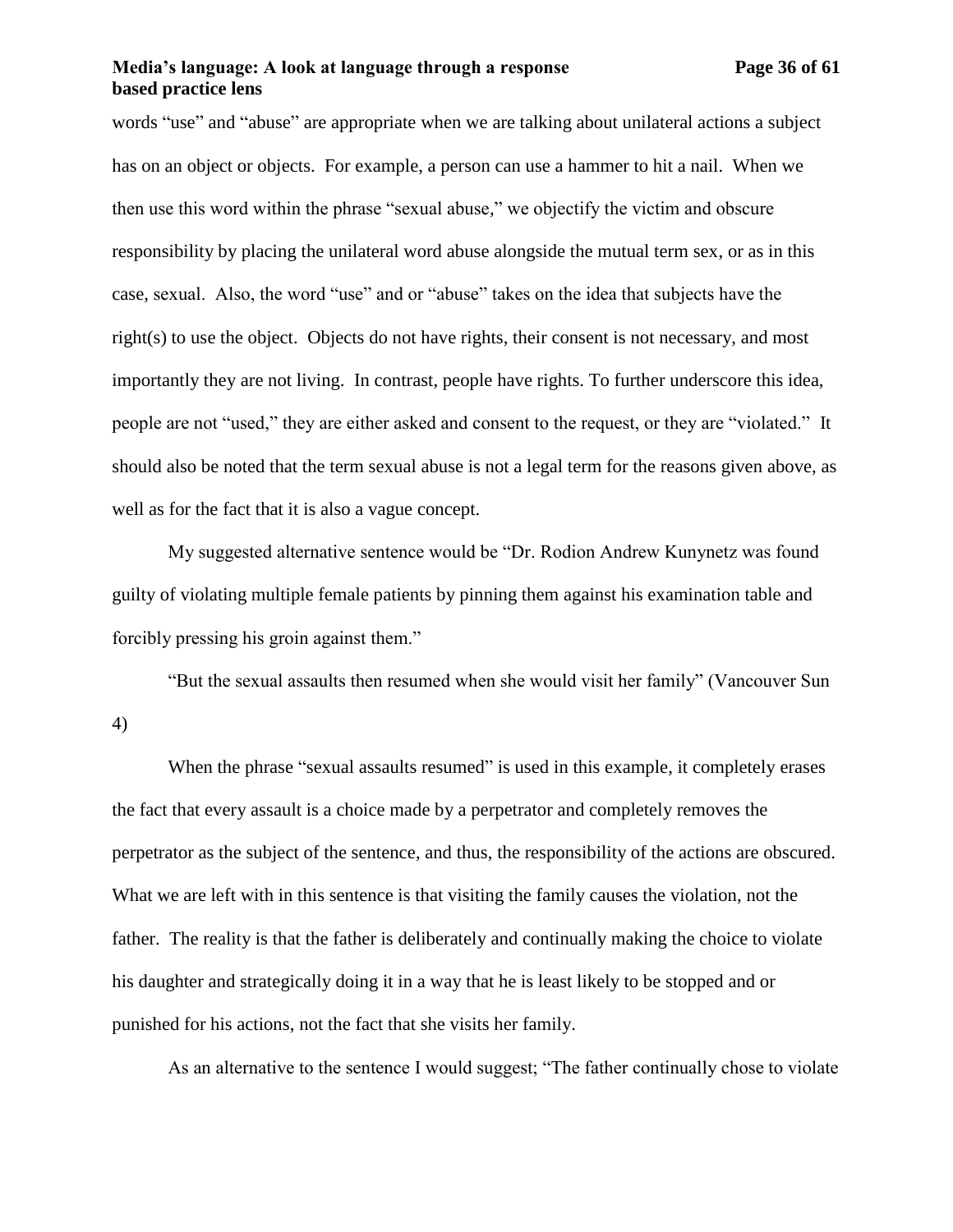his daughter when he had the opportunity to do so, and this continued when she visited the family home."

# <span id="page-36-0"></span>**Concealing resistance**

"Resistance is ubiquitous: Whenever individuals are subjected to violence, they resist" (Coates and Wade 2007, p. 513). The simple and yet profound questions this section is trying to answer are: What did the victim do in response? and How are the articles representing this in their articles? The idea that resistance is the ubiquitous response to violence is a complete contrast to the public discourse idea that if the victim didn't physically fight back and prevent that violence then she didn't resist. The reason for this is that the public discourse does not consider that "Victims of violence face the threat of further violence, from mild censure to extreme brutality, for any act of open defiance. Consequently, open defiance is the least common form of resistance" (Scott, 1990 as cited in Coates and Wade, 2007, p. 513). The problem is that when the resistance is concealed or not spoken about, the discourse created is that victims are passive, victims could have done something to prevent the violence, and if they didn't resist, they may have consented.

#### **Language examples of Concealing Resistance**

<span id="page-36-1"></span>"The mother said the girl and the family eventually went to police to complain about Kobylanski" (CBC News, 2017d).

In this example, the author uses the word "eventually" to illustrate that there was time between the violence and the response of reporting to the police. Although this is a valid statement and the author may be talking about the victim's resistance, what is not discussed is the ways that she resisted the violence in the period between the assault and reporting. In doing so, the author frames her response to violence in such a way that, if she did not report the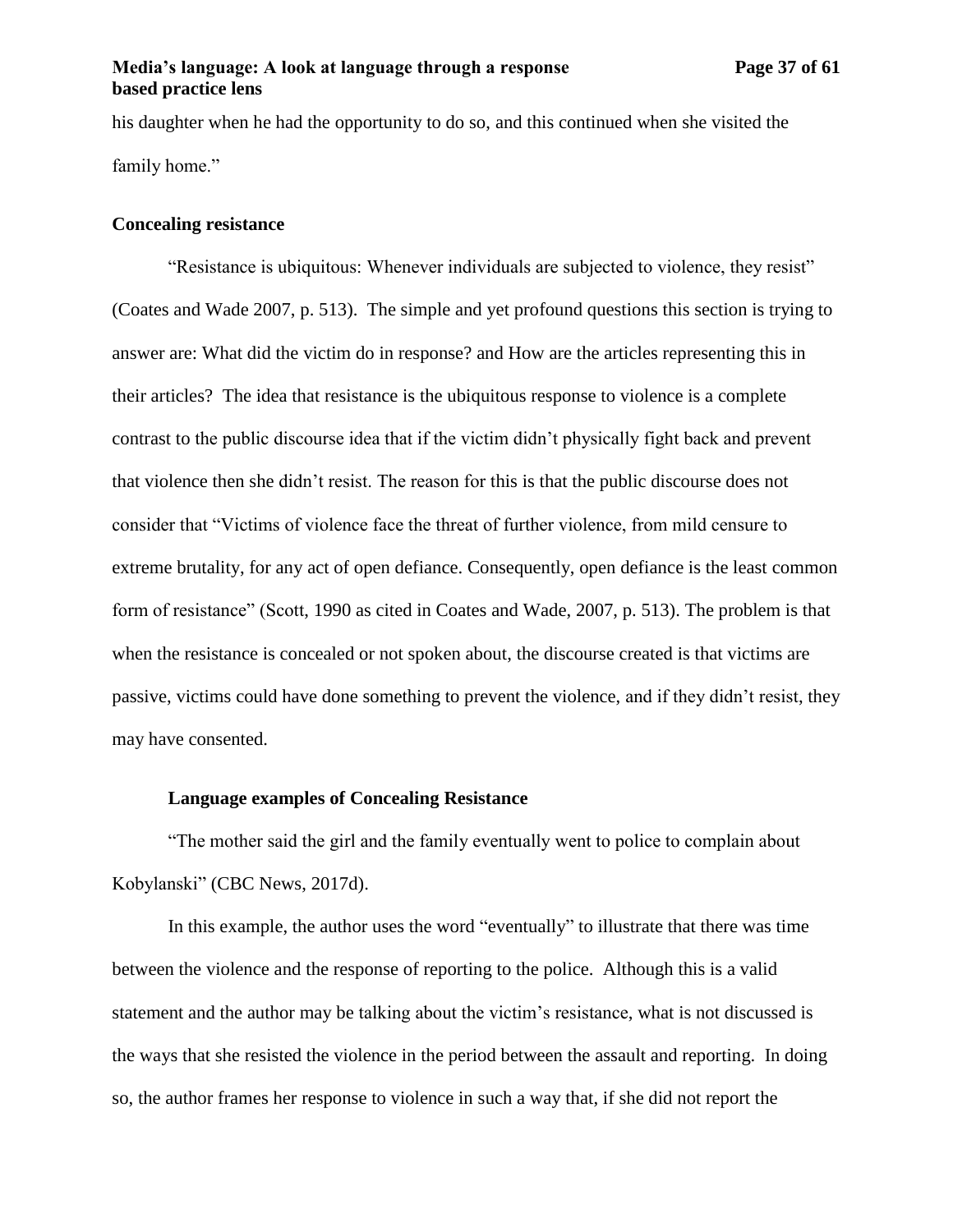#### **Media's language: A look at language through a response Page 38 of 61 based practice lens**

violence to the police, she ultimately did not resist at all. What is lost in the use of the word "eventually" is the logical thought pattern of the victim during the elapsed time during which she concluded that it wasn't the best option to report. It also conceals the reason why she chose that particular time to report. We know that the perpetrator continually chose to use violence, and it would be logical to assume that the perpetrator did not want the victim to report, therefore, it would also be logical to assume that the victim would fear for her safety in reporting. We as outsiders do not know the entire context, and thus, we cannot make informed judgements about what would and wouldn't be safe for her. Therefore, what becomes apparent is that rather than her being passive during the elapsed time, the reality is that she continually evaluated her safety and reported the violence when it was safe to do so, something that is not reflected in the above statement.

In order to illustrate her resistance, I would suggest the following "The daughter, alongside her family, went to the police and reported the sexualized violence when she believed it was safe to do so."

"The witness said her relationship with Charest ended in early 1998 when two other girls told her they had also been seeing the former coach, and the matter was revealed to Alpine Canada officials." (Globe and Mail, 2017c)

Before going into the blatant way this example conceals resistance, it should be noted that the phrase "seeing the former coach" completely conceals the ways in which he is violating the skiers, as well as mutualizing what is happening, and therefore obscures responsibility. As for concealing resistance, this example is similar to the example above in that the words conceal the ways in which the victims previously and continually resisted the perpetrator. In this particular article, what is important to understand is that the ways in which the victims resist the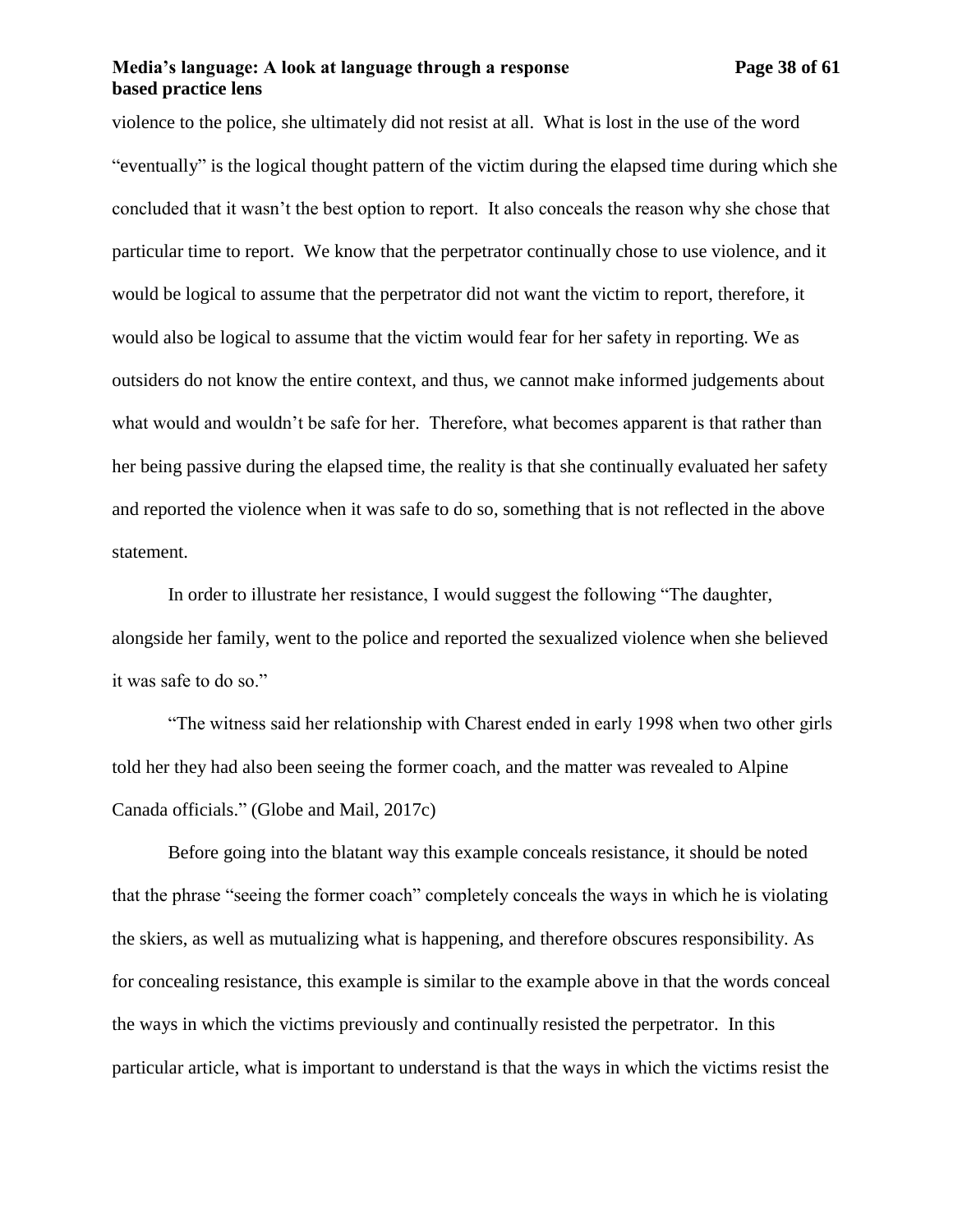#### **Media's language: A look at language through a response Page 39 of 61 based practice lens**

violence has to be balanced with the fact that the perpetrator is the coach, and therefore a major gateway for them to continue to ski competitively. Of major importance to understanding this situation is asking: What did it mean to the victims when they found out that there were other victims and why did they then report? Without this information, the readers are left to make their own conclusions as to why the victims reported, which is dangerous to a full understanding of this particular situation. This is dangerous because without asking, understanding, and reporting the ways that the victims resisted, one conclusion as to why they chose to report is out of jealousy; the victims perhaps wanted a monogamous romantic relationship with him. Following that logic would be the idea that because they wanted a monogamous relationship they may have consented to what happened, and therefore a jury can conclude that there is reasonable doubt and the perpetrator can be found not guilty. However, in this article (although the other does not frame it this way) we see two examples for the victims' resistance: one is the fact that they did report the sexualized violence to Alpine Canada, and two is that one victim felt so full of shame and guilt that she became ill. Although the first example of the resistance is obvious to many readers, without the lens of resistance, the second one can easily be missed. Although we cannot be certain as to how her context changed without talking to the victim, we can conclude that it did. She potentially used this to get out of the contexts in which the perpetrator violated her in the past. She could have used it as an opportunity to report the violence to someone else, she could have used it to draw other peoples' attention to the situation, or a plethora of other options that we cannot know unless we are able to speak to her directly. All we know is that the victim claims that it was due to feeling "guilt and shame" and that it did change her context. It is also important to note that the perpetrator understood this as a threat to him and made sure that if the victim was to see a physician it would be in his presence and with his father (who is a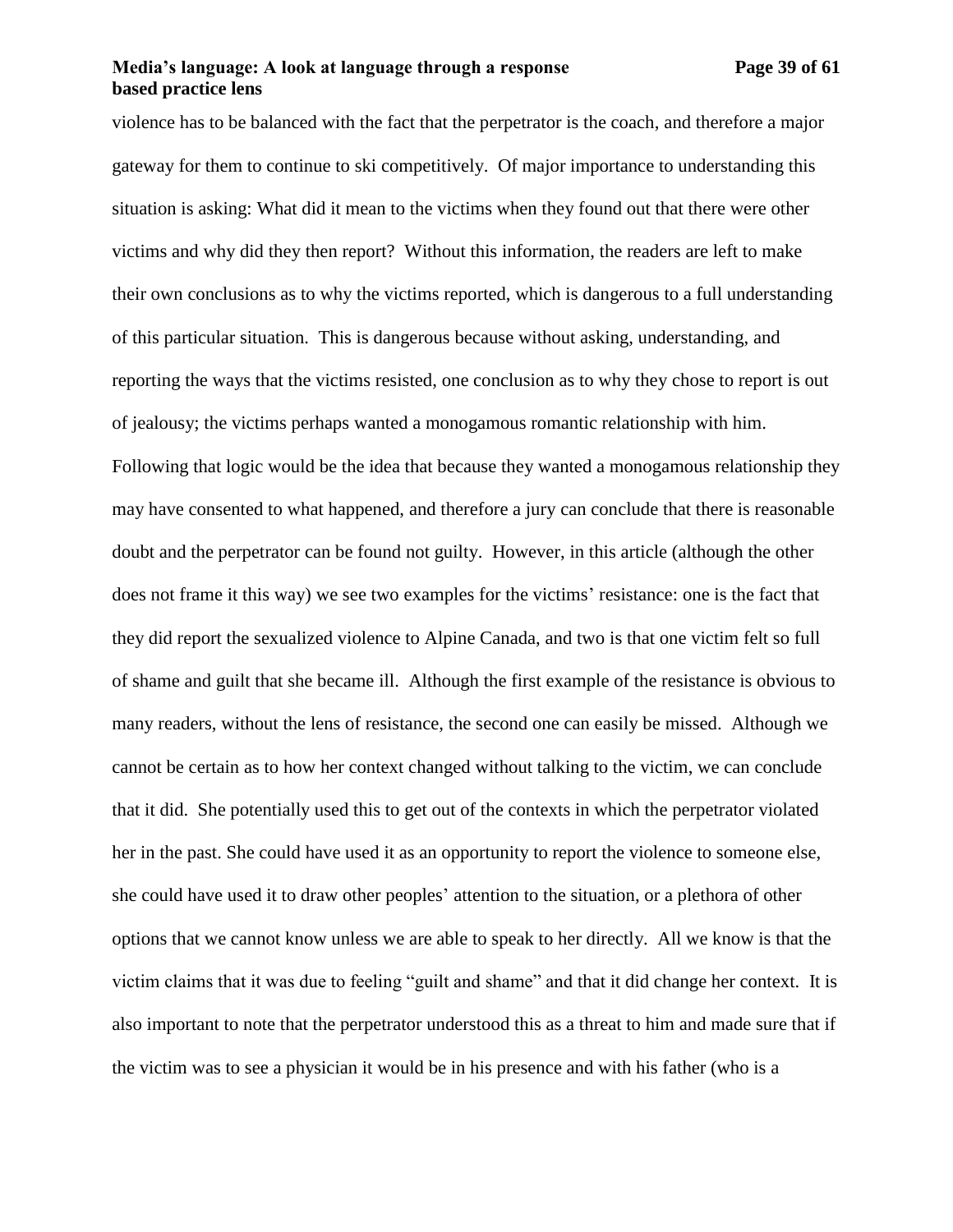physician.) By doing so it made it increasingly difficult, if not impossible for her to report the sexualized violence.

As an alternative sentence, I would suggest "In early 1998 after finding out that Charest had victimized two other female skiers on the team the witness reported the sexualized violence to Alpine Canada."

"Mack said that after Thomas left, Koppenhaver turned his rage on her." (Toronto Sun, 2017)

In this article, Christy Mack is the primary victim of violence and her resistance is not spoken about in any way. This example continues to build evidence of the idea that resistance is often concealed, in spite of the fact that the absence of any indication of resistance in the language used makes this statement challenging to evaluate. That being said, it is in the language used to describe what Corey Thomas' (the secondary victim as written in this article) actions were that I find problematic. The author chose to use the word "left" to describe how Mr. Thomas got out of the situation. It was later in the article that we find out he received "[a] broken nose, dislocated shoulder, scrapes, bruises and bite marks." This makes it clear that Mr. Thomas was being controlled and violated by the perpetrator, and therefore a more accurate word to describe his actions around getting out of the situation would be "escaped," rather than "left."

It should also be noted that the author's word choice obscures responsibility by using the word "rage" to describe the perpetrator's actions. The definition of rage is "violent uncontrollable anger" (Rage 2017), therefore, if it is uncontrollable, how can someone be held responsible for it? Yet we can be fairly certain that this is not the case because, as I pointed out earlier, if we change the context by say, placing ten other males in the room who would protect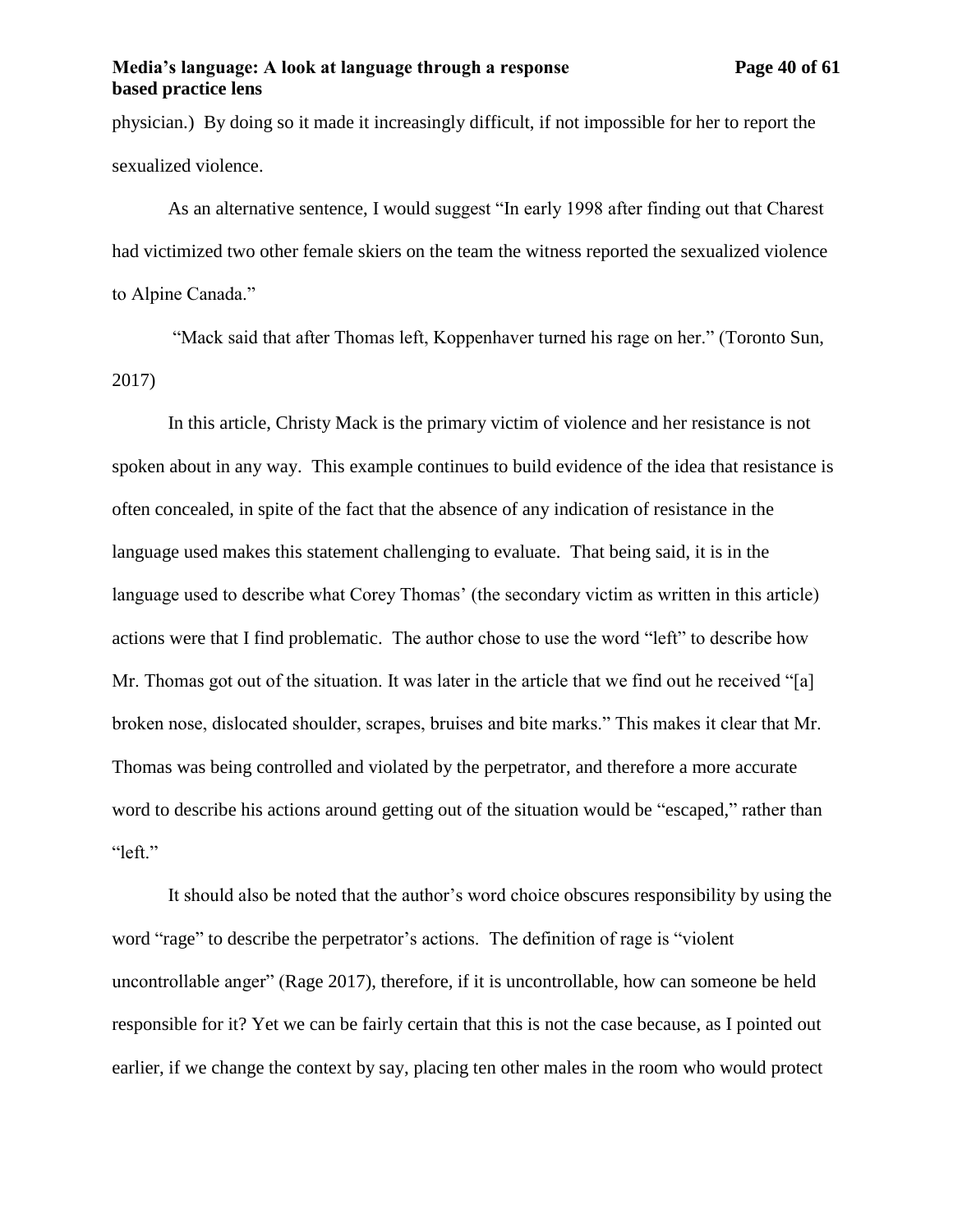# **Media's language: A look at language through a response Page 41 of 61 based practice lens**

her, he is not likely to choose to use violence.

As an alternative suggestion using language that would address both of these examples of problematic language I suggest "After Mr. Thomas was able to escape; the perpetrator chose to physically assault Miss Mack, causing a broken nose, missing teeth, fractured eye socket, leg injuries and a lacerated liver."

"She testified that she felt he was starting to get an erection and she 'could not wait until the appointment was over,' " the panel, chaired by Dr. Peeter Poldre, wrote. "She felt it was 'disgusting and degrading.' " (Toronto Star, 2017c)

This is a clear example of leaving out exactly what the victim did to resist what was happening. We know by her account that she felt disgusted and degraded, and she wanted the appointment to be over. The logic that would follow is that she did something in order to make this happen. This would include everything from a look of disgust to ending conversations quickly with the doctor to minimize the time that they were spending together. One of the ways we know victims resist is looking at the ways in which perpetrators anticipate the resistance and act accordingly. In this example, it is also clear that the perpetrator knew that the victim was going to resist by his decision to pin her against the examination table in such a way that she could not get away. Again, as I have mentioned, this lack of talking about resistance opens the possibility that these actions were consensual even though they were clearly not. Alternatively, a clear statement would include her resistance and clearly show that nothing was consensual.

Taking that into consideration, as an alternative I would suggest something along the lines of "She felt disgusted and degraded by the doctor pushing his penis (which was under his clothes) against her and did everything in her power to stop him from doing so and ended the appointment as soon as possible."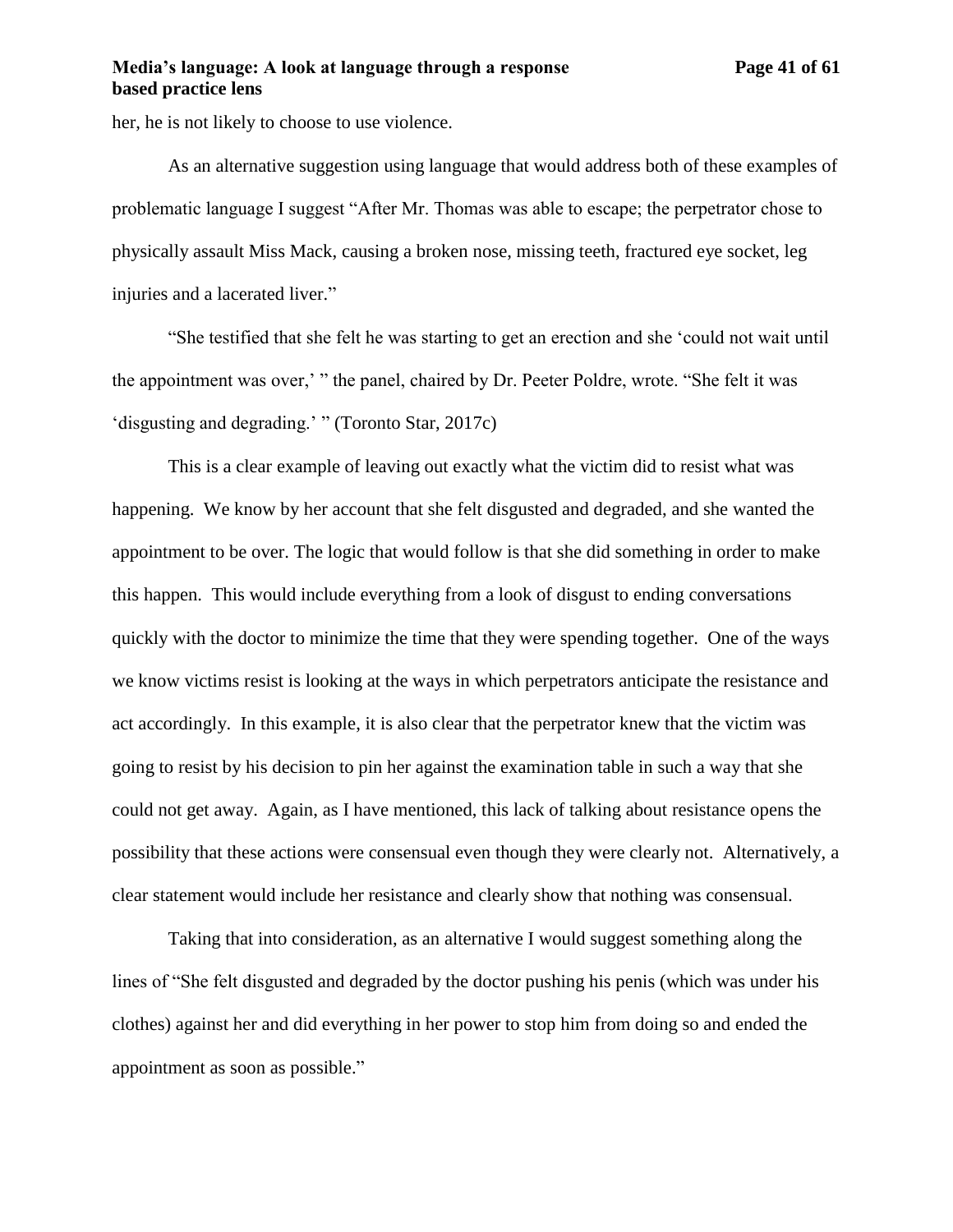## **Media's language: A look at language through a response Page 42 of 61 based practice lens**

""I woke up to him and he was basically done," the woman, who was 18 at the time, told court. "I was confused, I was scared. I didn't know what to think." … "I couldn't say no," the woman shot back, raising her voice. "What do I do when I wake up with someone on top of me and I'm scared for my life? I couldn't say anything." (Vancouver Sun 2017c)

In this example, we see two contrasting concepts of the same situation. In the first part of the quote, the victim used the word "confused" along with the idea that she didn't know what to think about the situation, yet in the second part of the quote it is clear this wasn't the case. In the first part of the quote it would seem that she is showing through her confusion that she was passive, meaning she didn't resist. In the second part of the quote, she shows that she clearly evaluated the situation and made a conscious decision that to openly defy the perpetrator by saying anything would put her in a more dangerous situation, and therefore she chose not to say anything. This illustrates one of the major fundamental errors in saying that because a victim did not say "no," the implication is that there was consent. If a person is coerced to either not say "no" or say "yes" due to safety, she cannot consent.

As an alternative sentence I would suggest; "As she woke up to the perpetrator raping her, she didn't say anything because she concluded that if she did, the perpetrator may become more violent." Or to continue in the same voice "I woke up to him raping me and chose not to say anything because I thought that it wouldn't stop him and would potentially put me in more danger."

#### <span id="page-41-0"></span>**Pathologize and/ or Blame Victim**

Although pathologizing and blaming the victim does obscure responsibility, meaning that it obscures the idea of what caused the violence; it goes beyond leaving it as an ambiguity. In such cases of problematic language, it points the cause of the offence at either an action done by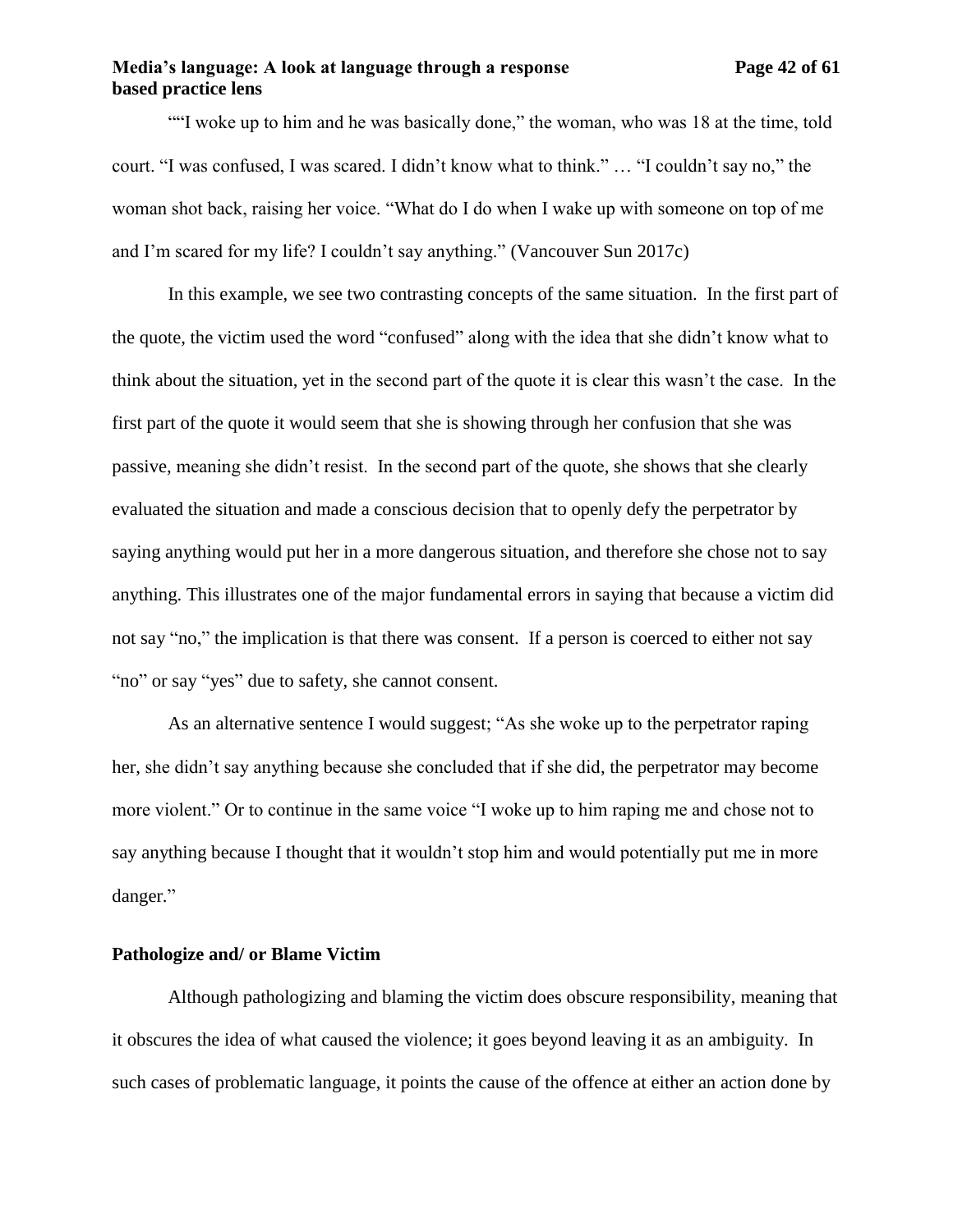the victim, or as something about the victim that is the cause. In all instances, the fundamentally problematic assumption is that there is something the victim did, and or some way she could have been different that would have prevented the violence from happening.

# **Language examples of pathologize and/or blame victim.**

<span id="page-42-0"></span>"Court heard that McLaren was blackmailed into sending nude photos of herself after a male student who was using her phone for school purposes in class searched through her personal photos and found one of her exposed breasts." (CBC News, 2017b)

By using the word "blackmailed" and structuring the sentence as to what the victim did to harm the perpetrator, the author not only obscures the teacher's responsibility, but also blames the child victim. It first blames the victim for searching around on the teacher's phone rather than blaming her for giving the student her phone with pictures of her exposed breasts on it. By explaining that the student was given the phone for school purposes, the student, therefore, broke the teacher's trust by searching on the phone. Secondly, it also blames the student for how he handled the situation, rather than blame the teacher for her actions after the pictures were found. Ultimately, by changing who did what to whom, we see that the perpetrator's actions begin to be justified as she becomes the victim, and therefore, her actions become a response to being oppressed herself.

To create an alternative sentence, I will restructure it to highlight the teacher's actions, as well as add in information that we know that the author did not use. "Miss McLaren gave the student her cell phone with pictures of her exposed breasts on it. The student discovered this picture and showed it to two of his class mates. When she found out that the students had discovered the picture that she did not remove prior to lending him her cell phone, she made a deal with them to send more nude pictures of herself to them in exchange for their silence, rather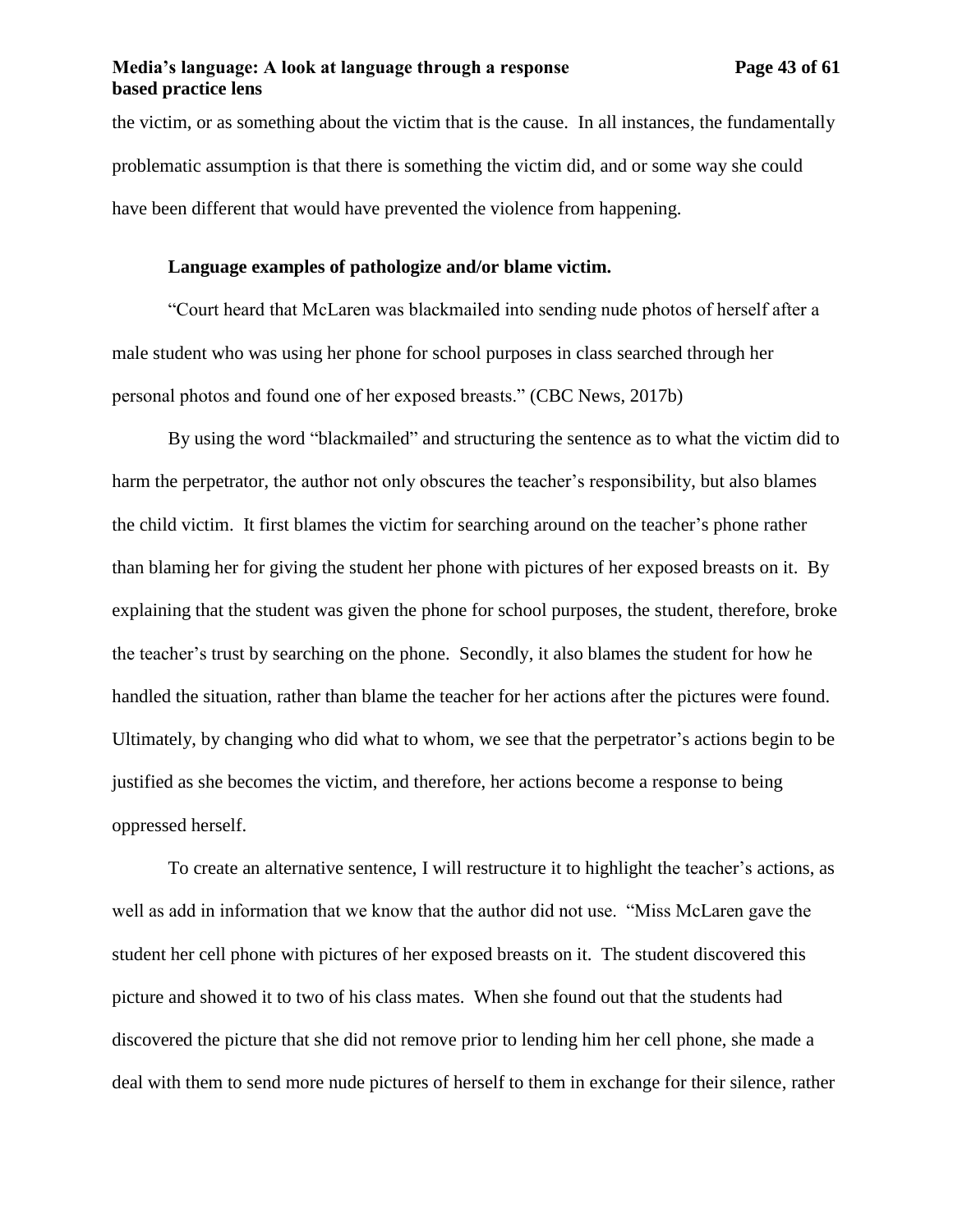# **Media's language: A look at language through a response Page 44 of 61 based practice lens**

than taking responsibility for her actions by seeking legal advice."

"One of the main reasons victims don't report crime, according to the research, is that they lack confidence in the criminal justice system," Mr. Perrin said in an interview." (Globe and Mail, 2017d)

By saying that the issue itself is due to a lack of confidence rather than a logical perception of how victims are treated by the criminal justice system, this sentence not only blames and pathologizes a single victim of violence, but does so to all victims. As stated in this thesis, there are many logical reasons that victims do not wish to report. To equate not reporting as being irrational or due to an internal problem with confidence is problematic. Ultimately, by placing the blame on not reporting on the victims themselves, the criminal justice system is not allowed to take responsibility for the ways that reporting can harm victims. With this lack of responsibility, many opportunities for the system to learn from its mistakes and become better at supporting victims are closed off. Yes, a "lack of confidence" in the system could be the reason victims are not reporting, but why is it that they have this lack of confidence? The questions that arise include: Why should they have confidence in the system? What is the system doing to show victims that the system is safe and that in reporting they will be continually held with dignity and respect?

As an alternative sentence, I would suggest addressing these issues: "There are many reasons that victims of violence do not report. One of these reasons is that victims know that many previous victims have been further violated by the system and therefore, they do not feel that it is safe to report."

"Lenehan went on to note that intoxication tends to reduce inhibition and increase risktaking behaviour." (Toronto Sun, 2017d)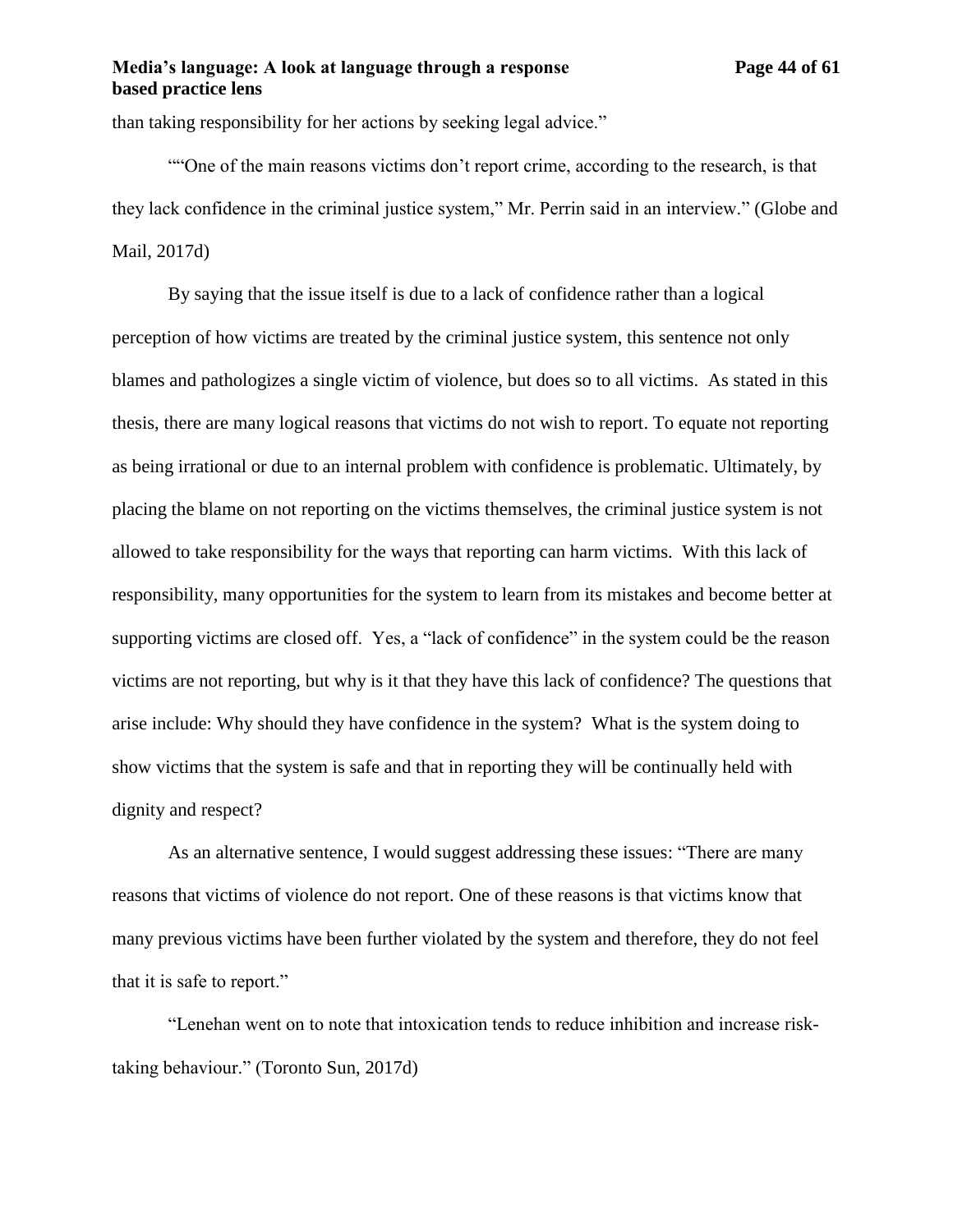## **Media's language: A look at language through a response Page 45 of 61 based practice lens**

This is a clear example of the highly-contested idea of how intoxicated a person can be and still consent to sexual activity. Although this is something that is important to look at, due to it not being the focus of this thesis, I do not believe I can give justice to the intricacies of the debate. That being said, what is not highlighted at all in this sentence is any responsibility the perpetrator (the word I choose to use in this situation) has for making sure that the victim can consent, and therefore, puts all the responsibility on the victim for saying "no." Both parties are required to make sure that the other person can consent. This article and example of language does not show this in any way. Consent boils down to continual process: people making sure each other knows all the potential risks, individuals having the freedom to refuse without negative consequences, and then agree upon sex. So, where I find the sentence problematic is that it blames the potential state of mind of the victim which was caused by her choice to drink alcohol, and it does not address the perpetrator at all. It does not ask what did the perpetrator did to make sure that the victim knew all the potential risks, nor did it ask what the perpetrator did to make sure that the victim had the opportunity to say no?

Although I cannot make the original sentence not blame the victim, in order to address this within a sentence, I would suggest, "In a state in which the victim could not control her bladder, Al-Rawi believed that she was able to consent to sexual activity."

"The Crown failed to produce any evidence of lack of consent at any time." (Toronto Star, 2017b)

Although the language around this sentence is clear and this thesis is based on language, this concept of lack of evidence needed to prove it was nonconsensual is so important that I have included it. As mentioned in the introduction, Canadian Law is based upon the idea that a person is not guilty until proven guilty, and that there is an important distinction between innocence and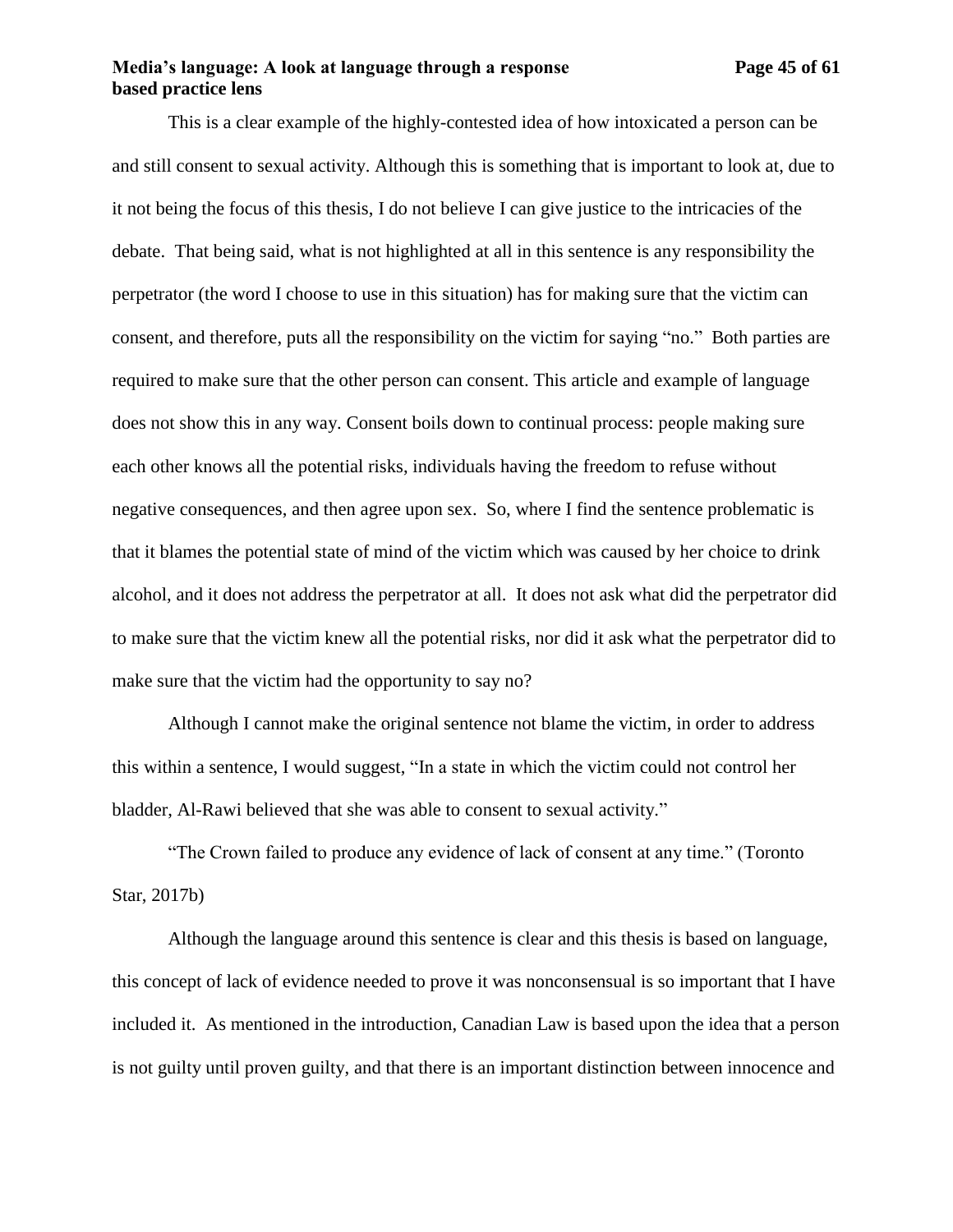#### **Media's language: A look at language through a response Page 46 of 61 based practice lens**

not guilty. We take "innocence" to mean that the perpetrator did not violate the victim and "not guilty" to mean that there is not enough evidence to prove guilt. When it comes to sexualized violence, it is extremely challenging to conceptualize what evidence would look like because "open defiance is the least common form of resistance" (Scott, 1990 as cited in Coates and Wade, 2007, p. 513) and it would only be through open defiance that we would see physical evidence. For example, we would not see evidence of violence if a 125-pound woman decided that for her safety she would go limp when a 250-pound man was raping her. I acknowledge that the criminal justice system is in a challenging position and it would be wrong to convict a person without any evidence, yet it also needs to be understood that physical evidence is as rare as open defiance. The problematic public discourse that follows is the idea that if the courts did not find the perpetrator guilty, then it did not happen, rather than although it may have happened there wasn't enough evidence to prove it. This leads to a societal social response of not believing the victim, and potentially, even worse, the victim not believing themselves because there was no evidence. Because the problem exists as a concept and the language itself is clear in the original sentence, an alternative sentence will not be provided.

"The department is cautioning the public to be aware of their surroundings if using trails, especially when out of the public's view, and to report any incidents right away." (Vancouver Sun, 2017b)

This example of language highlights a widespread problem found in our social response to victims of sexualized assault. Although warning people about potential danger can be supportive, what can be hidden in the idea is that there is something that victims can do to prevent the sexualized assault. This belief leads to a slippery slope that results in saying that because a victim didn't do X to prevent the sexualized violence, she/he is in some way to be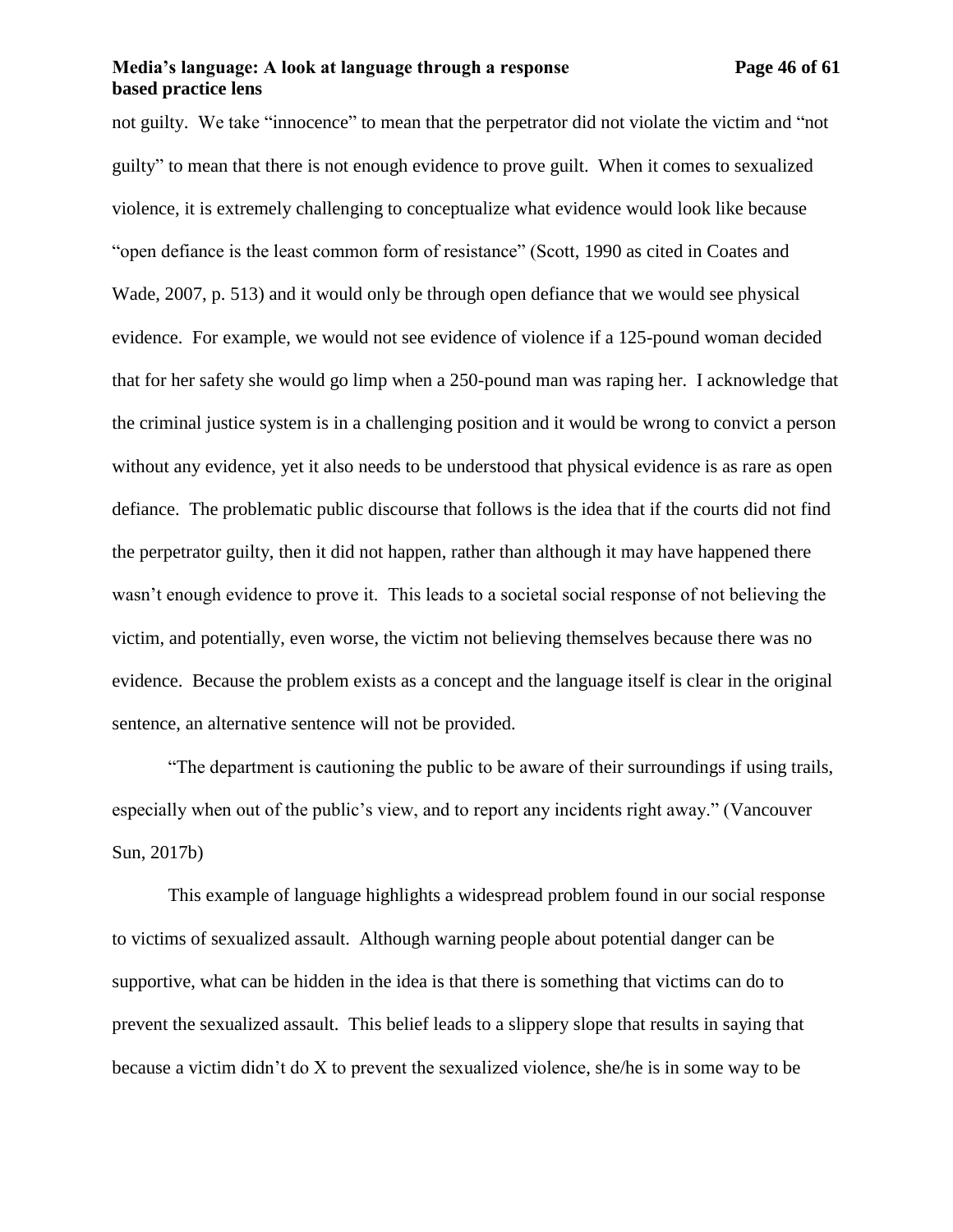## **Media's language: A look at language through a response Page 47 of 61 based practice lens**

blamed. The cause of the violence is not that the victim was not aware of her surroundings; it is because the perpetrator chose to rape the victim and made a strategic plan which included the highest likelihood of raping the victim and least likely probability to get caught doing so.

As an alternative sentence that clearly places the responsibility on the perpetrator I would suggest, "A man who is still at large physically assaulted and raped a woman on the Galloping Goose trail near Pickford Road. The perpetrator used the cover of bushes and waited for the victim to be isolated and then chose to attack her. Please be aware that he may choose to do this again."

#### <span id="page-46-0"></span>**Clear Language**

Throughout the articles are also clear pieces of language that describe the sexualized assaults in a way that clearly captures who did what to whom and/or clearly illustrates how the victim resisted the violence. In this section, the clear language samples will be shown along with a description as to why it is a clear example of language and an alternative problematic suggestion will be made in order to illustrate the difference.

#### <span id="page-46-1"></span>**Language examples of Clear Language**

"…threatening to burn parts of her body…" (CBC News, 2017)

This example clearly illustrates a piece of who did what to whom. He was threatening her and forcing her to comply to his demands. This then shows why, in such an instance, the victim did not openly defy the perpetrator. Unfortunately, the author of the article did not further explain what she did do, nor did the court ask what she did. That being said, it is a clear example of why we cannot make judgements about the responses of victims without context.

Three alternative problematic examples could be: "The victim feared for her safety" (concealing the violence), "the victim was in an abusive relationship that resulted in sexual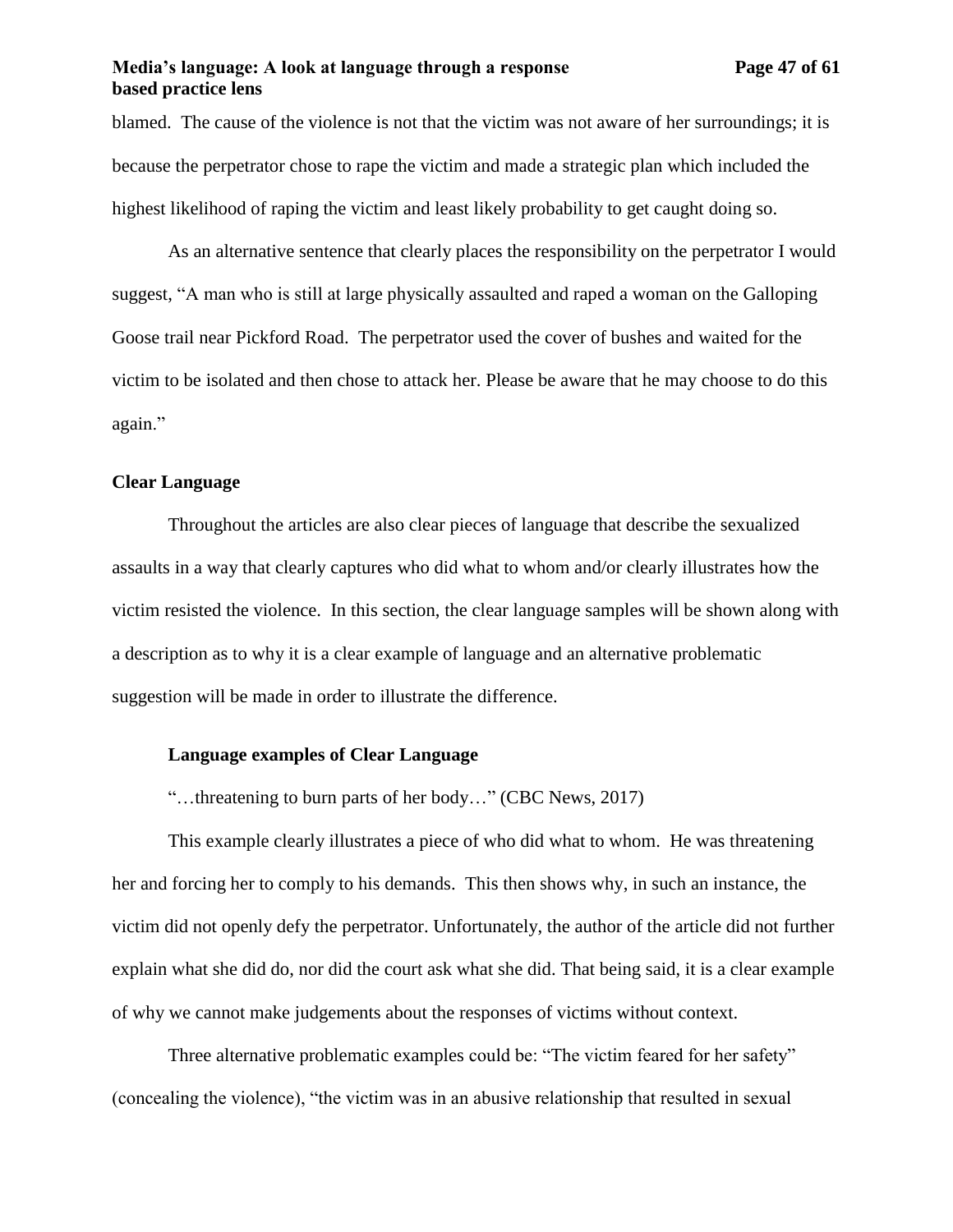## **Media's language: A look at language through a response Page 48 of 61 based practice lens**

abuse" (obscuring responsibility by pointing to the relationship rather than to the perpetrator), or "The woman felt unsure about the foul play in the relationship" (concealing the violence by calling it foul play, obscuring the responsibility by pointing to the relationship, and pathologizing the woman for being in the relationship).

"The facts themselves are utterly horrific. … The man held her down while Hudson sexually assaulted [raped] her. She ended up in the Assiniboine River, crawled out 100 metres downstream and was attacked again with a hammer. ... A passerby found her hours later. She was technically dead for 45 minutes before being revived in hospital" (Globe and Mail, 2017b)

The level of violence in many cases of sexualized violence is horrific and as shown in the section on concealing violence, many authors do not include the details of the assault in the description. Although the details are still not described in this example, what is blatantly clear is that the level of violence was so brutal that she was technically dead for 45 mins. It should also be noted that although as a whole the sentence is an example of clear language, I used the square brackets to point out where a suggestion could be made to make the language even more clear.

Three alternative problematic examples could be: "The women were sexually assaulted and sustained some injuries" (Concealing the violence by using the phrase some injuries which minimizes them), "The women were sexually assaulted and went to the hospital where their injuries were treated" (Concealing the violence by saying the injuries were completely treatable, neglecting the psychological violence they faced as well as not mentioning the amount of time that will be required to recover, obscuring the responsibility by not talking about what the perpetrator did, as well as completely removing the victims' resistance of fighting to stay alive), or "the hospital treated two women who had been sexually assaulted after being out late at night" (concealing the magnitude of the violence, obscuring responsibility and pathologizing them for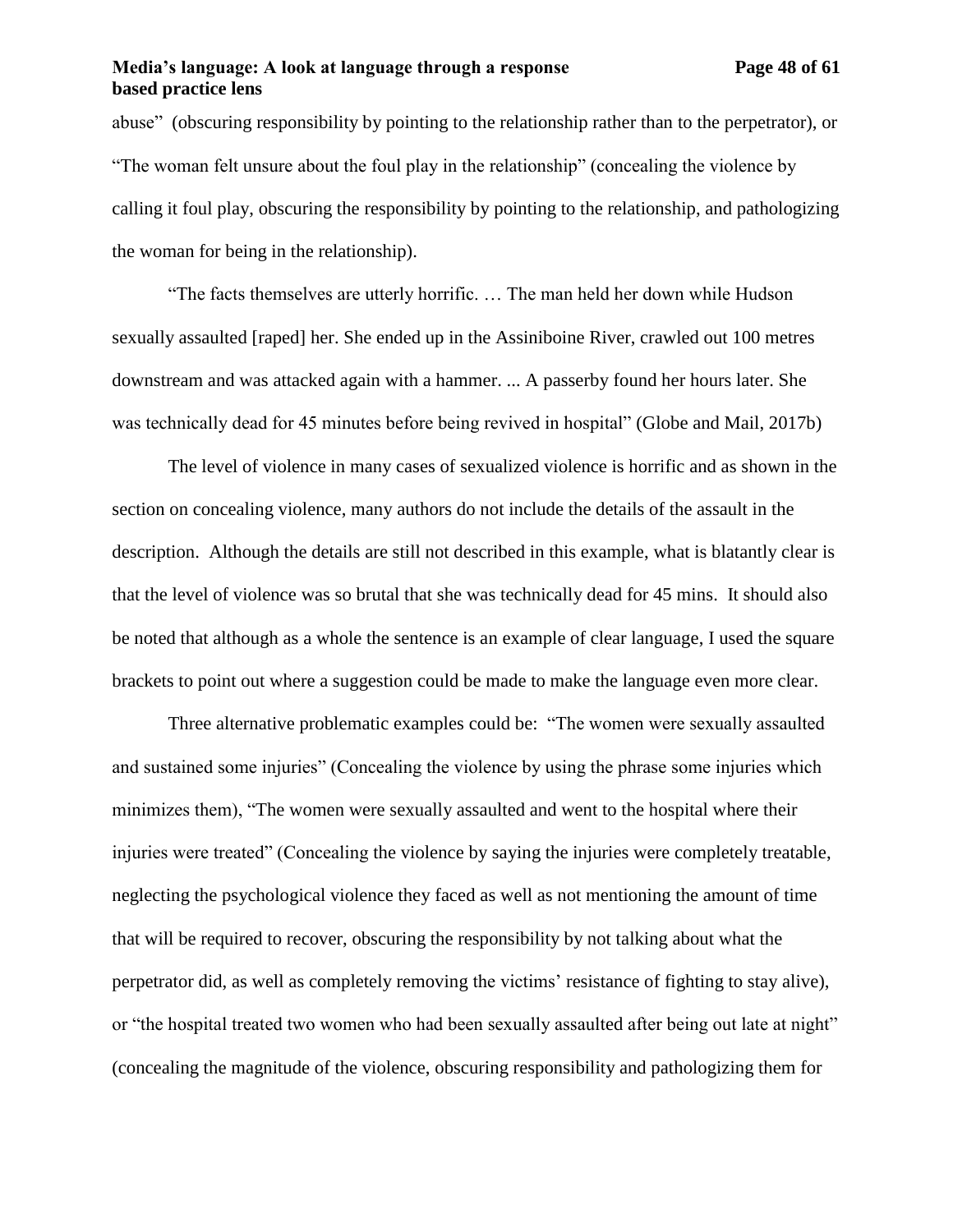being out late at night").

"While undergoing a hysterectomy, she recalls her anesthesiologist forcing his penis into her mouth and assuring her that he was discreet." (Vancouver Sun, 2017c)

This is a clear example of who did what to whom. The sentence structure uses the perpetrator as the subject and clearly describes his actions. The first piece of the sentence illustrates the power differential in the context as this was done when she was undergoing a surgical procedure in which she was sedated, therefore, there was little she could do to resist. That being said, the sentence also uses the word "forcing" to indicate that the victim resisted the action and that it was, in no way, consensual. Unfortunately, although this was described well in this paragraph, in the next paragraph it was described as "forced to perform fellatio" which I have already discussed earlier as problematic in the concealed violence section.

Three alternative problematic examples could be: "The doctor placed his penis in the mouth of the women" (concealing the violence and resistance by using the word placed rather than forced), "During surgery the woman was sexually assaulted" (Obscures the responsibility by not talking about the actions and choices of an individual), or "The woman performed oral sex on the doctor" (Concealing the violence by calling it sex, obscuring the responsibility because sex is a mutual act, and concealing resistance by removing the word forced and the implied idea that she was trying to prevent it).

"Holmes said the video shows someone pulling the girl to a bed as she struggled to get away." (Toronto Star, 2017).

This example of language was chosen as it illustrates an article bringing light to the ways that the victim was resisting. In doing so, it is clear that none of the behaviors are consensual and that the perpetrators are using their position of power in the situation to violate the victim. It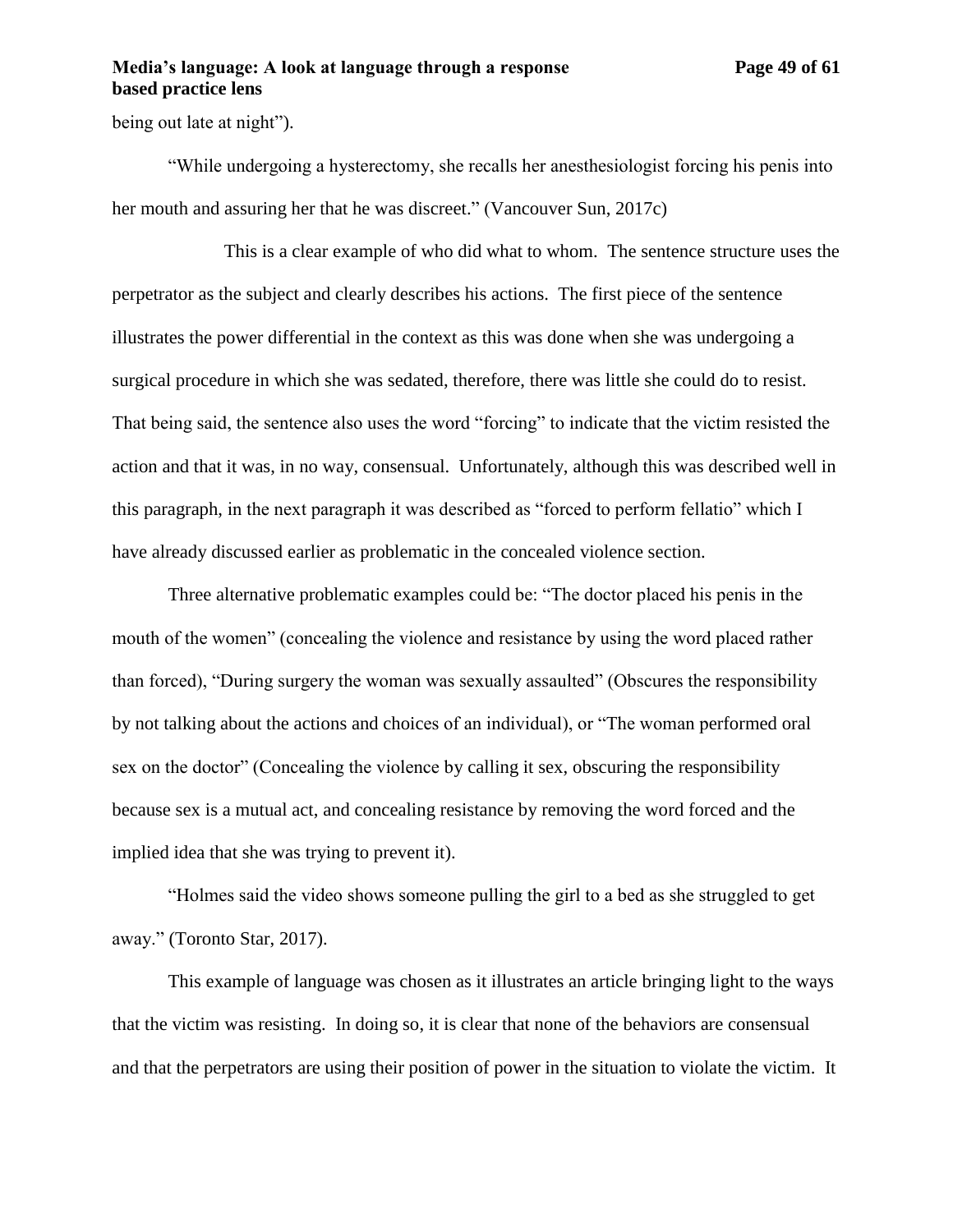also uses the phrase "a person pulling the girl" rather than the girl was pulled, which also highlights that it was a choice made by and action done by a person.

Three alternative problematic examples could be: "The video showed the girl was pulled into bed" (Obscuring responsibility by not attributing a person to the actions of pulling), "The video showed the girl was in bed with a boy" (Concealing the violence of pulling her into bed, obscuring the responsibility by implying she wanted to be in the bed because she wasn't resisting it), or "The video showed the girl hanging out with a group of boys in a bed." (Concealing the violence of being pulling in to the bed, obscuring responsibility, and pathologizing the victim by using the phrase hanging out).

"She started to wear a vest to lessen the impact of the fondling [him groping her] … She never told him to stop because she was scared he would hurt her."(Vancouver Sun, 2017d)

This is another example found in an article that clearly articulates why the victim did use open defiance and at the same time illustrates what she did do. This clearly shows that the victim responded in a contextually relevant, strategic, and logical way to the actions of the perpetrator. This is an example that goes against the public discourse that victims are passive unless they choose open defiance and although the problematic word "fondling" was used which was illustrated earlier, it was an important example to highlight.

Three alternative problematic examples could be: "Fondling occurred during the girl's piano lessons" (Concealing the violence by using the word fondling, obscuring responsibility by using the word occurred, and concealing resistance by not including it [which will also be done in the rest of the examples]), "The girl did not tell the teacher that the fondling that occurred in the piano lessons should stop" (Concealing the violence by again using fondling and blaming the victim for not telling the piano teacher to stop), or "Authorities were not informed immediately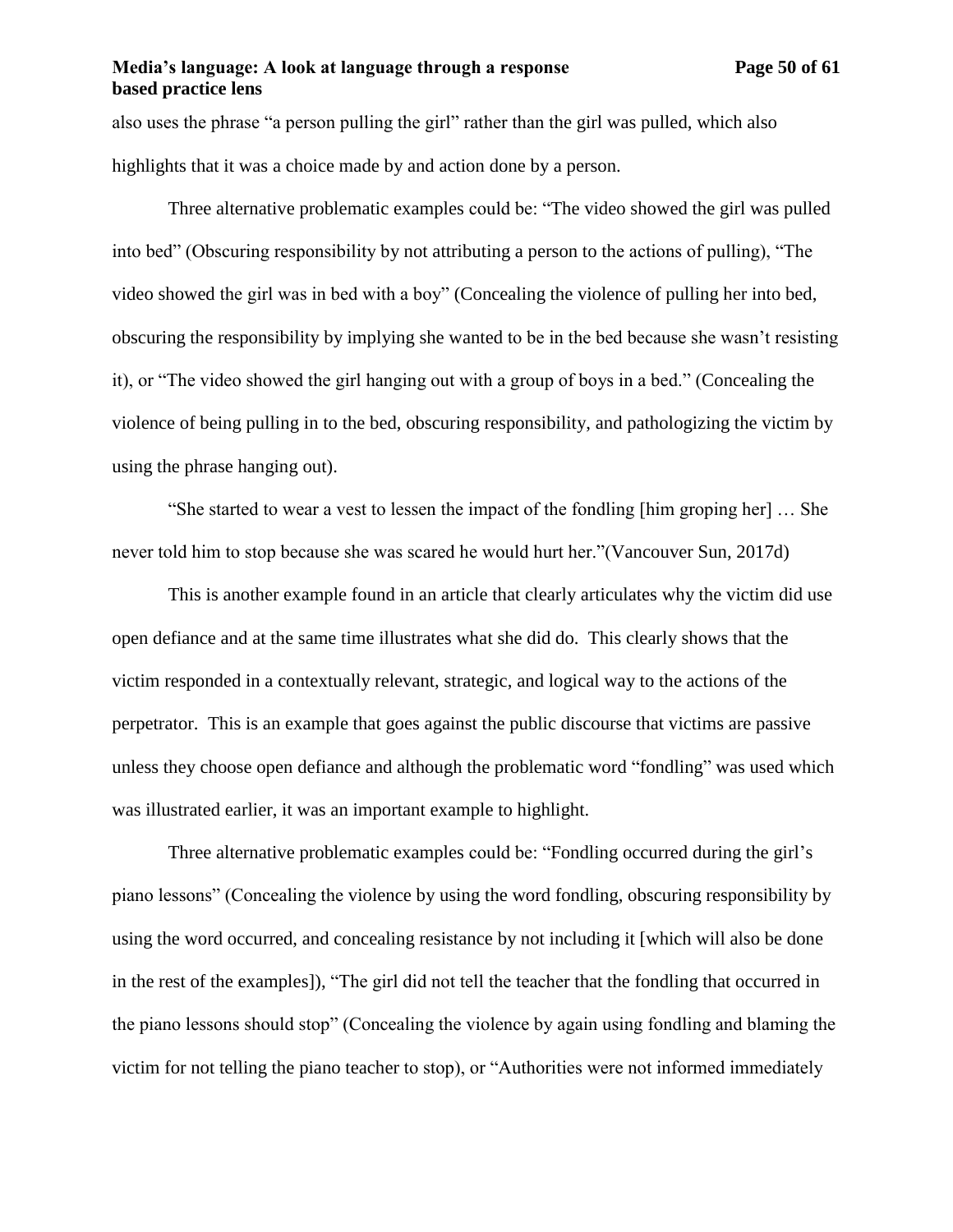about the fondling that occurred during the piano lessons" (Concealing the violence by using fondling and obscuring the responsibility by blaming the victim for not reporting).

#### **Discussion**

<span id="page-50-0"></span>Simply put, the purpose of this study is to examine the social context that faces survivors of sexualized assault. Based on the ideas of behavioral science, people's behaviors are primarily based on the consequences of their actions. Therefore, before we can judge whether reporting is positive for the victim, we must understand the social context of victims.

The research question that this thesis addressed is: How is language within online news articles depicting sexualized violence? The purpose is not to vilify the media; the hope is that through careful analysis of the language used to depict sexualized violence through a RBP lens, the state of the language will be seen clearly. The hope is that in illuminating the problematic language used by the media it can create a possibility for changes which would create a more supportive public discourse surrounding victims of sexualized violence. In creating a more supportive public discourse, victims of sexualized violence would be able to get more support, and ultimately, a system that truly supports victims could be created. It should be noted that as was written in the introduction, the hope in reporting is not that victims would necessarily seek more legal support, only that they would be able to be supported in the way they wish. This is because society needs to continually be sensitive to the wishes and desires of victims, as many victims do not necessarily want to punish the perpetrator, they just want the violence to stop.

To understand the state of the language that has been used in the media to depict sexualized violence, this thesis took five popular online news sources and analyzed the language within the articles using a RPB lens. This was done through repeatedly looking through the articles and making judgements about whether the language is obscured meaning that it conceals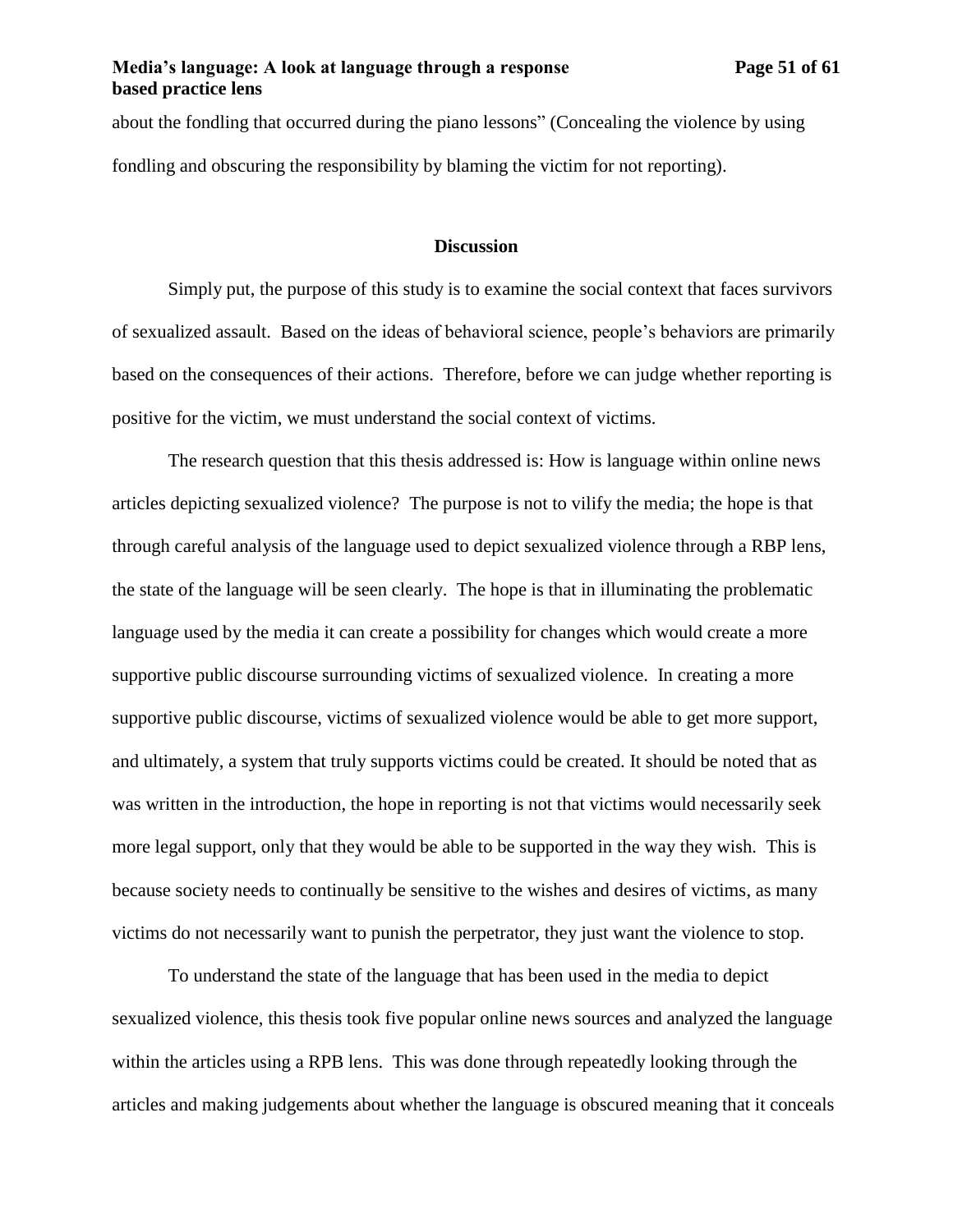## **Media's language: A look at language through a response Page 52 of 61 based practice lens**

violence, obscures responsibility, conceals the victim's resistance and/or pathologizes/blames the victim, or whether the language is clear, meaning that it doesn't do any of those. To make sure the data was valid, the process was repeated multiple times checking whether or not the same conclusions about the data were made. After all the data was collected, a simple ratio was created that highlighted the level of problematic language found.

To make a judgment about the level of problematic language the media uses, this thesis set the threshold at a ratio of 1, meaning that there is 1 example of obscured language per example of clear language. At this level, readers read an equal number of examples of clear and problematic language. After analyzing the data this study found the ratio to be 3.99 meaning that it was 4 times the ratio that was set as a threshold. Therefore, we can conclude that the level of obscured and problematic language is of major concern.

This thesis then took examples of the language that were found in the online newspapers and showed the problematic ways that language has been used in the depiction of sexualized violence. After that was done, other examples of clear language were shown which ultimately showed how changing small pieces of language depict the violence in a completely different way.

The potential ramifications of obscured and problematic language are massive, because of their implications on both the public discourse, as well as on the other victims of sexualized violence. As shown through the results section, the language that was used often concealed violence, obscured responsibility, concealed resistance and pathologized/blamed the victim. As noted previously, language has a major implication in the ways that people perceive their context. In this case, problematic language creates a public discourse where the perception of sexualized violence is that it is: not as violent by concealing the violence, not the choice of the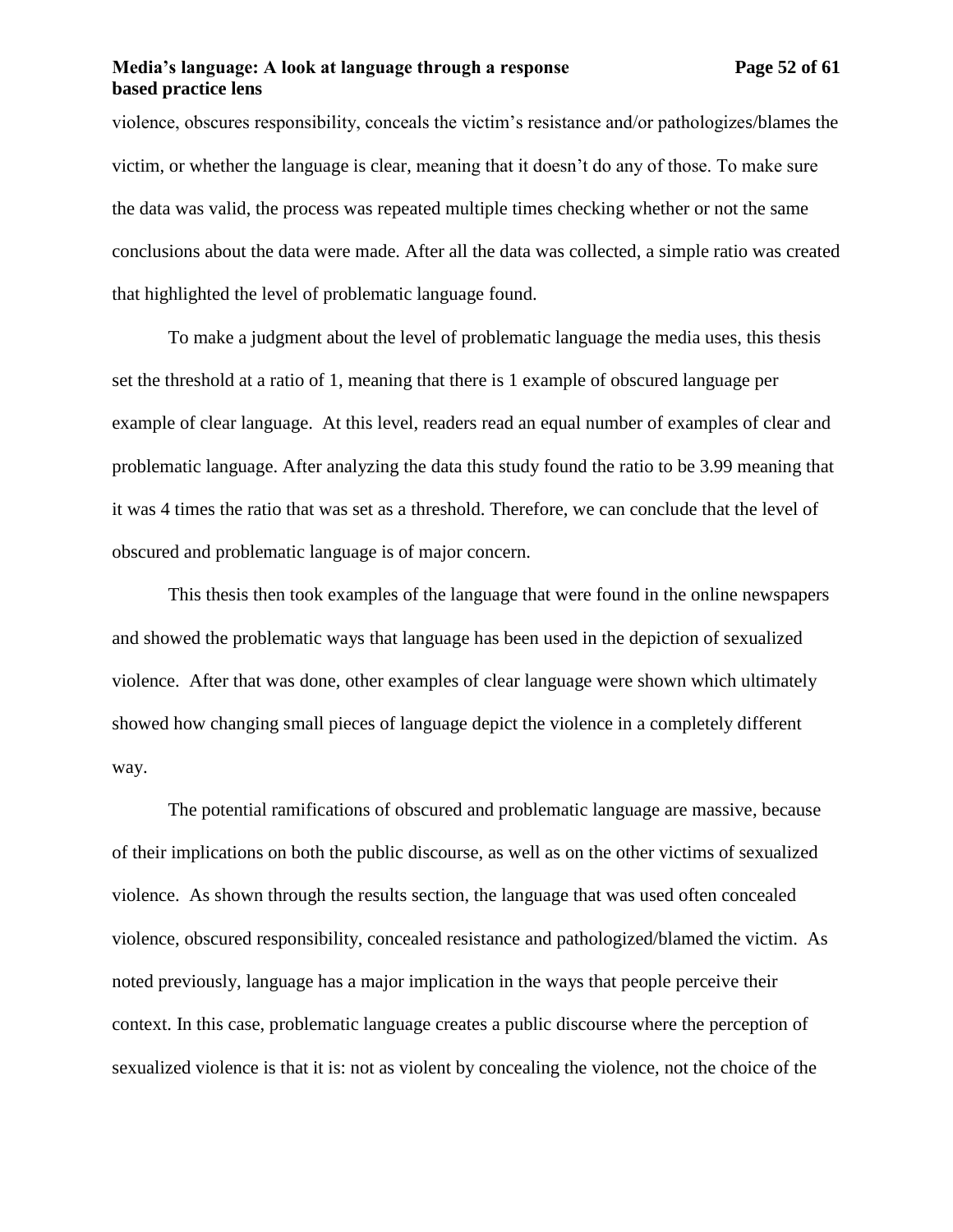## **Media's language: A look at language through a response Page 53 of 61 based practice lens**

perpetrator by obscuring responsibility, victims allow it to happen by concealing their resistance and that it may have actually cause by the victim themselves by blaming and pathologizing them. All of these perceptions place the victim into a position that, in many cases, is more logical not to report the violence than to report it. It is then, no wonder, that as discussed in the introduction, less than ten percent of the time victims do report, and furthermore, if we are truly seriously about supporting victims of violence, this needs to be addressed.

As mentioned earlier, it is not the intention of this thesis to vilify the media or authors of the online news articles, as in many cases they are just reporting the language that has been used in the court cases, as well as using many terms that are used in common vernacular. Also, the unique ways that RBP looks at language is a complete paradigm shift and one that is not widely known. It should be noted that the author of this thesis predominately used problematic language before studying RBP, and although it is his goal to not use problematic language, he finds himself using it from time to time.

This suggested change in language could be the start of a paradigm shift in the media's language from pathologizing, blaming, questioning the character of the survivor, and furthering the pain that survivors go through, to language that upholds dignity, illustrates their resistance, and holds perpetrators responsible for the actions.

As mentioned earlier, this thesis is a response to a call to action to assess the extent of the four discursive operations in language found in (Coates and Wade, 2007) and is only intended to be seen as part of a number of pieces of research that are coming together as a whole to illustrate both the ubiquity and potential harm cause by this problematic language. I believe that it is important to continue to use both qualitative and quantitative research to continue analyze this subject as a whole. To my knowledge, this is the only piece of research that has used a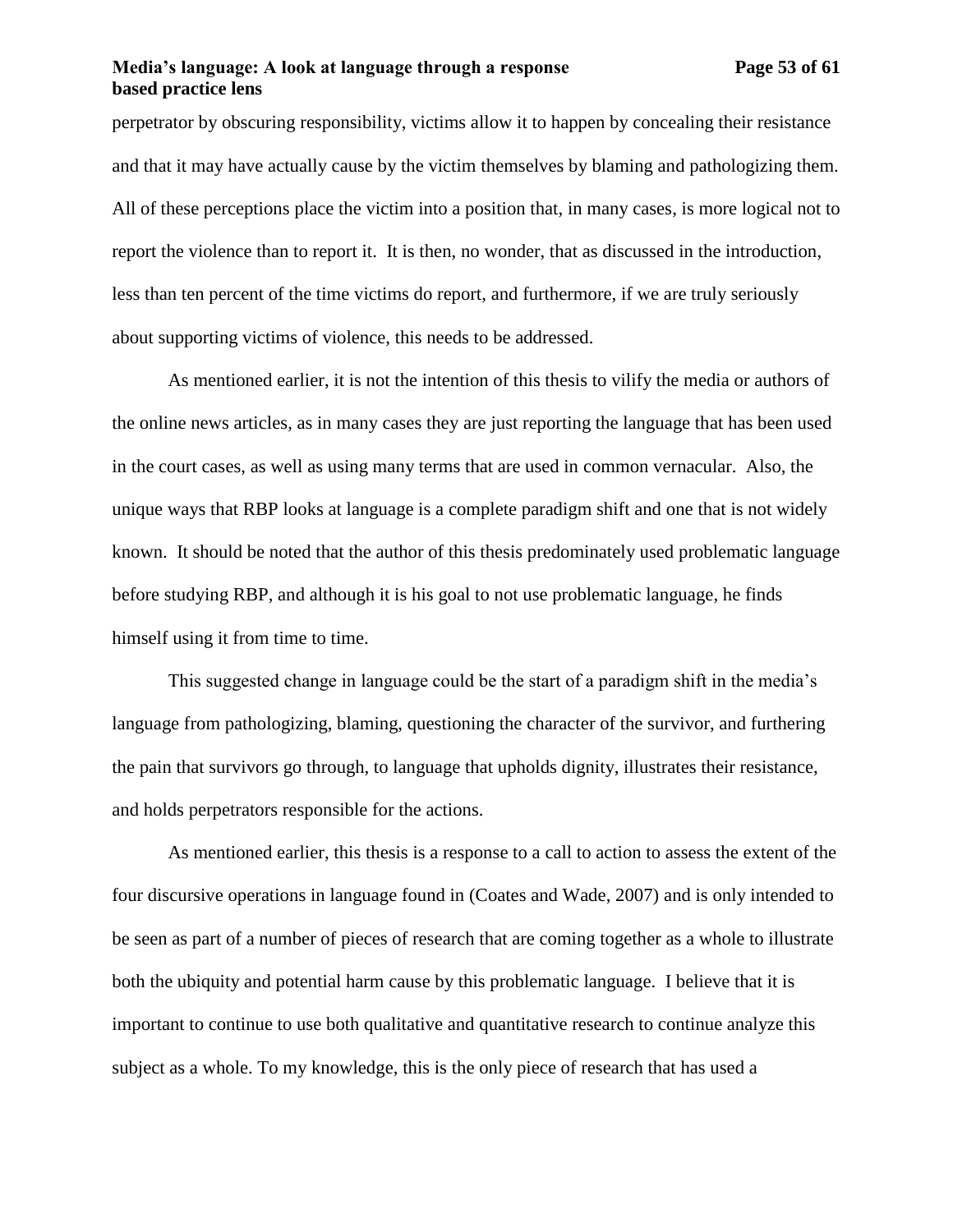## **Media's language: A look at language through a response Page 54 of 61 based practice lens**

quantitative measure, thus I believe that more quantitative research is required. I also believe that although I have found some differences in the uses of language within different online news sources, the number of subjects  $(N=5)$  per source did not allow for any conclusions to be made as the margin of error with such low subjects is too great. Further research in this area may indicate major differences within the sources which could indicate the possibility of news sources to learn from each other.

There one major bias that is important to report in this research; it is my personal and professional bias is that I agree with the RBP that violence is social and unilateral, violence is deliberate, and resistance is ubiquitous (Coates and Wade, 2007, p. 513). This bias has major implications on the way that I interpret the violent actions as well as the language used to depict it. This bias means that I believe that all violence is ultimately caused by the choices made by the perpetrator, and that although in most acts of sexualized violence victims are not able to prevent or stop the violence, victims always resist violence in a contextually relevant way.

I also believe that this study has three major limitations which are important to examine. The first limitation is that I did not make a distinction between articles that are written about cases that found the perpetrator guilty or not. Due to the new sources obligation to be neutral and fear of being sued for slander, it may be interesting to look at the ways that language changes. I cannot make any judgment about this as it goes beyond the scope of this research, yet this may be a key factor in the language. The second limitation is that the quantitative data acquisition was solely done by myself and many judgements had to be made about the language. However, in order to address this limitation, I repeated this process multiple times. Because it was the same person analyzing the examples, who I am played a major role in the data. In order to address this in further research I believe that it would be important to have multiple readers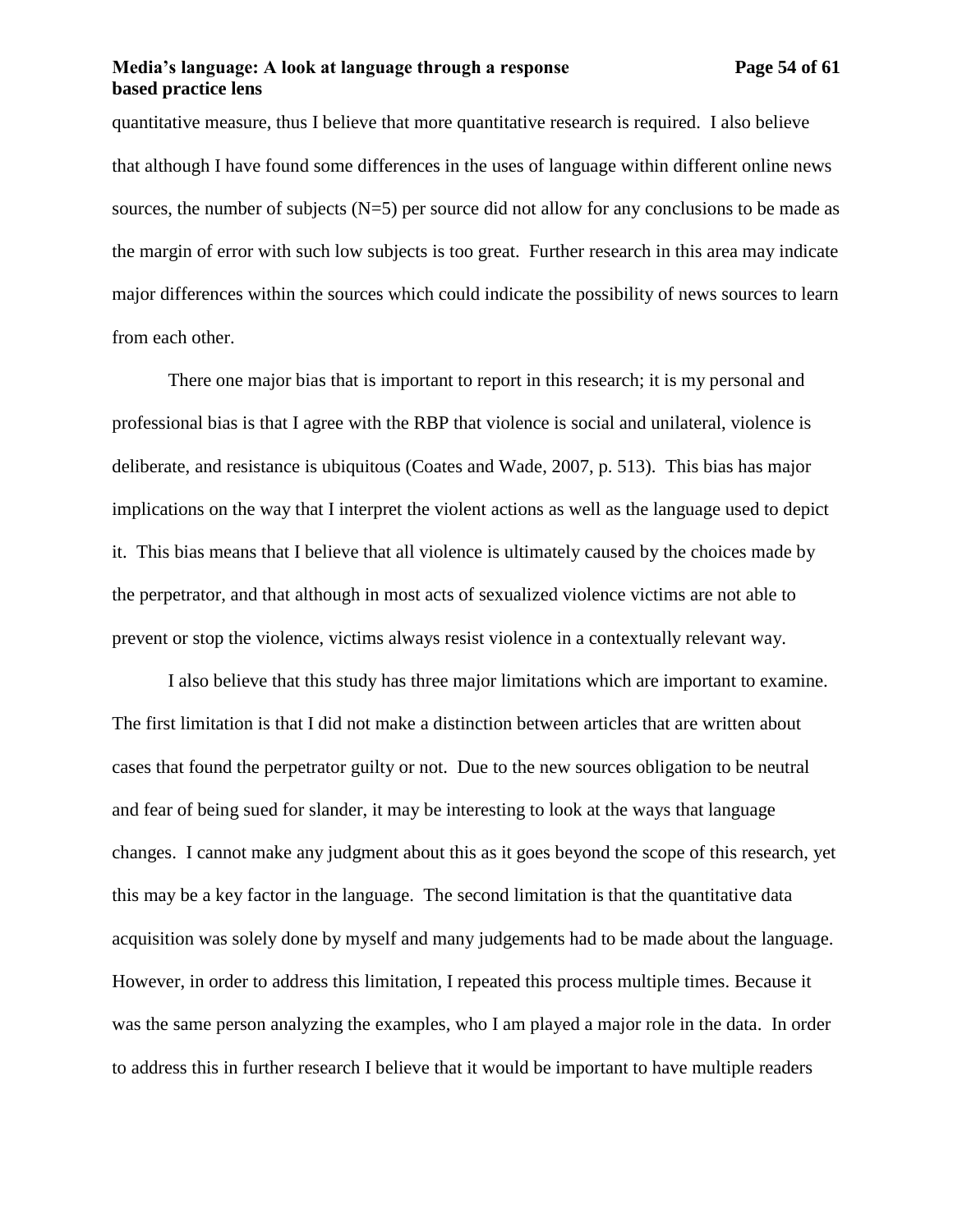## **Media's language: A look at language through a response Page 55 of 61 based practice lens**

reading through the news articles. The third limitation is that this research solely looked at online news articles and no other forms of the media, thus, to make judgements on other aspects of the media is somewhat problematic. In order to address this in the future, other research could branch out in to other forms of media in order to see if other forms are different. Even with my bias and the limitations I believe that this is an important piece of research which highlights both apparent abundance of problematic language within online news articles, as well as the danger associated with it.

As we know, although tortured, humiliated, and dehumanized, many individuals who experience sexualized violence remain silent. I do understand that it is only through our great effort and continued collaboration that we are able the change the systems around us. I believe that we, as a society, should do everything within our power to both understand and address the issues. It is out of this belief that this piece of research was created. It is only through truly listening to victims' desires and developing a better social response that we should expect victims to be more likely to report. Although I am not naive to the fact that even if we changed our language many of these problems in reporting will still exist, I do believe that it is an important piece to address as it is a major contributor into our public discourse, and therefore to our response to victims of sexualized violence. My dream is that if we have a positive social discourse and response in which victims of sexualized assault find sanctuary in reporting, victims will more likely seek support and ultimately be in a much safer situation.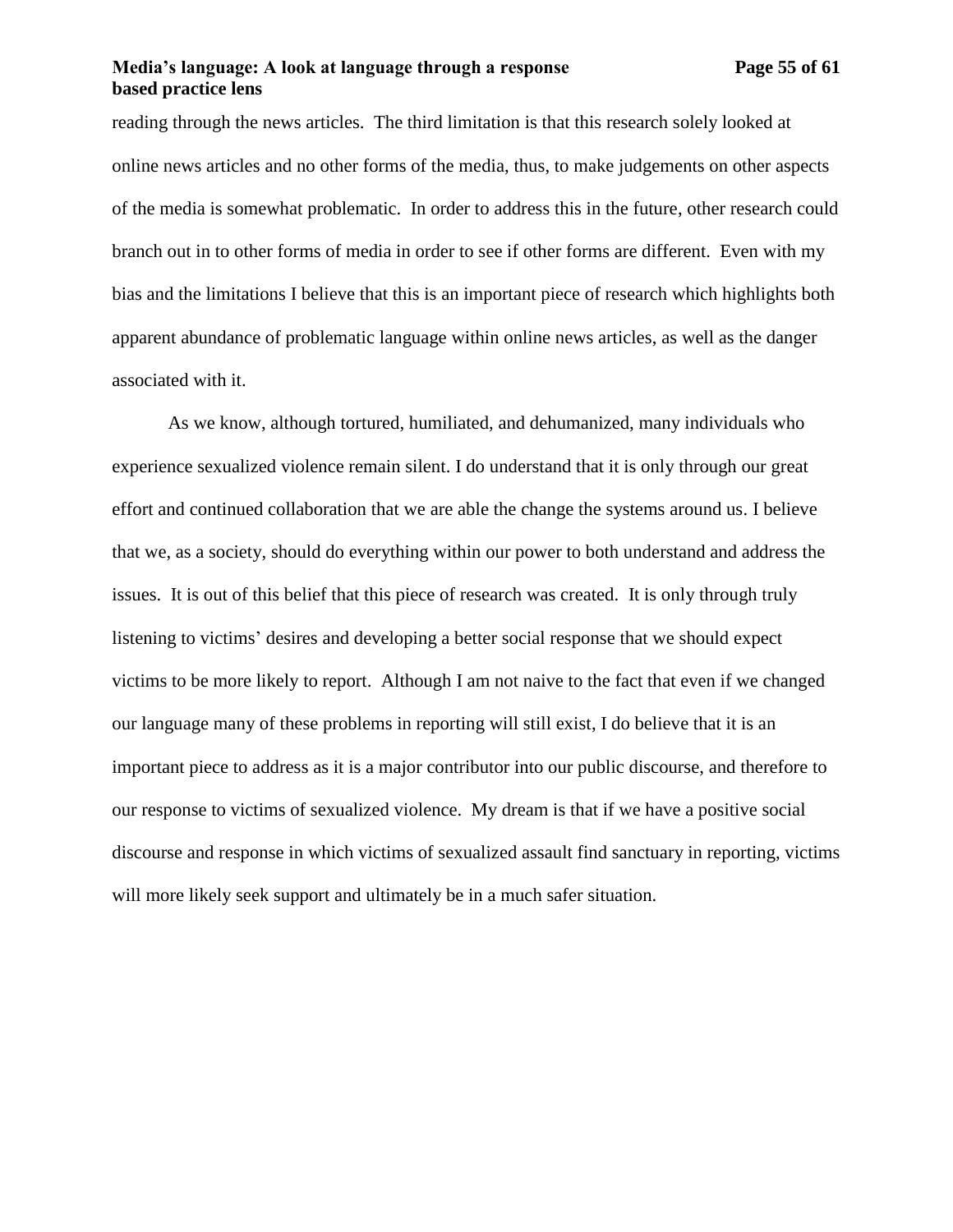#### References

- <span id="page-55-0"></span>Abuse (2017). In *OxfordDictionaries.com*. Retrieved from http://www.oxforddictionaries.com/definition/english/abuse
- Ardovini-Brooker, J., & Caringella-MacDonald, S. (2002). Media attributions of blame and sympathy in ten rape cases. *The Justice Professional*, 15(1), 3-18. doi:10.1080 /08884310212826
- Bavelas, J., & Coates, L. (2001). Is it sex or assault? Erotic versus violent language in sexual assault trial judgments. *Journal of Social Distress and the Homeless*, 10(1), 29-40.
- Benoit, C., Shumka, L., Phillips, R., Kennedy, M., & Belle-Isle, L. (2015). Issue Brief: Sexual Violence Against Women in Canada. Issue Brief: Sexual Violence Against Women in Canada.
- Bjursell, C., & Bäckvall, L. (2011). Family business women in media discourse: The business role and the mother role. *Journal of Family Business Management*, 1(2), 154-173. doi:http://dx.doi.org.proxy.cityu.edu/10.1108/20436231111167228
- Brennan, S., & Taylor-Butts, A., (2008). Sexual Assault in Canada. Retrieved September 13, 2016, from http://www.statcan.gc.ca/pub/85f0033m/85f0033m2008019 eng.htm
- Care (2017). In *OxfordDictionaries.com*. Retrieved from http://www.oxforddictionaries.com/definition/english/care
- CBC News (2017, March 2). Superintendent of west-end apartment buildings charged with sexual assault to residents. *CBC News*. Retrieved from http://www.cbc.ca/news/canada/toronto/superintendent-of-west-end-apartmentbuildings-charged-with-sexual-assault-to-residents-1.4007178
- CBC News (2017b, March 8). Eastern Ontario teacher pleads guilty to sex-related charges. *CBC News.* Retrieved from http://www.cbc.ca/news/canada/ottawa/jaclyn-mclaren-teacher-pleads-guiltysexual-assault-1.4013611
- CBC News (2017c, March 2). Too sick with shame to ski, recalls witness at ex-Alpine Canada coach's sexual assault trial. *CBC News.* Retrieved from http://www.cbc.ca/news/canada/montreal/bertrand-charest-trial-sex-crimes-1.4006467
- CBC News (2017d, March 2). Trial of man accused of sexually assaulting teen hears from her mother. *CBC News.* Retrieved from [http://www.cbc.ca/news/canada/nova-scotia/trial-of-man-accused-of-sexually](http://www.cbc.ca/news/canada/nova-scotia/trial-of-man-accused-of-sexually-assaulting-teen-hears-from-her-mother-1.4007416)[assaulting-teen-hears-from-her-mother-1.4007416](http://www.cbc.ca/news/canada/nova-scotia/trial-of-man-accused-of-sexually-assaulting-teen-hears-from-her-mother-1.4007416)

CBC News (2017e, February 2). Sex was consensual, tearful police officer tells sexual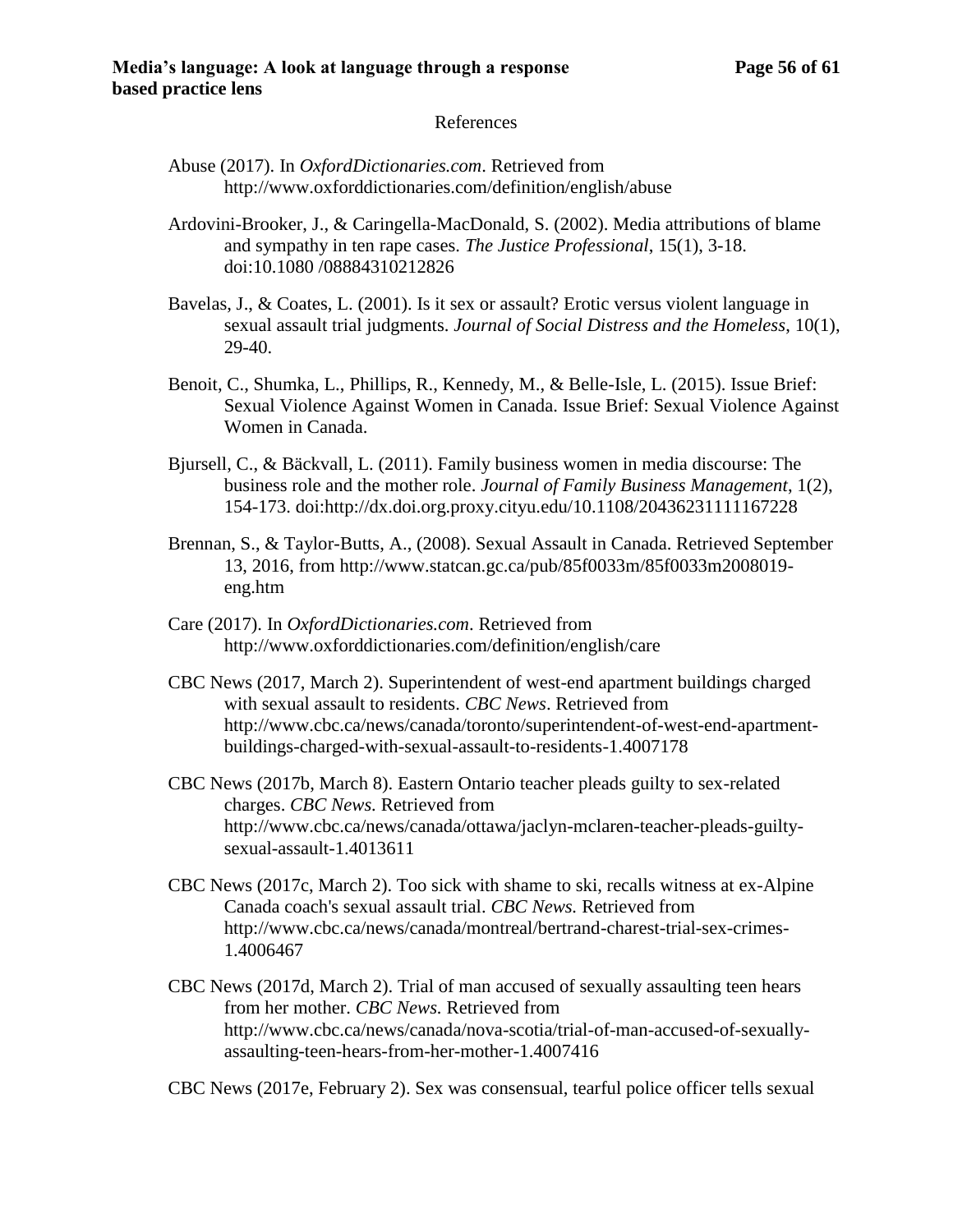assault trial. *CBC News.* Retrieved from http://www.cbc.ca/news/canada/newfoundland-labrador/carl-snelgrove-sexualassault-trial-1.3990902

- Claudia, M. E. (2016). Study on the effects of prolonged mass media consumption on the emotional state of the receptors. *Journal of Educational Sciences and Psychology*,  $VI$  (LXVIII)(1).
- Coates, L. (1997). Causal attributions in sexual assault trial judgments. *Journal of Language and Social Psycholog*y, 16(3), 278-296.
- Coates, L., Bavelas, J. B., & Gibson, J. (1994). Anomalous language in sexual assault trial judgments. *Discourse & Society*, 5(2), 189-206.
- Coates, L., Todd, N., & Wade, A. (2003). Shifting terms: An interactional and discursive view of violence and resistance*. Canadian Review of Social Policy*, (52), 116.
- Coates, L., & Wade, A. (2007). Language and violence: Analysis of four discursive operations. *Journal of Family Violence*, 22(7), 511-522. doi:10.1007/s10896-007- 9082-2
- Coercion (2017). In *OxfordDictionaries.com*. Retrieved from http://www.oxforddictionaries.com/definition/english/coercion
- Criminal Code. (2016). Retrieved September 12, 2016, from http://lawslois.justice.gc.ca/eng/acts/C-46/page-63.html#docCont
- Fondled (2017). In *OxfordDictionaries.com*. Retrieved from http://www.oxforddictionaries.com/definition/english/fondled
- Fraser, S. A., Kenyon, V., Lagacé, M., Wittich, W., & Southall, K. E. (2016). Stereotypes associated with age-related conditions and assistive device use in Canadian media. The Gerontologist, 56(6), 1023.
- Gerbner, G. (2013). 75TH ANNIVERSARY REPRINT: Television: The new state religion? *ETC: A Review of General Semantics*, 70(4), 462.
- Globe and Mail (2016, October 16). Woman who alleges she was sexually assaulted by Quebec Liberal speaks out. *The Globe and Mail News.* Retrieved from http://www.theglobeandmail.com/news/national/alleged-victim-in-quebec-liberalsex-assault-allegation-speaks-out/article32476036/
- Globe and Mail (2017, February 24). Newfoundland police officer acquitted in contentious sexual assault case. *The Globe and Mail News.* Retrieved from [http://www.theglobeandmail.com/news/national/newfoundland-police-officer](http://www.theglobeandmail.com/news/national/newfoundland-police-officer-acquitted-in-contentious-sexual-assault-case/article34136576/)[acquitted-in-contentious-sexual-assault-case/article34136576/](http://www.theglobeandmail.com/news/national/newfoundland-police-officer-acquitted-in-contentious-sexual-assault-case/article34136576/)
- Globe and Mail (2017b, February 22). Man weeps in Winnipeg court, apologizes for sex attacks. *The Globe and Mail News.* Retrieved from [http://www.theglobeandmail.com/news/national/crown-seeks-20-year-sentence-](http://www.theglobeandmail.com/news/national/crown-seeks-20-year-sentence-for-man-in-winnipeg-sex-attacks/article34109922/)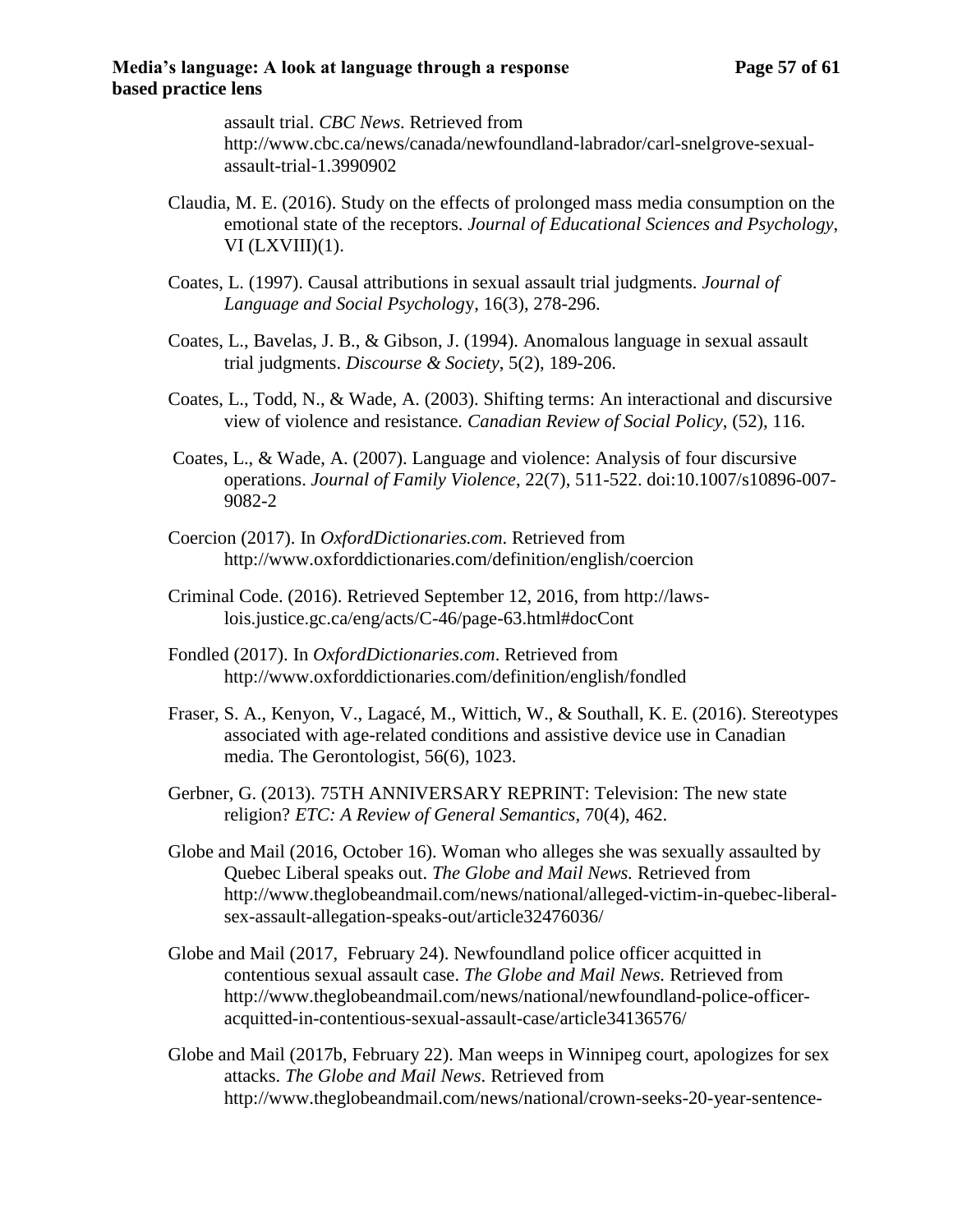# **Media's language: A look at language through a response Page 58 of 61 based practice lens**

[for-man-in-winnipeg-sex-attacks/article34109922/](http://www.theglobeandmail.com/news/national/crown-seeks-20-year-sentence-for-man-in-winnipeg-sex-attacks/article34109922/)

- Globe and Mail (2017c, March 2). Sex-assault trial of ex-Alpine Canada coach Bertrand Charest begins. *The Globe and Mail News.* Retrieved from [http://www.theglobeandmail.com/sports/more-sports/sex-assault-trial-of-ex](http://www.theglobeandmail.com/sports/more-sports/sex-assault-trial-of-ex-alpine-canada-coach-bertrand-charest-begins/article34192564/)[alpine-canada-coach-bertrand-charest-begins/article34192564/](http://www.theglobeandmail.com/sports/more-sports/sex-assault-trial-of-ex-alpine-canada-coach-bertrand-charest-begins/article34192564/)
- Globe and Mail (2017d, March 23). British Columbia judge's handling of sexual-assault trial sparks complaint. *The Globe and Mail News.* Retrieved from [http://www.theglobeandmail.com/news/british-columbia/british-columbia-judges](http://www.theglobeandmail.com/news/british-columbia/british-columbia-judges-handling-of-sexual-assault-trial-sparks-complaint/article34413039/)[handling-of-sexual-assault-trial-sparks-complaint/article34413039/](http://www.theglobeandmail.com/news/british-columbia/british-columbia-judges-handling-of-sexual-assault-trial-sparks-complaint/article34413039/)
- Groped (2017). In *OxfordDictionaries.com*. Retrieved from http://www.oxforddictionaries.com/definition/english/groped
- Inappropriate (2017). In *OxfordDictionaries.com*. Retrieved from http://www.oxforddictionaries.com/definition/english/inappropriate
- Kahlor, L., & Morrison, D. (2007). Television viewing and rape myth acceptance among college women. Sex Roles, 56(11-12), 729-739. doi:http://dx.doi.org.proxy.cityu.edu/10.1007/s11199-007-9232-2
- Karameti, A. N. (2015). Reporting environmental pollution: Media and public discourse vs. political discourse in the Republic of Macedonia. *Revista De Stiinte Politice*, (46), 345.
- Kitzinger, J. (2015). *Framing abuse: Media influence and public understandings of sexual violence against children* Pluto Press..
- Leonard, C., (2014). The relationship between belief in a just world and sexual assault language on perceptions of victim and perpetrator responsibility. Retrieved from http://proxy.cityu.edu/login?url=http://search.proquest.com/docview/1564231867 ?accountid=1230
- Liebsch, B. (2013). What does (not) count as violence: On the state of recent debates about the inner connection between language and violence. *Human Studies*, 36(1), 7-24. doi:10.1007/s10746-013-9260-6
- Martin, J. C., Greenspan, E. L., Rosenberg, M., & Henein, M. (2012). *Martin's annual criminal code, 2013*. Aurora, Ont.: Canada Law Book, 586.
- Perreault, S., & Brennan, S. (2010). "Criminal victimization in Canada, 2009." Juristat. Vol. 30, no. 2. Statistics Canada Catalogue no. 85-002-X.
- Phillips, L., & Jorgensen, M. (2002). Discourse analysis as theory and method. Thousand Oaks, CA: Sage.
- PEIRSAC. (n.d.). Statistics on Sexual Assault in Canada. Retrieved September 12, 2016, from [http://www.peirsac.org/peirsacui/er/educational\\_resources22.pdf](http://www.peirsac.org/peirsacui/er/educational_resources22.pdf)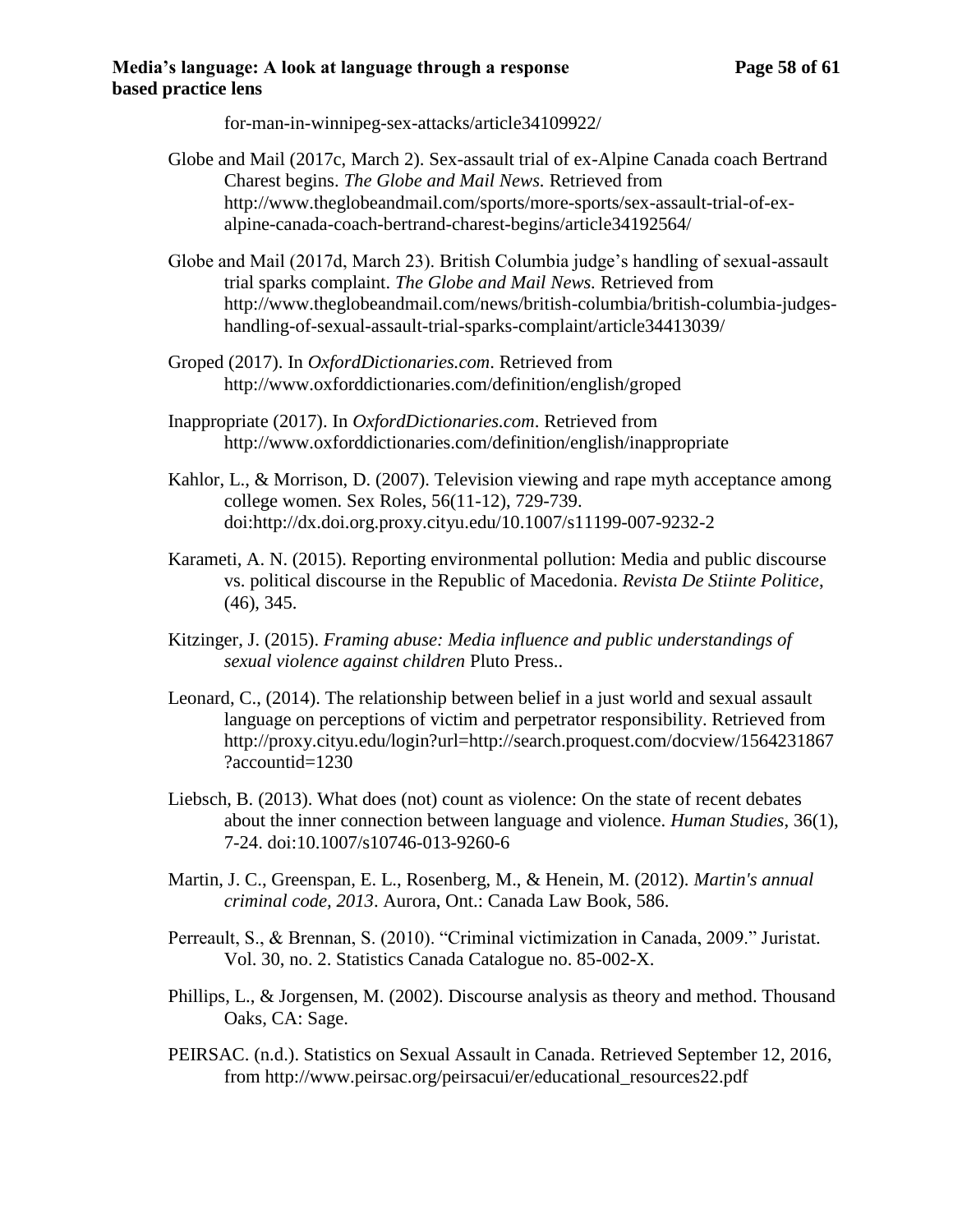# **Media's language: A look at language through a response Page 59 of 61 based practice lens**

- Rage (2017). In *OxfordDictionaries.com*. Retrieved from http://www.oxforddictionaries.com/definition/english/rage
- Rational. (2016) *Oxford Living Dictionaries*. Received from: https://en.oxforddictionaries.com/rational
- Sable, M. R., Danis, F., Mauzy, D. L., & Gallagher, S. K. (2006). Barriers to reporting sexual assault for women and men: Perspectives of college students. *Journal of American College Health*, 55(3), 157-162. doi:10.3200/JACH.55.3.157-162
- SACHA. (n.d.). Retrieved September 12, 2016, from http://sacha.ca/resources/statistics
- Soliciting (2017). In *OxfordDictionaries.com*. Retrieved from http://www.oxforddictionaries.com/definition/english/soliciting
- Sovdi, K. L. (2016). *Asking For It: The Sexualized Violence of Jian Ghomeshi as Depicted by Four Traditional Journalistic Media Sources* (Masters Thesis) Retrieved from City University Thesis repository.
- Statistics Canada (2013). Trends in sexual offences. Retrieved September 12, 2016, from website http://www.statcan.gc.ca/pub/85f0033m/2008019/findingsresultats/trends-tendances-eng.htm
- Statistics Canada (2014). Police-reported crime statistics in Canada, 2014. Retrieved September 12, 2016, from http://www.statcan.gc.ca/pub/85-002 x/2015001/article/14211-eng.htm#r14
- Statistics Canada (2015). Crimes, by type of violation, and by province and territory. Retrieved September 12, 2016, from http://www.statcan.gc.ca/tablestableaux/sum-som/l01/cst01/legal50a-eng.htm
- Statistics Canada (2016). Bill C-46: Records Applications Post-Mills, A Caselaw Review. Retrieved September 12, 2016, from http://www.justice.gc.ca/eng/rppr/csj-sjc/ccs-ajc/rr06\_vic2/p3\_4.html
- Supreme Court Judgments (1999). *R v Mills*. Retrieved September 15, 2016, from https://scc-csc.lexum.com/scc-csc/scc-csc/en/item/1751/index.do
- Supreme Court Judgments (2000). *R v Darrach.* Retrieved September 15, 2016, from http://scc-csc.lexum.com/scc-csc/scc-csc/en/item/1810/index.do
- Taylor, S. C., & Gassner, L. (2010). Stemming the flow: Challenges for policing adult sexual assault with regard to attrition rates and under-reporting of sexual offences. *Police Practice and Research*, 11(3), 240-255. doi:10.1080/15614260902830153
- Toronto Star (2017, March 22). Chicago teen sexually assaulted by multiple men on Facebook Live, police say. *Toronto Star.* Retrieved from https://www.thestar.com/news/world/2017/03/22/chicago-teen-sexually-assaultedby-multiple-men-on-facebook-live-police-say.html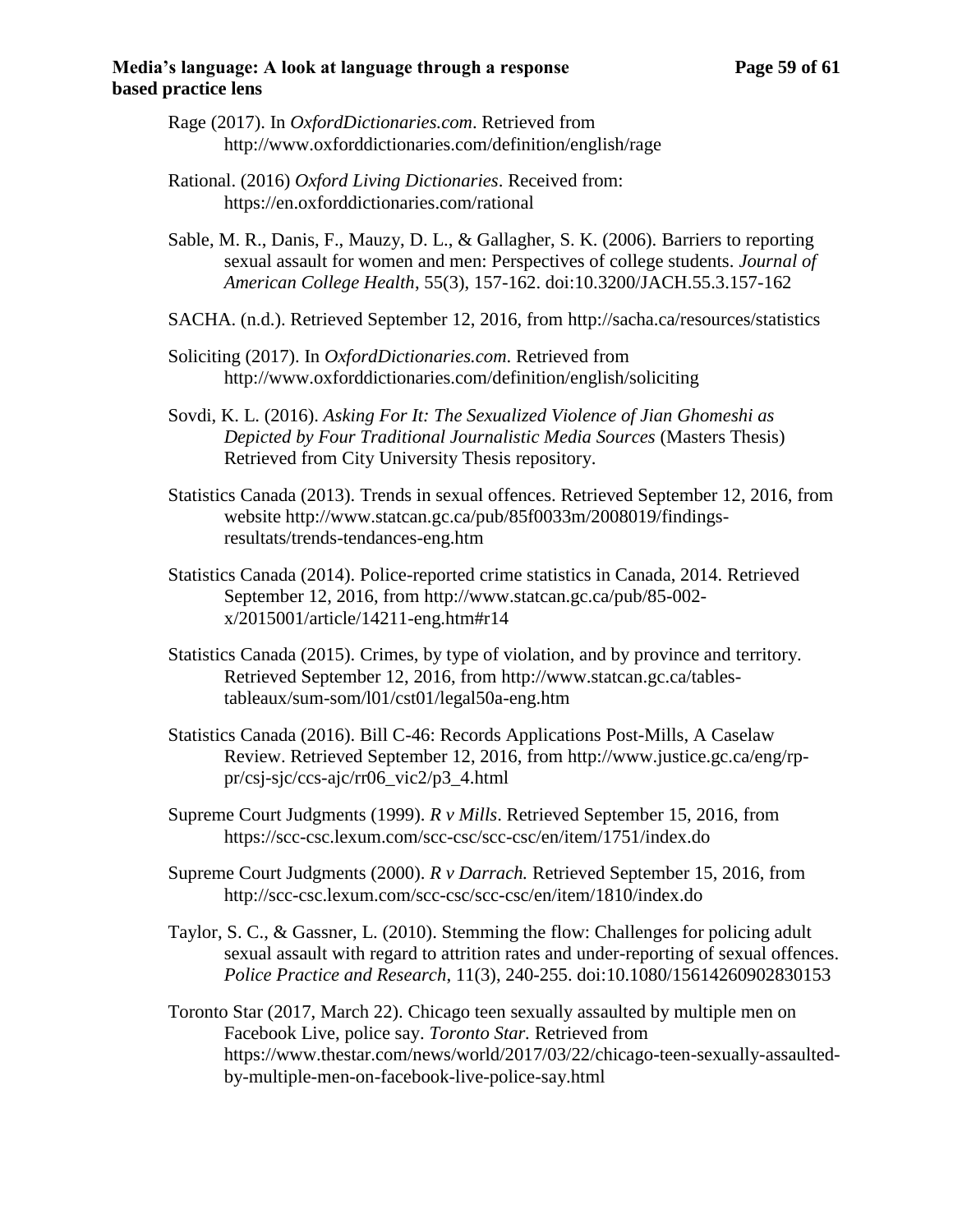# **Media's language: A look at language through a response Page 60 of 61 based practice lens**

- Toronto Star (2017b, March 2). Halifax judge finds cab driver not guilty of sexual assault, says 'a drunk can consent'. *Toronto Star.* Retrieved from https://www.thestar.com/news/canada/2017/03/02/halifax-cabbie-found-notguilty-of-sexually-assaulting-woman-who-was-drunk.html
- Toronto Star (2017c, March 21). Barrie doctor guilty of misconduct despite size of his belly. *Toronto Star.* Retrieved from https://www.thestar.com/news/gta/2017/03/21/doctor-accused-of-rubbinggenitals-on-patients-guilty-despite-size-of-his-belly.html
- Toronto Star (2017d, March 6). Nova Scotia man convicted for sexually assaulting sleeping woman. *Toronto Star.* Retrieved from https://www.thestar.com/news/canada/2017/03/06/nova-scotia-man-convictedfor-sexually-assaulting-sleeping-woman.html
- Toronto Star (2017e, March 9) Toronto teacher pleads guilty to sex offences involving minors. *Toronto Star.* Retrieved from https://www.thestar.com/news/crime/2017/03/09/toronto-teacher-pleads-guilty-tosex-offences-involving-minors.html
- Toronto Sun (2017, March 20). MMA fighter guilty of torture beating of porn star Christy Mack. *Toronto Sun.* Retrieved from http://www.torontosun.com/2017/03/20/mma-fighter-guilty-of-torture-beating-ofporn-star-christy-mack
- Toronto Sun (2017b, March 6). Nova Scotia man convicted of sexually assaulting woman while she was asleep. *Toronto Sun.* Retrieved from [http://www.torontosun.com/2017/03/06/nova-scotia-man-convicted-of-sexually](http://www.torontosun.com/2017/03/06/nova-scotia-man-convicted-of-sexually-assaulting-woman-while-she-was-asleep)[assaulting-woman-while-she-was-asleep](http://www.torontosun.com/2017/03/06/nova-scotia-man-convicted-of-sexually-assaulting-woman-while-she-was-asleep)
- Toronto Sun (2017c, March 7). Dirty doc appeals, claims sex assault victims had 'delusional' misperceptions. *Toronto Sun*. Retrieved from http://www.torontosun.com/2017/03/07/doc-claims-sex-assault-victims-had- delusional-misperceptions
- Toronto Sun (2017d, March 2). Cabbie found not guilty of sexually assaulting drunk woman. *Toronto Sun.* Retrieved from http://www.torontosun.com/2017/03/02/cabbie-found-not-guilty-of-sexuallyassaulting-drunk-woman
- Toronto Sun (2017e, March 2). Eight Iraqis guilty of gang-raping German tourist in Austria. *Toronto Sun.* Retrieved from http://www.torontosun.com/2017/03/02/eight-iraqis-guilty-of-gang-rapinggerman-tourist-in-austria
- Unprofessional (2017). In *OxfordDictionaries.com*. Retrieved from http://www.oxforddictionaries.com/definition/english/unprofessional

Vancouver Sun (2017, March 14) Vancouver Island man convicted of sexually assaulting